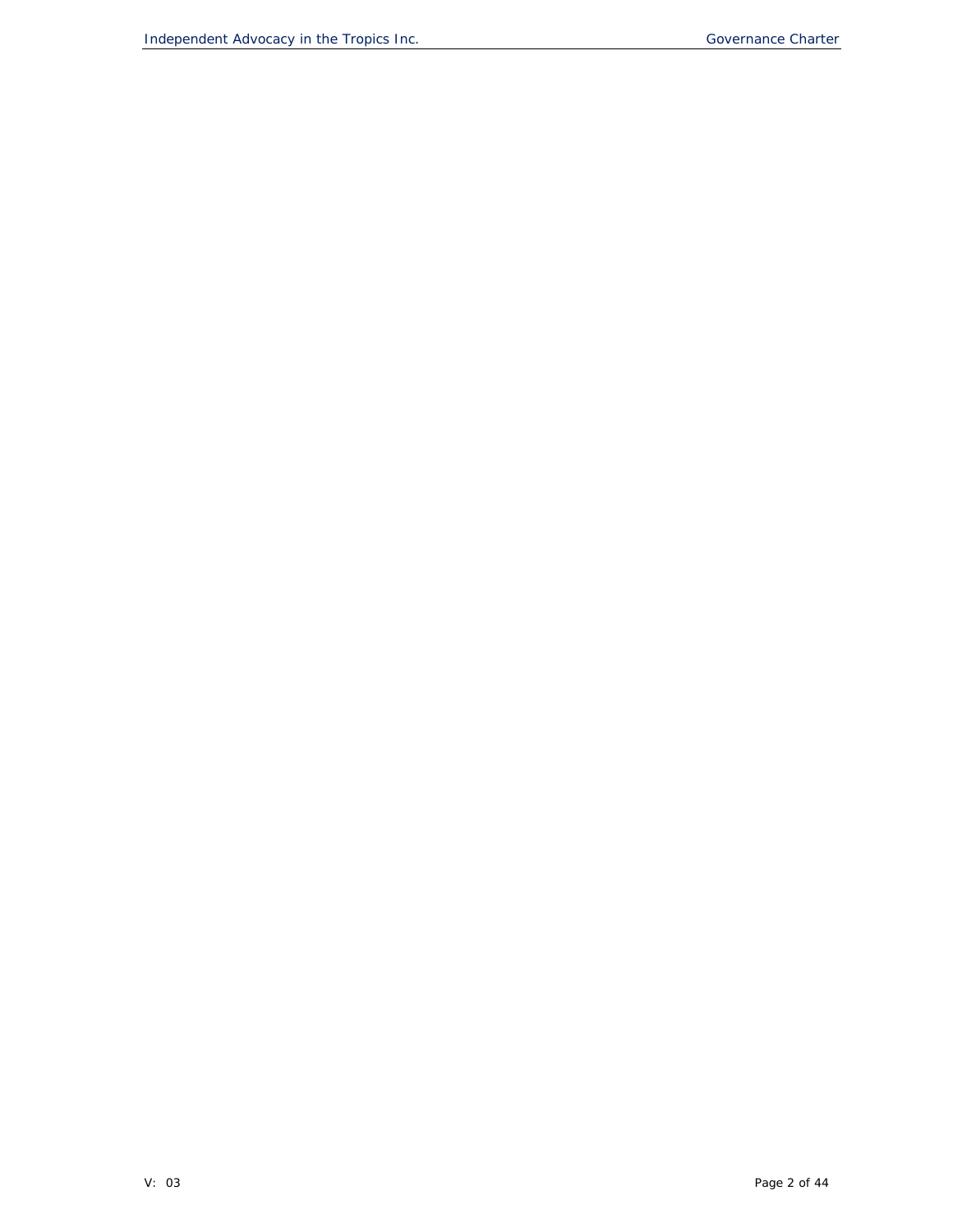# **TABLE OF CONTENTS**

| 1. |    |  |  |
|----|----|--|--|
|    | a. |  |  |
|    | b. |  |  |
|    | c. |  |  |
|    | d. |  |  |
| 2. |    |  |  |
|    | a. |  |  |
| 3. |    |  |  |
| 4. |    |  |  |
| 5. |    |  |  |
|    | a. |  |  |
|    | b. |  |  |
|    | c. |  |  |
|    | d. |  |  |
|    | e. |  |  |
|    | f. |  |  |
|    | g. |  |  |
|    | h. |  |  |
| 6. |    |  |  |
|    | a. |  |  |
|    | b. |  |  |
|    | c. |  |  |
|    | d. |  |  |
|    | e. |  |  |
|    | f. |  |  |
|    | g. |  |  |
|    | h. |  |  |
|    | i. |  |  |
|    | j. |  |  |
|    | k. |  |  |
|    | Ι. |  |  |
|    | m. |  |  |
|    | n. |  |  |
|    | o. |  |  |
| 7. |    |  |  |
|    | a. |  |  |
|    |    |  |  |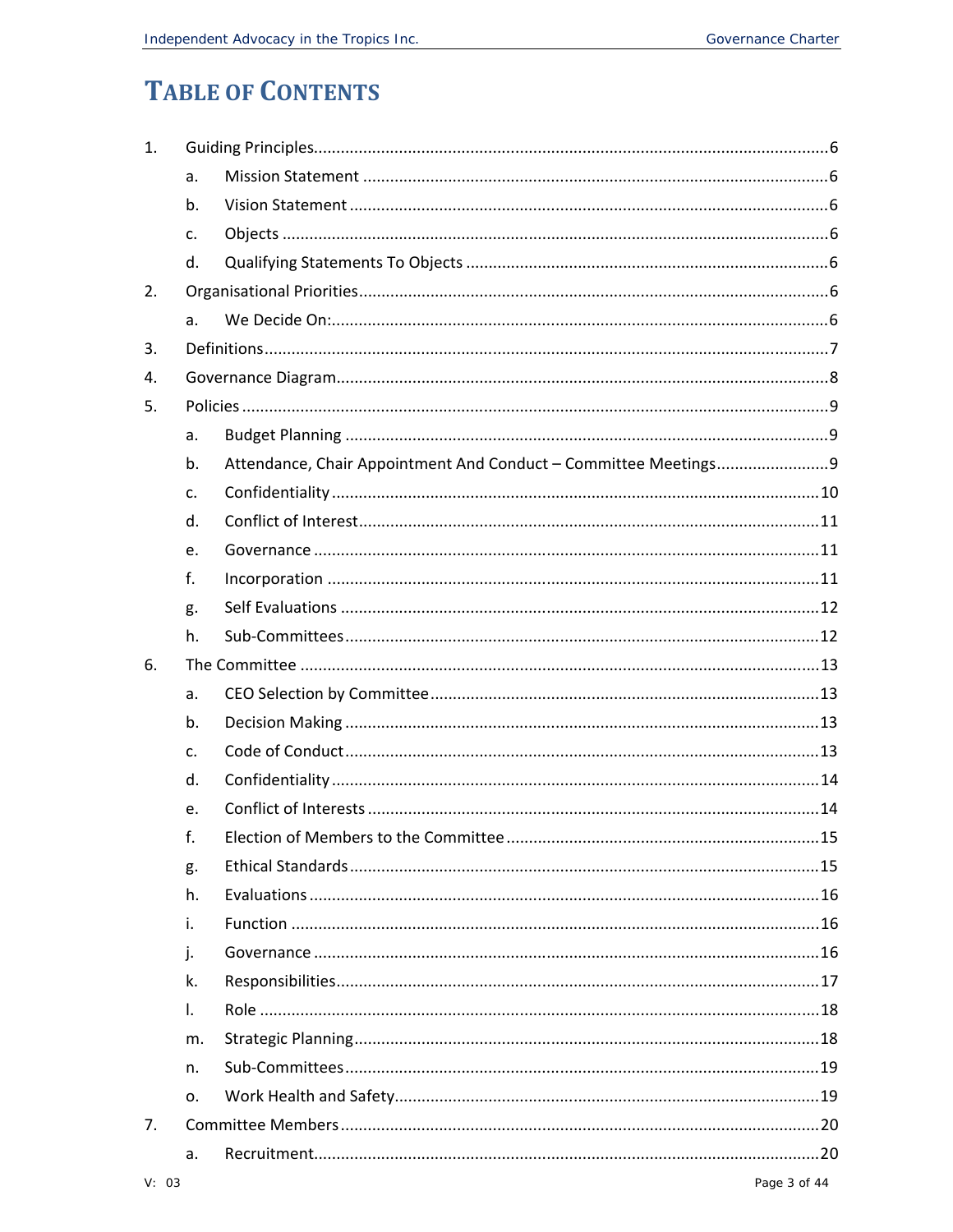|     | b.          |  |  |
|-----|-------------|--|--|
|     | c.          |  |  |
| 8.  |             |  |  |
|     | a.          |  |  |
|     | b.          |  |  |
|     | c.          |  |  |
|     | d.          |  |  |
|     | e.          |  |  |
|     | f.          |  |  |
| 9.  |             |  |  |
| 10. |             |  |  |
|     | a.          |  |  |
| 11. |             |  |  |
|     | a.          |  |  |
|     | b.          |  |  |
|     | $C_{\cdot}$ |  |  |
|     | d.          |  |  |
| 12. |             |  |  |
|     | a.          |  |  |
|     | b.          |  |  |
|     | c.          |  |  |
|     | d.          |  |  |
|     | e.          |  |  |
|     | f.          |  |  |
|     | g.          |  |  |
|     | h.          |  |  |
| 13. |             |  |  |
|     | a.          |  |  |
|     | b.          |  |  |
| 14. |             |  |  |
| 15. |             |  |  |
|     | a.          |  |  |
|     | b.          |  |  |
|     | C.          |  |  |
|     | d.          |  |  |
|     | e.          |  |  |
|     | f.          |  |  |
|     | g.          |  |  |
|     |             |  |  |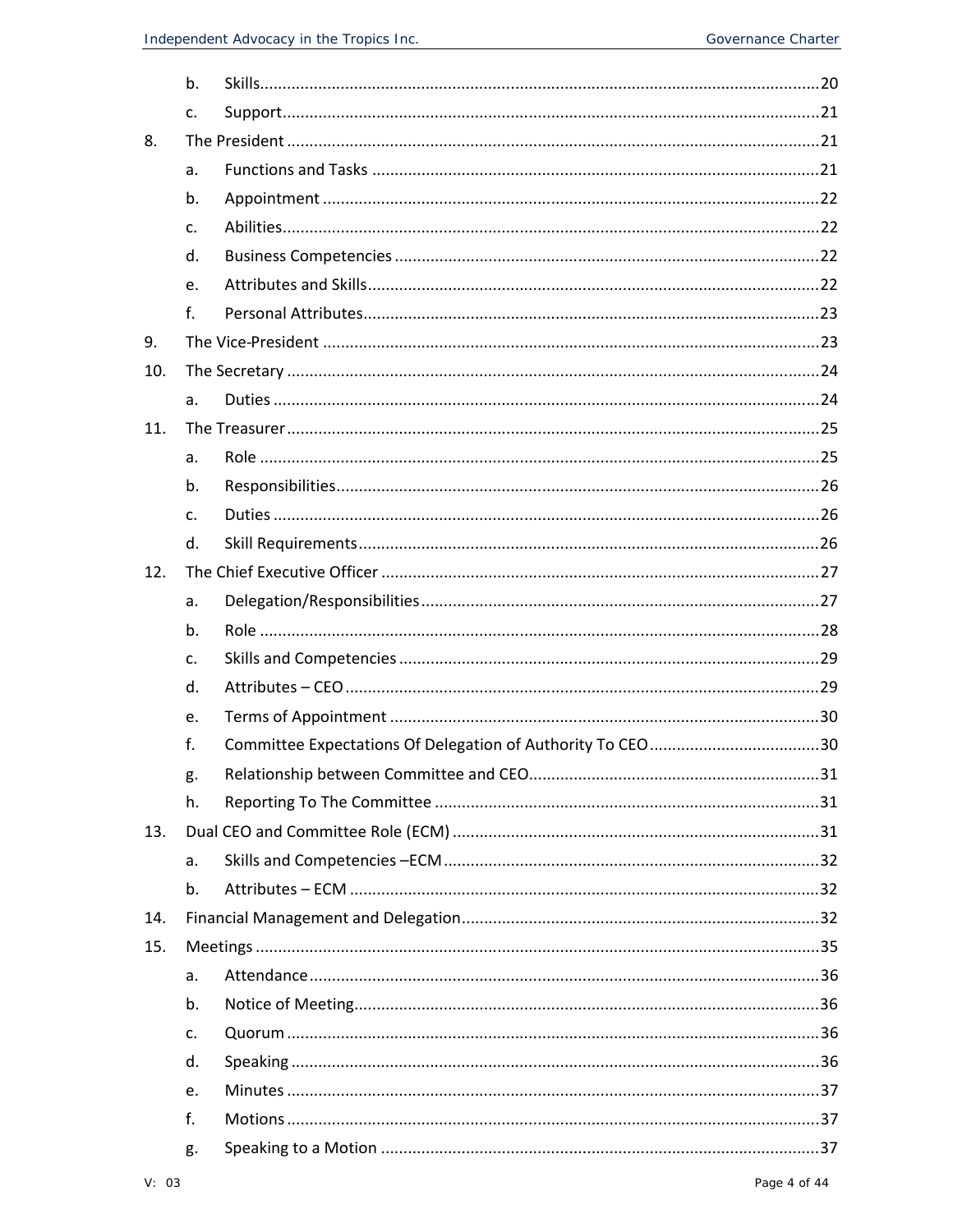This Governance Charter is intended to clarify the content of the organisation's Constitution by making explicit the underlying principles of governance approved by the organisation.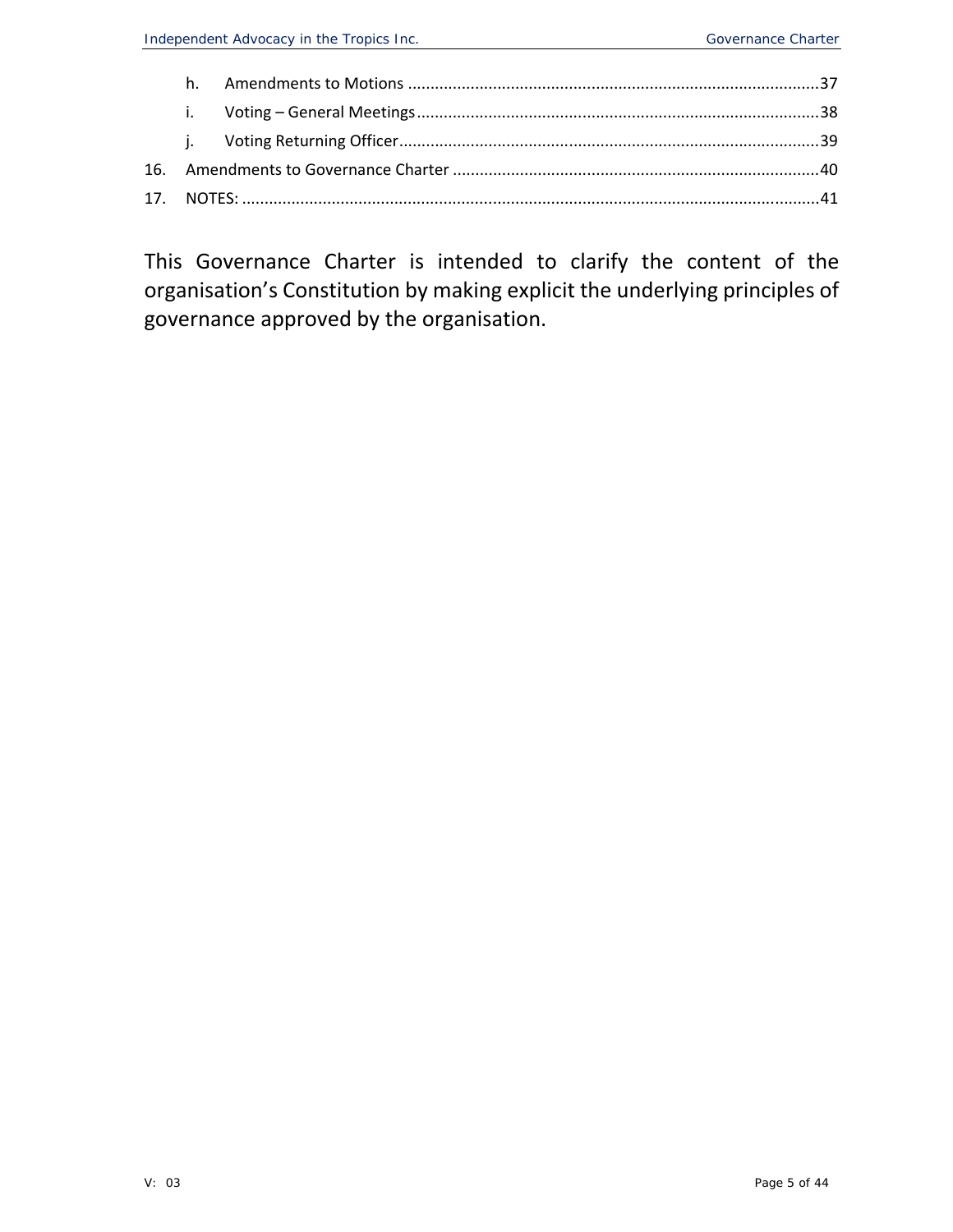# **1. GUIDING PRINCIPLES**

#### **a. MISSION STATEMENT**

"To empower people with disability through independent advocacy."

#### **b. VISION STATEMENT**

"A world of equality, justice, choice and control."

#### **c. OBJECTS**

- 1. To provide solutions through the application of advocacy principles, to enable people with disability:
- 2. To redress unjust circumstances; and
- 3. To make positive and equitable changes for a quality life;
- 4. To provide confidential and high‐quality advocacy that strives for people with disability to achieve personal goals without harmful effect;
- 5. To analyse critically and respond to community attitudes, practices and service models that create dependency and segregation from community and that impact negatively on people with disability;
- 6. To support individual advocacy in ways that are creative, responsive and flexible; and
- 7. To undertake social action that pro‐actively and assertively seeks to influence positive change to policies and procedures that affects the lives of people with disability.

#### **d. QUALIFYING STATEMENTS TO OBJECTS**

Independent Advocacy in the Tropics Inc., and all its registered Business Names (IATI) speaks, acts and writes with minimum conflict of interest by standing with people with disability to promote, protect and defend their welfare, rights and justice by:

Being on their side and no-one else's, without jeopardy to the most vulnerable; being primarily concerned with their fundamental needs; and remaining loyal and accountable to them.

# **2. ORGANISATIONAL PRIORITIES**

- 1. To provide strong independent advocacy support to people with disability in our funded Local Government Areas and to undertake other social advocacy activities in North Queensland and across the State of Queensland.
- 2. To maintain and strengthen the day-to-day operations of IATI and its accountability requirements and to maintain and strengthen a focused, viable and effective Management Committee and membership.

#### **a. WE DECIDE ON:**

#### What we believe

#### *Why do we do the things we do?*

IATI's mission is to advocate against unfair and unjust things happening in the lives of people with disability by speaking, writing or acting for individuals so their fundamental needs can be met, their lives improved, and they are included in their community.

#### *Who we will do these things for*

People who have unfair and unjust things happening in their lives. People with disability, no matter their age, gender or cultural diversity who live in North Queensland particularly those within our funded areas.

#### *Who will work at IATI to do these things*

We have job descriptions and employment contracts with our staff. We work together to do the work at IATI. We support staff in carrying out the work of IATI.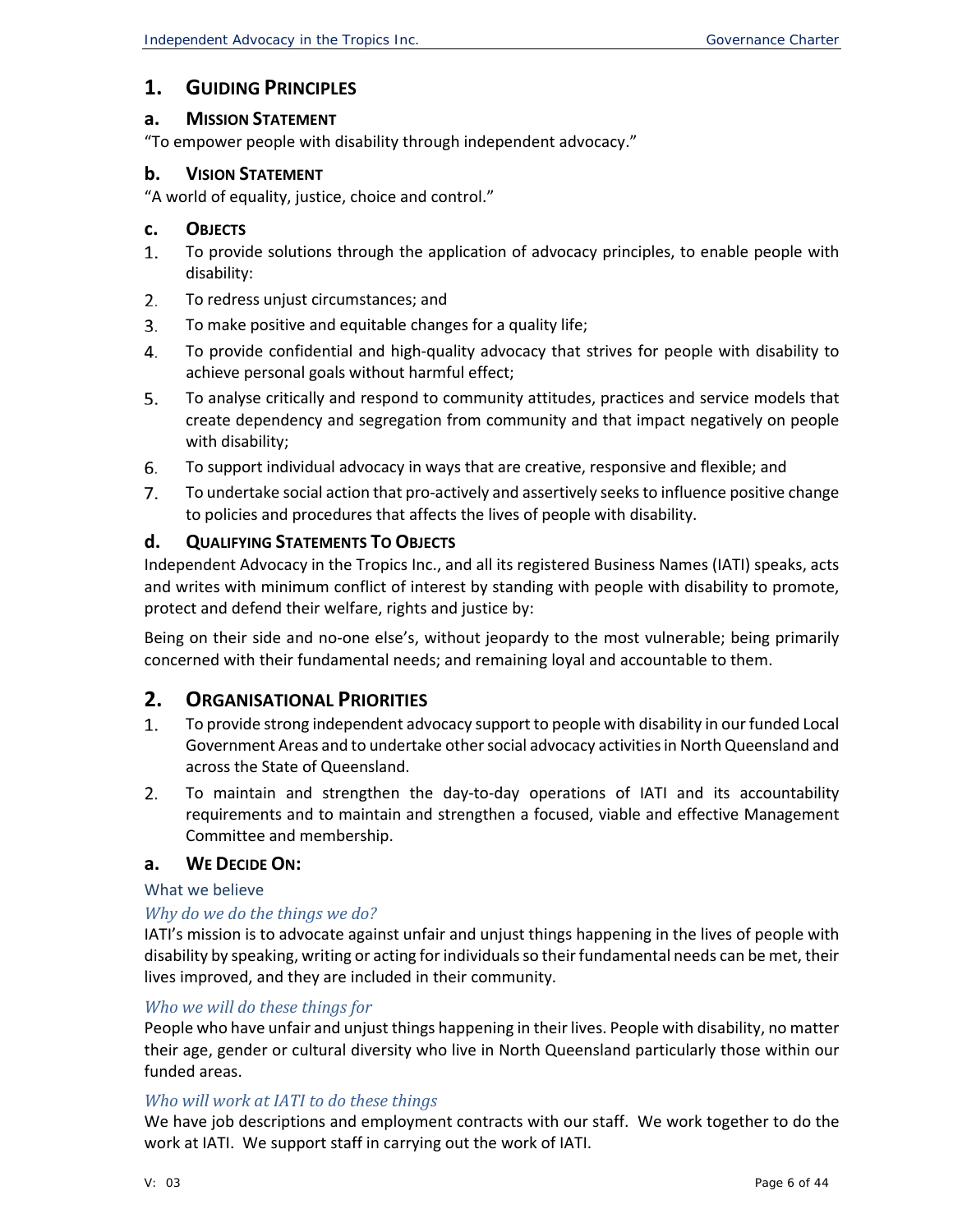#### *The way our money is used at IATI*

We ensure that IATI is an efficient, effective, transparent and accountable Organisation, with good bookkeeping and accounting procedures and we check that we spend the money on advocacy for people with disability.

#### *What we will do*

We set IATI's priorities and objectives each year.

# **3. DEFINITIONS**

*"CEO"* means the Chief Executive Officer of Independent Advocacy in the Tropics Inc.

*"Committee Member"* means a member of the Management Committee of Independent Advocacy in the Tropics Inc.

*"Disclosed Conflict of Interest"* ‐ an open declaration of a conflict of interest.

*"IANQ"* means Independent Advocacy NQ, a registered Business Name of Independent Advocacy in the Tropics Inc.

"IAT" means Independent Advocacy Townsville, a registered Business Name of Independent Advocacy in the Tropics Inc.

*"IATI"* means Independent Advocacy in the Tropics Inc.

*"IATI Members"* means Members of Independent Advocacy in the Tropics Inc.

*"Independent Advocacy in the Tropics Inc."* means Independent Advocacy in the Tropics Inc., including all its registered Business Names.

*"Pecuniary Interests"* **‐** Pecuniary interests are also known as financial, monetary or fiscal interests.

*"Personal or Material Interest"* ‐ A personal interest occurs when a decision a person makes directly or indirectly affects themselves or associates including (but not limited to):

- immediate and extended family members or other persons with a strong personal bond (e.g. partner, children, siblings, parents, other relations and friends); or
- organisations in which the person is actively involved (church, sporting club, etc); and/or ownership of or partnership in a business.

A personal or material interest occurs when a person and/or their associates may indirectly or directly stand to personally or financially profit from the decision being made by the decision maker.

A decision that involves the whole community or a specific group of people does not normally lead to a conflict of interest. For example, if the organisation is reviewing a program targeting youth, a committee member, employee or volunteer of the organisation will not have a conflict of interest just because he/she has an adolescent son or daughter.

*"Potential Conflict of Interest"* ‐ A potential conflict of interest occurs when there is a risk that the matter could be considered a conflict of interest.

*"Real Conflict of Interest"* ‐ A real conflict of interest occurs when there is an actual conflict of interest.

*"the Chair"* means the person (usually the President) who presides over Management Committee meetings and IATI general meetings including the annual general meeting or special general meetings.

*"the Committee"* means the Management Committee of Independent Advocacy in the Tropics Inc.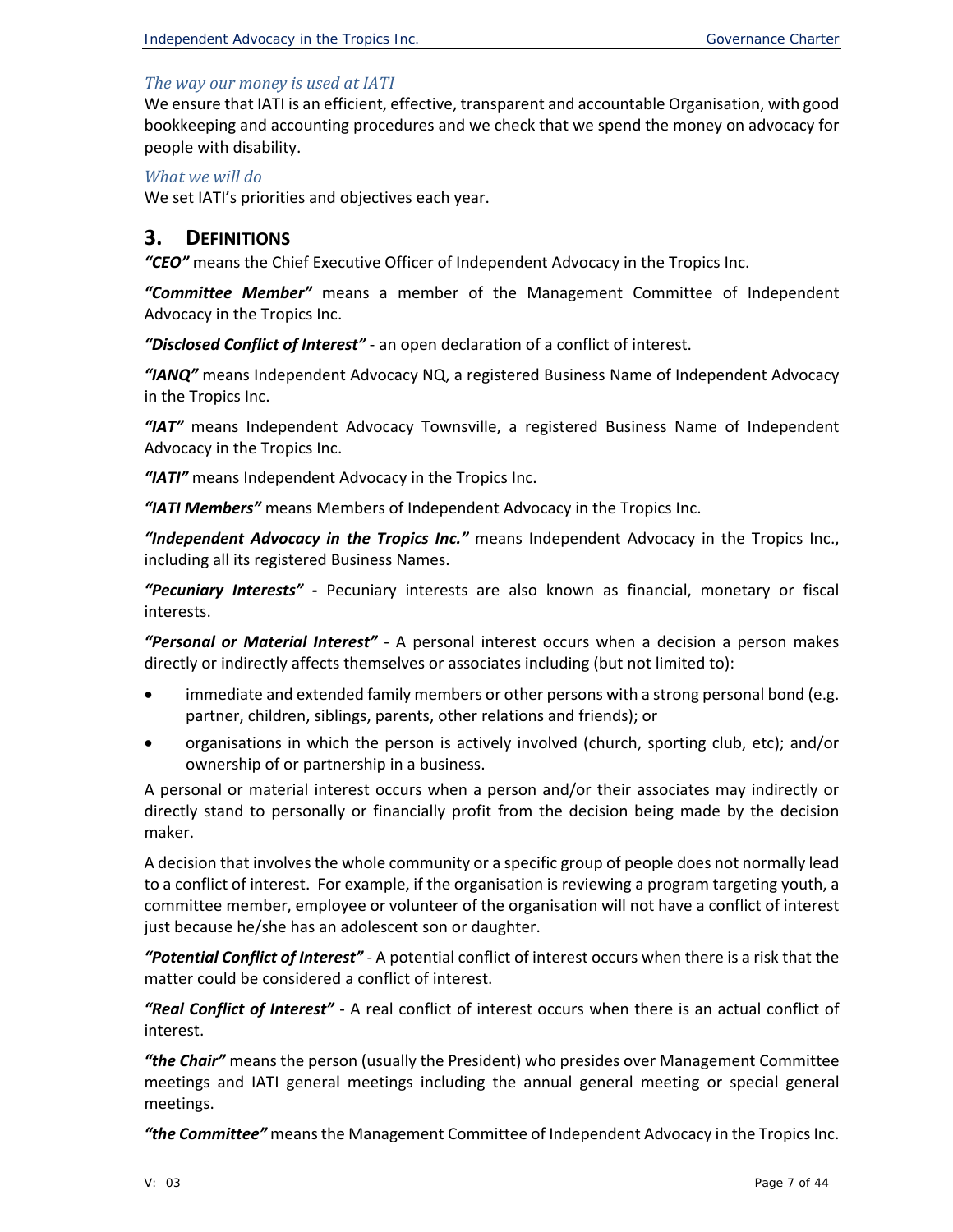*"the President"* means the person holding office of the President of IATI's Management Committee.

# **4. GOVERNANCE DIAGRAM**

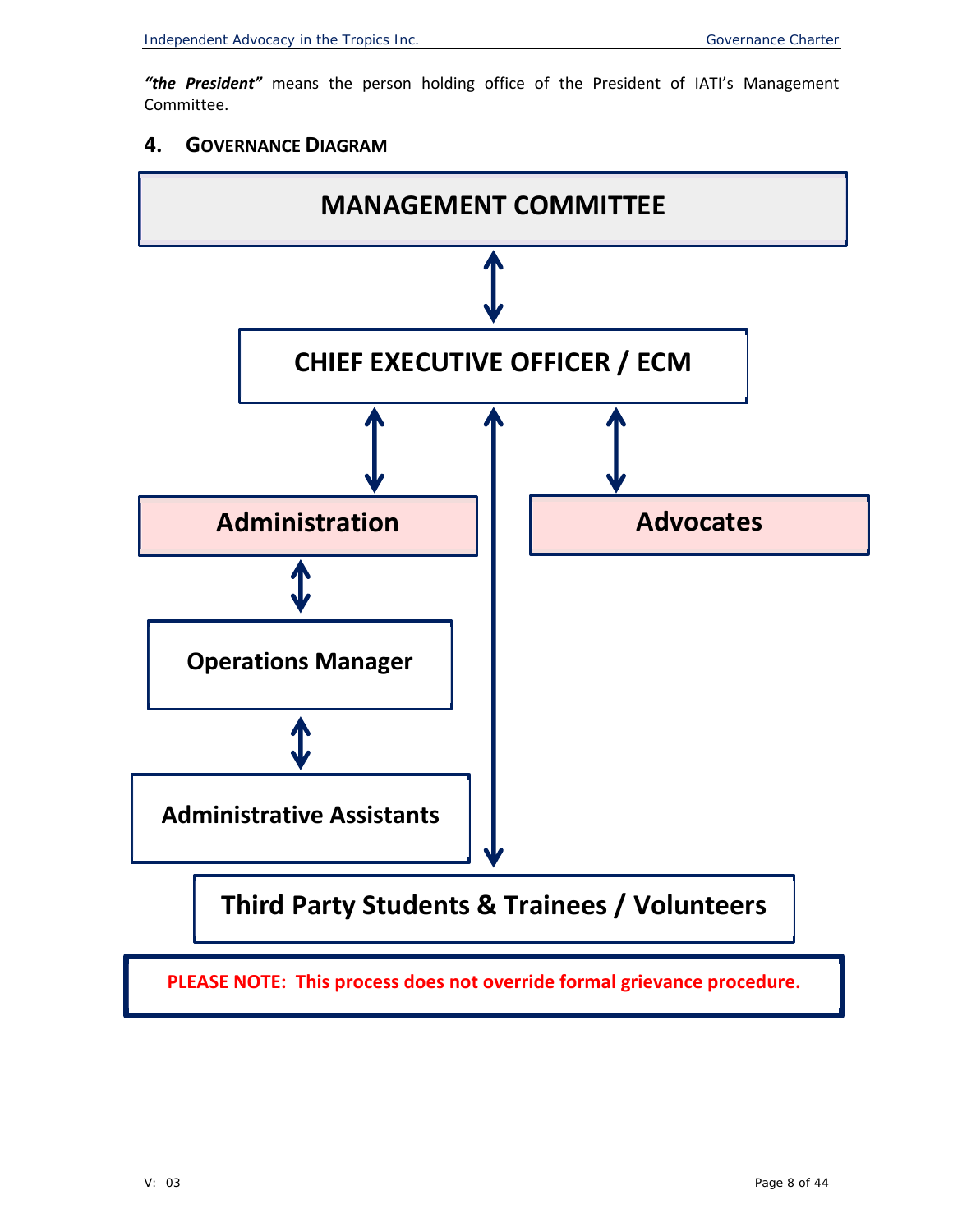# **5. POLICIES**

#### **a. BUDGET PLANNING**

The Committee of IATI has ultimate responsibility for overseeing the budget of the organisation and for ensuring that the organisation operates within a responsible, sustainable financial framework.

The Committee will conduct a budget planning process each year as part of its annual business/strategic planning.

The organisation operates under a budget that must be flexible in responding to unforeseen events, including possible reductions in cash flow due to loss of funding, and therefore be regularly monitored and reviewed.

It is the responsibility of the Operations Manager and the Treasurer to prepare all budgets and review budgets in consultation with the Finance Committee.

The Finance Committee consists of the:

- President;
- Treasurer;
- Chief Executive Officer; and
- Operations Manager.

#### **b. ATTENDANCE, CHAIR APPOINTMENT AND CONDUCT – COMMITTEE MEETINGS**

#### Attendance

Committee Members are expected to demonstrate their commitment to IATI by unbroken attendance except when prevented by planned leave or unforeseeable events.

Attendance at a Management Committee meeting may take the form of personal attendance, or attendance by electronic means such as but not limited to Skype, video conferencing or telephone.

If a Committee Member is absent for two (2) consecutive meetings without first notifying the President of their absence, or if a Committee Member is absent for three (3) consecutive meetings having notified the President of their absence, that Committee Member is in breach of their obligations and is liable be removed from the Committee.

#### Chair Appointment

The President of the Committee shall be elected as laid down in its Constitution. Subject to anything in the Constitution:

- In the President's absence, the Vice‐President shall preside as Chair at each General Meeting of the Organisation.
- If the President and the Vice-President are absent from a General Meeting or a Management Committee meeting, or are unable to preside, or decline to preside, the Members present must elect one of their number to preside as Chair.
- Meetings of any Management Committee Sub-Committees shall be chaired in the manner laid down by the Committee in the Sub-Committee's Terms of Reference.
- A person should not preside as Chair over the part of a meeting concerning the election of the President, nor should the Chair give instructions as to the procedure to be followed, in respect of an election for the position of Chair. A temporary Chair should be appointed for that purpose to ensure a fair, unbiased election.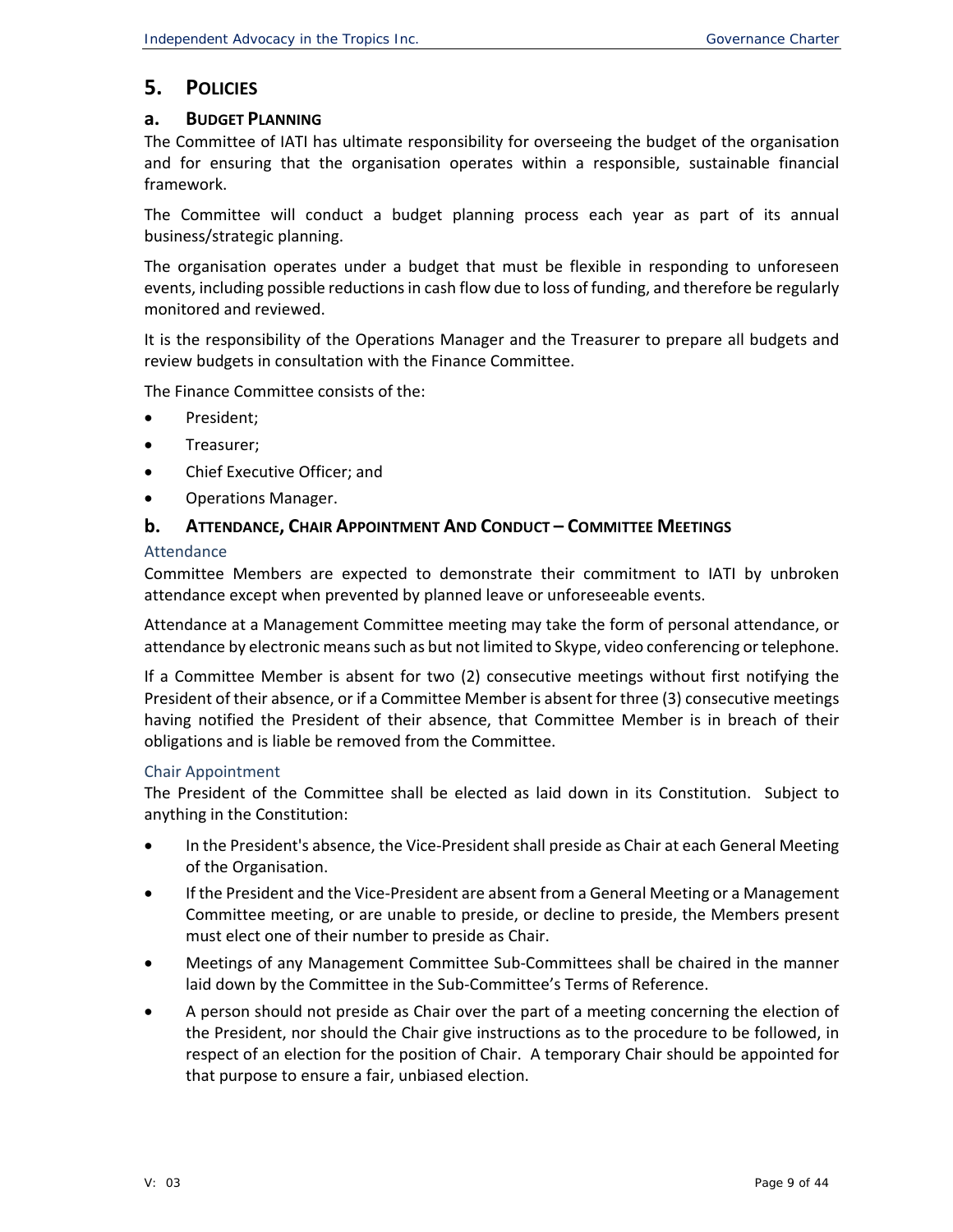#### Conduct

Primary responsibility for Committee Member conduct in meetings rests with the Chair and ultimately the President. To achieve that, broad discretion and authority is given to the Chair to make rulings on questions of meeting procedure.

The Chair shall conduct meetings according to IATI's Constitution and Governance Charter, and any other resolution of the Committee.

Where directions in IATI's Constitution and/or the Governance Charter are ambiguous or contestable or silent, and there are no other Committee directions given on the subject, the Chair has discretion to rule as to the practices to be followed.

Where there is continuing disagreement on any ruling by the Chair, any member may move a motion of dissent to the Chair's ruling. If this motion is seconded a vote shall be taken. If the motion of dissent is carried, the Chair's decision is reversed.

#### **c. CONFIDENTIALITY**

Committee Members must keep confidential all information pertaining to matters dealt with by the Committee. This includes Committee meeting minutes, agendas, reports to the Committee and associated documents, and information contained in those documents.

The obligation to maintain confidentiality continues to apply even after a person has left the Committee.

Maintaining confidentiality as a general rule will also help ensure observance by Committee Members of the following legal duty:

"A person who obtains information because they are, or have been, a member of the Management Committee must not improperly use the information to:

gain an advantage for themselves or someone else; or

cause detriment to the organisation."

If a request is made for access to one or more Committee Papers, the Committee may on a case‐ by-case basis resolve to provide access to the document/s. In considering this request, the Committee will have regard to:

- the importance of maintaining confidentiality to facilitate effective Committee meetings;
- the importance of complying with the law including privacy law and recognizing that the law sometimes creates duties to disclose or protect information;
- whether the person requesting the document is a IATI Member, and the important role of IATI Members in holding the Committee accountable; and
- the need to be consistent in the way that documents are treated, and the consequence of establishing any precedents or expectations.

Nothing in this policy is intended to prevent the Committee from seeking confidential legal, accounting, financial or other expert advice from independent professionals to assist the Committee in carrying out its functions.

Any person [such as the CEO] who is not a member of the Management Committee but is present at a Committee meeting (or part of a meeting) must maintain in confidence all information obtained as a result of their participation in the meeting.

**"Committee Papers"** means all written communications to Committee Member/s including without limitation monthly/quarterly Committee papers, submissions, minutes, letters, emails, memoranda, sub-committee papers and copies of other documents referred to in any of the abovementioned documents made available to Committee Members during his or her time in office.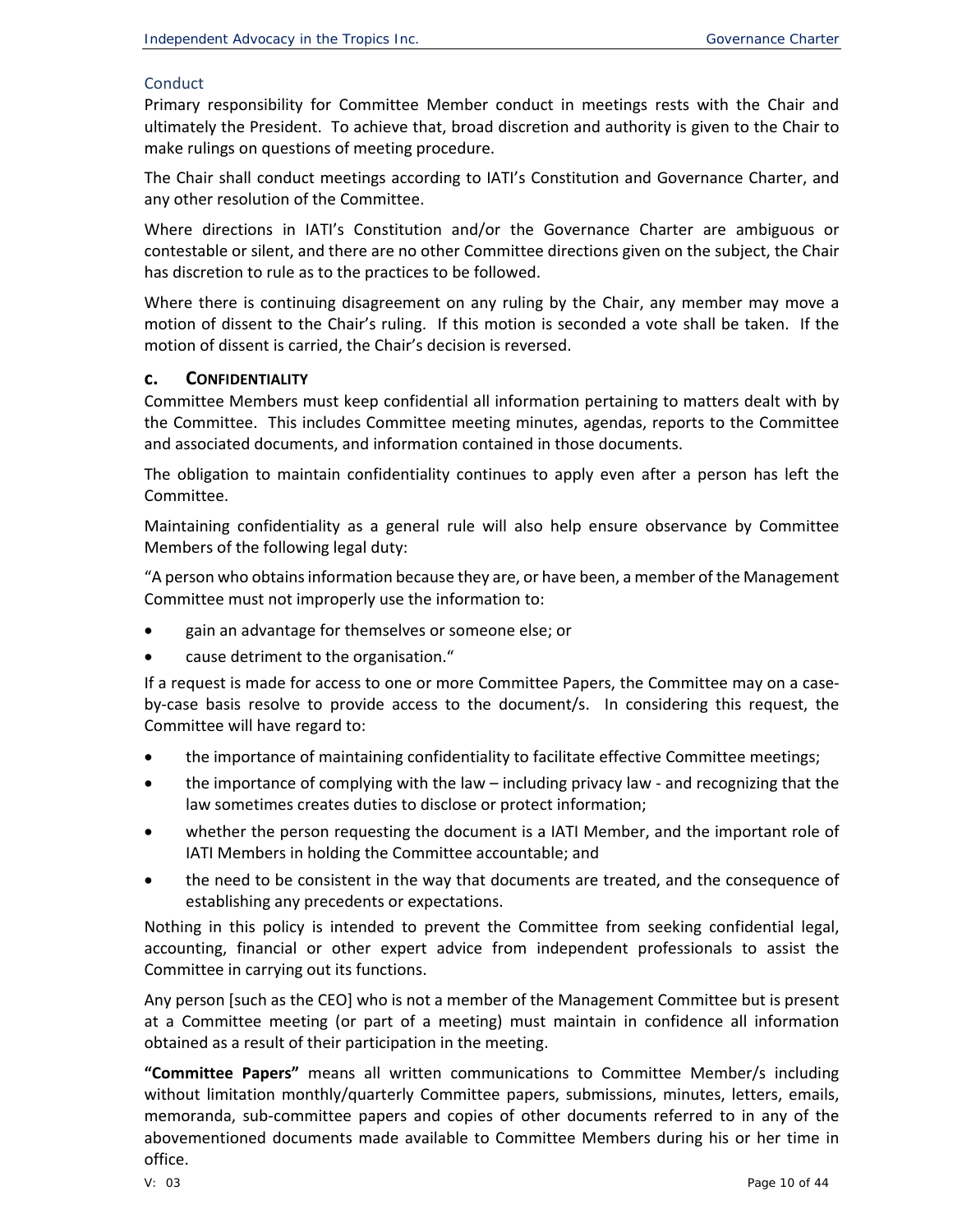# **d. CONFLICT OF INTEREST**

Notice of any Conflict of Interest is to be given to the CEO as soon as possible to allow IATI to operate and engage in open, transparent and ethical decision‐making processes. A Conflict of Interest Register ("the Register") is to be kept.

This policy has been developed to provide a framework for all Committee Members in declaring conflicts of interest; and for the Committee in determining how to deal with situations of conflict.

A conflict of interest may occur if an interest or activity influences or appears to influence the ability of a Committee Member to exercise objectivity. The Committee places great importance on making clear any existing or potential conflicts of interest. All such conflicts of interest shall be declared by the Member concerned and documented in the Register.

A Committee Member who believes another Committee Member has an undeclared conflict of interest should notify the Chair in writing stating the basis of this potential conflict.

Where a Committee Member has a conflict of interest, as defined by statute, that Committee Member shall not initiate or take part in any Committee discussion on that topic (either in the meeting or with other Committee Members before or after the Committee meetings), unless expressly invited to do so by unanimous agreement by all other Committee Members present.

Where a Committee Member has a conflict of interest, as defined by statute, that Management Committee member shall not vote on that matter.

The Committee may supplement the statutory definition of conflict of interest if it so wishes, in which case the same procedures shall apply.

Committee Members are not barred from engaging in business dealings with the organisation, provided, that these are negotiated at arm's length without the participation of the Committee Member concerned.

#### **e. GOVERNANCE**

The Committee takes ultimate responsibility for the governance of the organization

The Committee of IATI is to manage the organisation in accordance with its Constitution and Governance Charter, other policies and procedures and in line with its Mission and Vision Statements.

The Committee of IATI is to collectively ensure the delivery of the organisation's objects, to set its strategic direction, and to uphold its values.

The Committee should collectively be responsible and accountable for ensuring and monitoring that the organisation is performing well, is solvent, and is complying with all its legal, financial, and ethical obligations.

#### **f. INCORPORATION**

#### Requirements of Incorporated Associations

Independent Advocacy in the Tropics Inc. (IATI) must comply with both the *Associations Incorporation Act 1981* and *Associations Incorporation Regulation 1999*.

IATI's financial affairs will need to be audited or verified annually and financial statements lodged.

Any member of the public can access copies of the documents IATI are required to provide to the Office of Fair Trading, including a copy of IATI's Constitution, Annual Returns and Audited Financial Statements.

#### Review of Constitution

The Committee should review the Constitution every three (3) years to ensure that it is up-to-date and relevant to the changing environment in which IATI operates.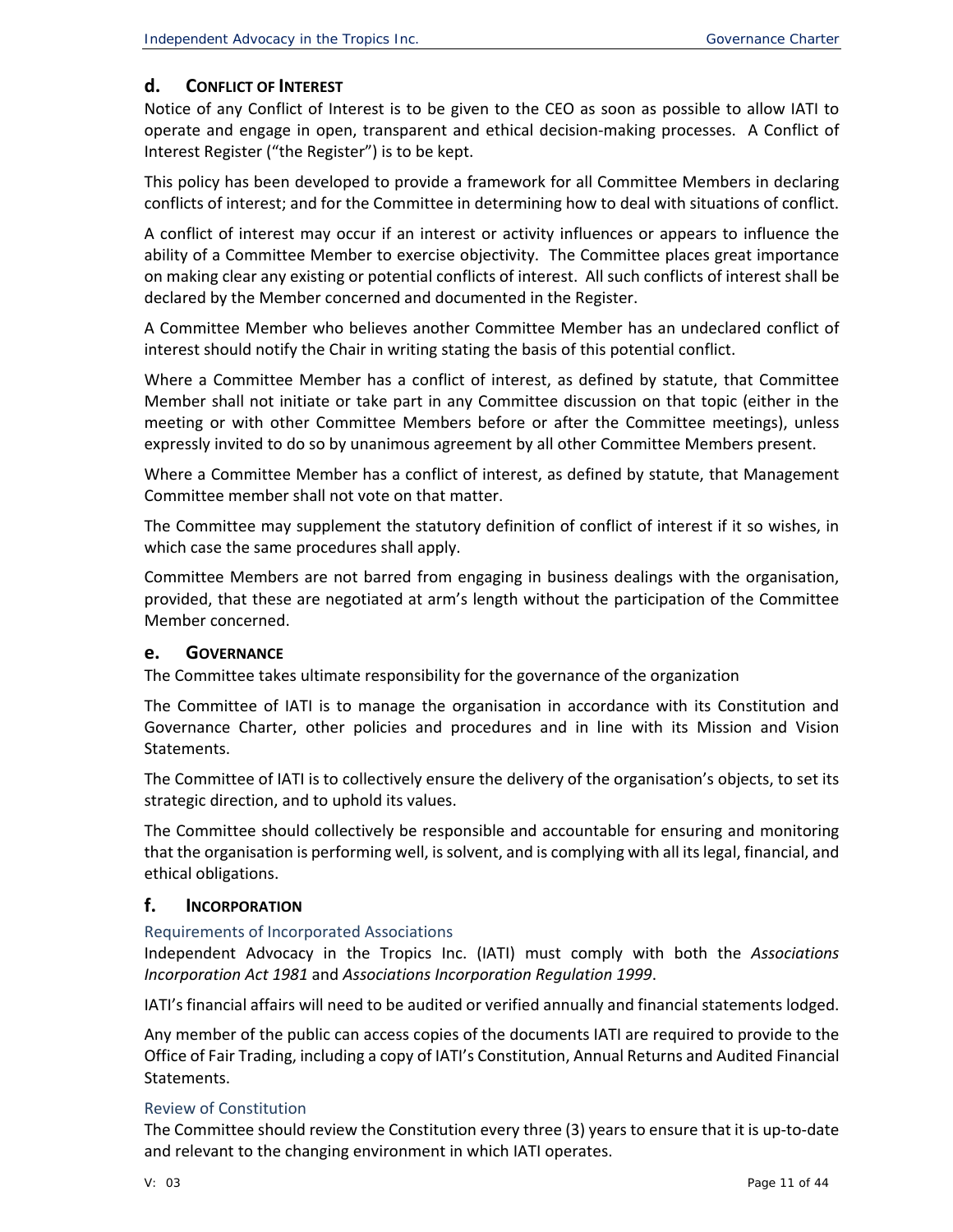# **g. SELF EVALUATIONS**

IATI believes it is imperative to show accountability for the organisation as a whole. Is it achieving what it ought to achieve? The Committee sets the direction for the organisation, if the Committee is not doing its job effectively, the whole organisation suffers.

The Committee is responsible for its own development, job design, self‐discipline and performance. Self-evaluation is a way to assure that we take accountability seriously. The purpose of the Committee Self‐Evaluation is not to evaluate individual Committee Members, but the performance of the Committee as a whole.

Self‐evaluation should be:

- Positive We should come away with a sense of what the Management Committee's strengths are.
- Constructive We should identify specific changes that need to be made.
- Educational We should identify what we still need to learn about and make plans to learn it.
- Overviewed ‐ Self‐evaluation should be viewed with an appropriate professional who will provide feedback and offers any further suggestions.

#### **h. SUB‐COMMITTEES**

The Committee has the authority to establish standing Sub-Committees to assist it in its work. Sub-Committees should always have regard to the achievement of the purpose of IATI, in accordance with the vision and strategy determined by the Committee when exercising its functions.

The number of committees will be kept to a minimum.

The Committee shall clearly define the terms of reference of each Sub‐Committee, including their membership, roles, procedures and functions, and the boundaries of their authority.

Sub-Committees may from time to time co-opt non Committee Members to serve on a Sub-Committee in order to bring additional skills, experience or networks, provided that it is not inconsistent with any directions given to the Sub‐Committee by the Committee.

Unless explicitly empowered by the full Committee, Sub‐Committees cannot make binding Committee decisions. For the most part, the function of Sub‐Committees is to solve problems for and/or make recommendations to the Committee on which the latter, and only the latter, has the power to make decisions or policy. Even where power is delegated, the Committee still bears responsibility.

Unless the Committee determines otherwise, the CEO shall sit ex-officio on all Sub-Committees, but may delegate their attendance to any other person.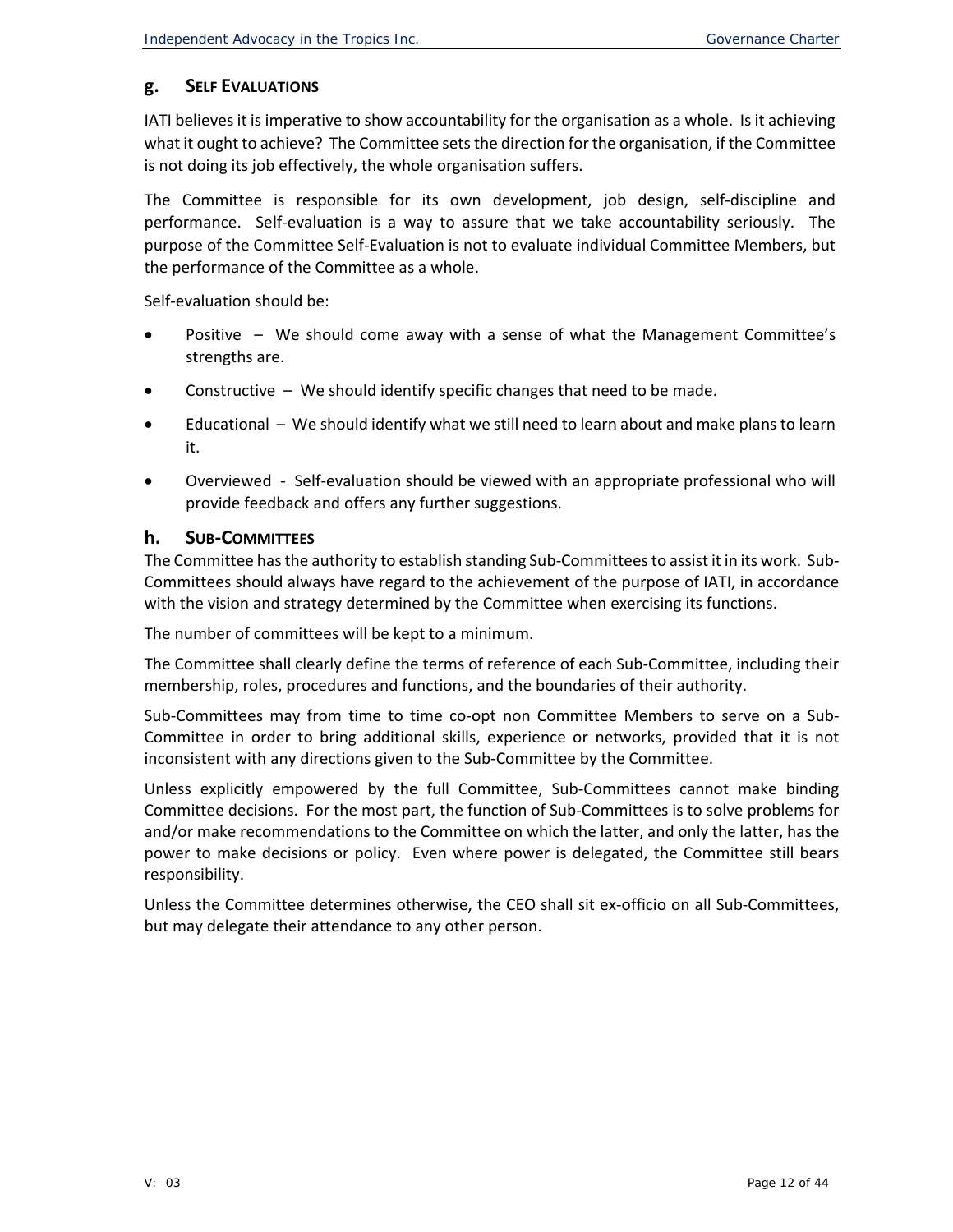# **6. THE COMMITTEE**

The Committee of Independent Advocacy in the Tropics Inc., (IATI) is an elective, representative, and collective body.

- It is **elective**, in that the determination of Committee Members is the prerogative of IATI Members through the election process.
- It is **representative**, in that no Member can be mandated by their constituency to adopt a particular position if they do not believe it to be in the best interests of IATI. Whatever the constituency of any Member, all Members are committed to acting **selflessly** and making decisions and voting on governance decisions solely in the best interests of IATI.
- It is **collective**, in that while each Member should put the point of view of their constituency, and each Member has the right to argue for their own point of view and to vote for that position, once a collective decision has been taken Committee Members are required to support that decision.

#### **a. CEO SELECTION BY COMMITTEE**

One of the most crucial roles of the Committee is to select the CEO for the organisation. As the leader of the management team, the value of the CEO to the organisation cannot be underestimated. The Committee and CEO should aim to work in close co-operation with one another.

CEO succession planning is an important aspect of the Committee's role. The needs of an organisation will change over time and a CEO who is an excellent appointment today and in the short term may not be the best person for the longer term. For example, an organisation undergoing a period of major change can benefit from a CEO with skills and experience in this area but may respond better to a CEO with a different skill set when the period of major change is over and the circumstances are more settled.

## **b. DECISION MAKING**

All Committee decisions are made collectively and all Committee Members share equal responsibility for Committee resolutions even if they may have expressed reservations at the time. This collective responsibility, accountability and wisdom (with its implicit checks and balances) are an important feature of good governance and decision making.

#### **c. CODE OF CONDUCT**

Each Member of the Committee recognises and agrees to uphold the following standards of behaviour by signing a Code of Conduct Agreement:

- To take personal responsibility for contributing impartially to the decisions of the Committee, 1. with no thought given to personal gain.
- $2.$ To actively seek adequate knowledge about the role and business of the organization.
- 3. To provide positive input into the development of organizational policy and strategic plans.
- 4. To provide strong support for the long‐term strategies and goals of the organization.
- 5. To accept the need to sufficiently prepare for the Committee meetings and decisions, and to insist on sufficient information to enable informed debate and decision making.
- 6. To perform the assignments delegated by the Committee.
- 7. To delineate and state personal positions vs organizational positions on controversial matters to better enable the Committee to make informed decisions for the betterment of the organization.
- 8. To devote sufficient time to the duties of a Committee Member.
- 9. To uphold high ethical standards and abide by the Code of Conduct at Committee level.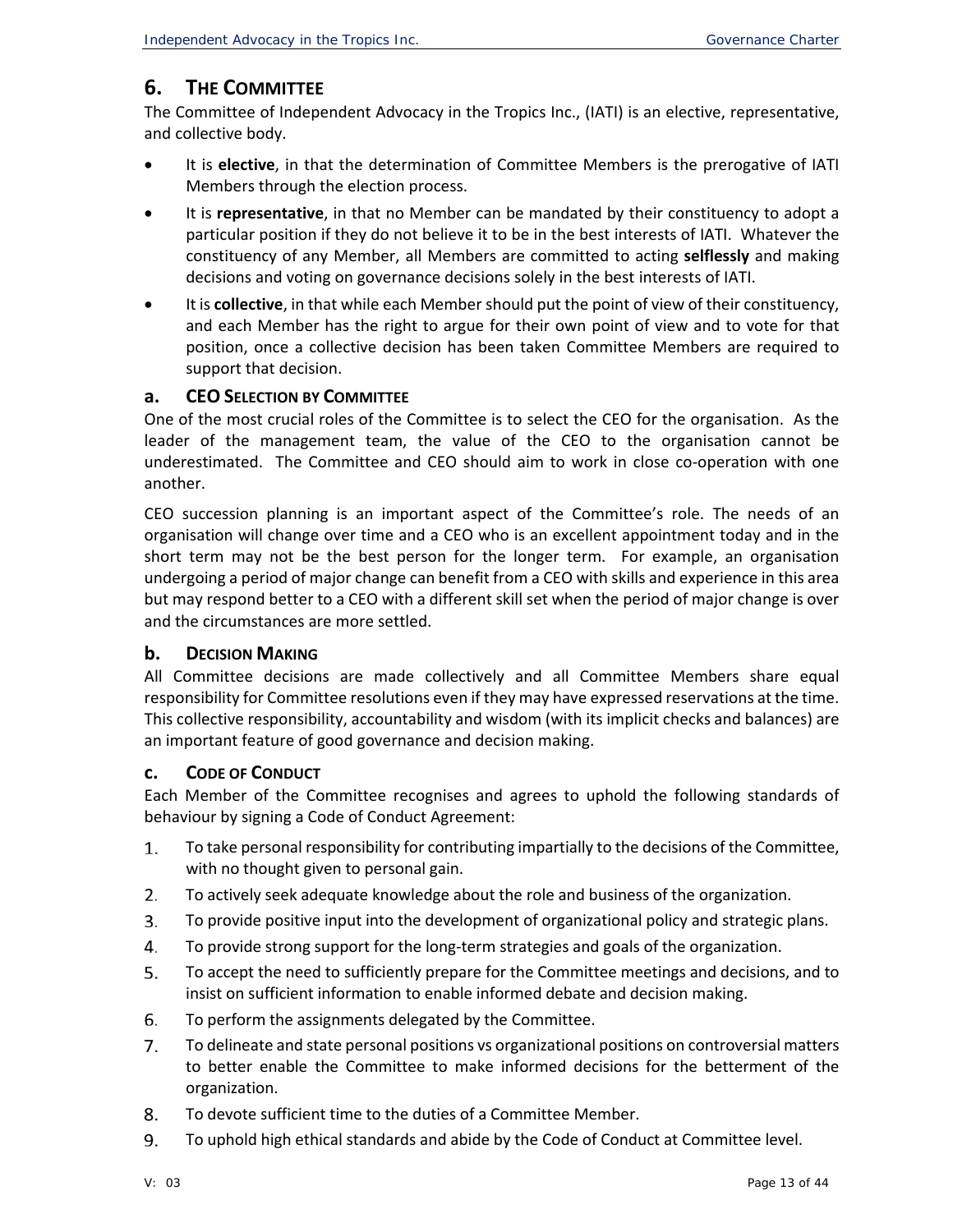- Committee Members shall, at all times, conduct themselves in an ethical and professional manner, on the understanding that they are representing IATI at all times whilst conducting the business of the Committee, including attendance at training, functions, conferences and the like.
- To show respect towards fellow Committee Members, staff, IATI Members, clients, and the general public regardless of differences and conflicts that may arise.
- To tender a resignation if unable to uphold any of the above standards of behaviour.
- Any statements, utterings or actions by a Committee Member that brings the reputation and or viability of IATI into disrepute or question will be viewed as a serious disciplinary matter.
- Committee Members are to speak to all other members of staff, clients, suppliers and or any member of the public having dealings with IATI in a courteous and non-threatening manner.
- Any forms of discrimination, sexual harassment or bullying in relation to other Committee Members, employees, clients and suppliers and or any member of the public having dealings with IATI will not be tolerated, and will be treated as a serious disciplinary matter.
- Committee Members make a commitment to accept the complaints procedure as one of the ways IATI maintain the highest quality service delivery and Organisational health and agree to actively promote and support its aims
- Committee Members must not act on IATI matters without the consent of the Committee, and without prior consultation with the CEO, including undue or inappropriate involvement in the day‐to‐day operations of IATI;
- No Committee Member is to make any public comment whatsoever about any facet of the 18. business of IATI to anyone including all media outlets, television journalists, radio announcers, the police and/or members of the general public without the prior knowledge and consent of the President and/or CEO;
- Excessive swearing and/or use of profane language is not acceptable in the workplace at IATI.
- All Committee Members, employees, volunteers and clients of IATI are entitled to privacy with regards to their personal and professional information. All Committee Members are to respect all other person's privacy considerations at all times.

#### **d. CONFIDENTIALITY**

Management Committee confidentiality is important. It encourages open and frank discussion at meetings, helps facilitate the development of vision and the implementation of an effective strategy to achieve that vision, and protects information that is confidential, personal, or relates to employment, commercial or legal matters.

The President should ensure that Committee Members are familiar with the Confidentiality Policy and sign a Confidentiality Agreement.

#### **e. CONFLICT OF INTERESTS**

The President should ensure that Committee Members are familiar with the Conflict of Interest Policy, and that the procedures required by that policy are observed by Committee Members. All Committee Members must sign a Conflict of Interest Declaration when a conflict arises.

The Committee member shall inform IATI of when that conflict ceases which will also be recorded in the register.

#### **Clear conflicts of interest do, and may, arise in the following situations:**

- 1. whereby a person is employed by IATI's funding body;
- 2. whereby a person is employed by a service/organisation that IATI is constantly advocating against;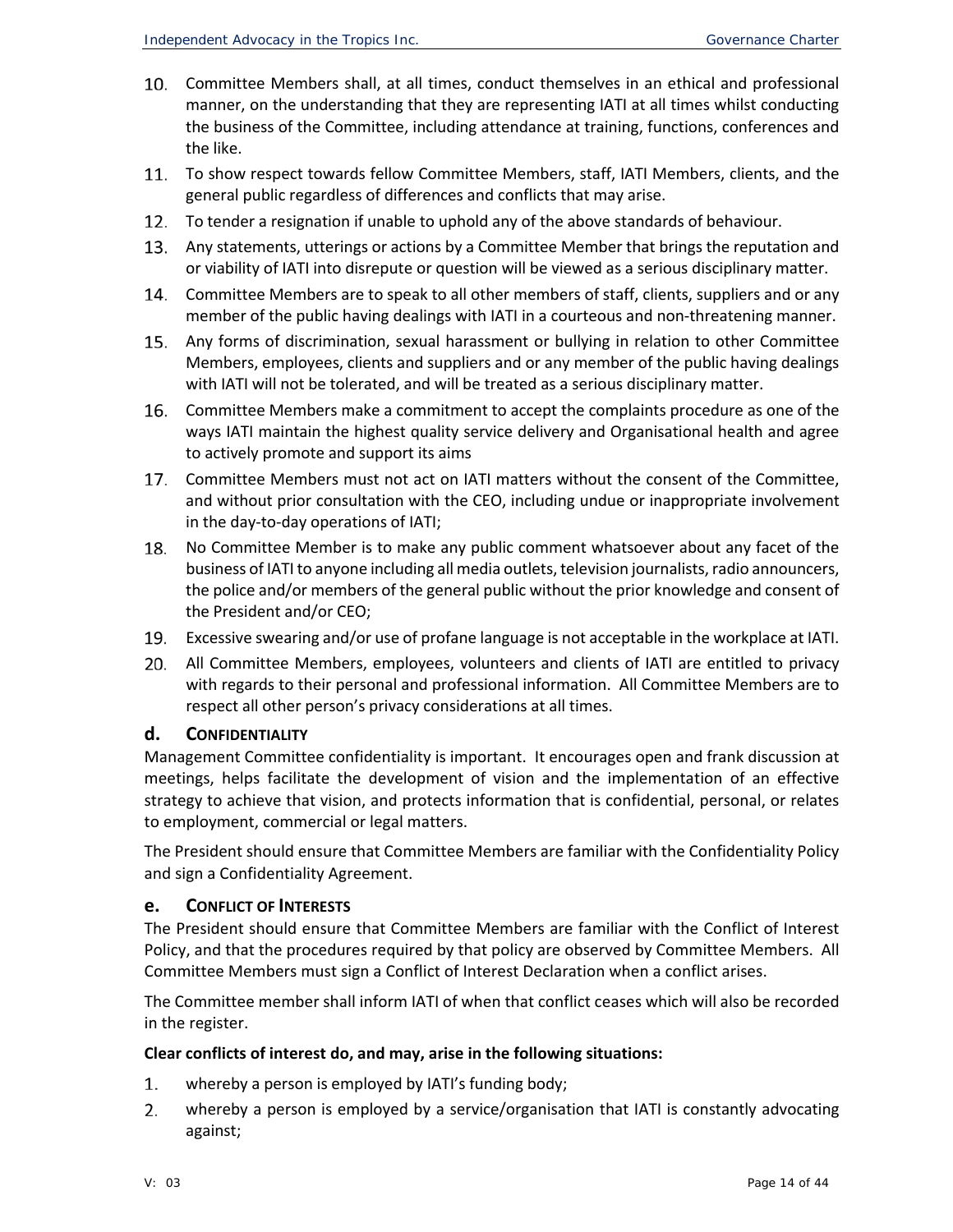- 3. whereby a person holds a position on a board or other Management Committee of an organisation with which IATI is involved in an advocacy support role to consumers of that organisation;
- 4. whereby a person is a member of a Management Committee or employed by a disability specific service against which IATI may be required to take an advocacy position;
- 5. whereby a person is employed to undertake project work that has an impact on or directly relates to IATI;
- whereby a person is employed by IATI. 6.

This does not mean that people in the situations above cannot or should not speak up or represent the interests of people with disability – but that, for IATI's management positions we must be mindful of the different levels of conflicts of interest and seek to minimise them where possible.

Where a Committee Member finds him or herself in a conflict of interest situation regarding a committee issue, he/she will remove themselves from the discussion for that issue.

If a Committee Member fails to abide by the above rules they may be liable to expulsion from the Committee.

#### **f. ELECTION OF MEMBERS TO THE COMMITTEE**

Members of the Committee shall be elected or appointed by the method specified in IATI's Constitution.

If there is no method specified in the Constitution, then the following general principles apply to elections occurring at general meetings: separate elections must be held for each office bearer position, where applicable (eg President, Vice‐President, Secretary, Treasurer).

- 1. A person may be nominated, and stand, for election to more than one position but may not be elected to more than one position.
- 2. A single election may be held to fill all the vacant ordinary member positions.
- 3. If the number of persons nominated to fill the vacant position/s is less than or equal to the number to be elected, the Chair of the meeting must declare each of those persons elected to the position.

#### **g. ETHICAL STANDARDS**

Compliance with the law is the minimum standard for running an organisation. There are ethical values which should govern the way in which an organisation operates.

#### ACNC Governance Standards

#### **Standard 1:** Purposes and not‐for‐profit nature of a registered entity

Registered charities ('registered entities') must be not-for-profit and work towards their charitable purpose. A charity must be able to demonstrate this to the ACNC and provide information about its purpose to the public (for example, by having a copy of its rules on the ACNC Register).

#### **Standard 2: Accountability to members**

Charities must take reasonable steps to be accountable to their members and provide their members adequate opportunity to raise concerns about how the charity is governed. This standard only applies to charities that have members (so not to trusts).

#### **Standard 3:** Compliance with Australian laws

A charity must not commit a serious offence (such as fraud) under any Australian law or breach a law that may result in a civil penalty of at least 60 penalty units (as at June 2013, this is \$10,200).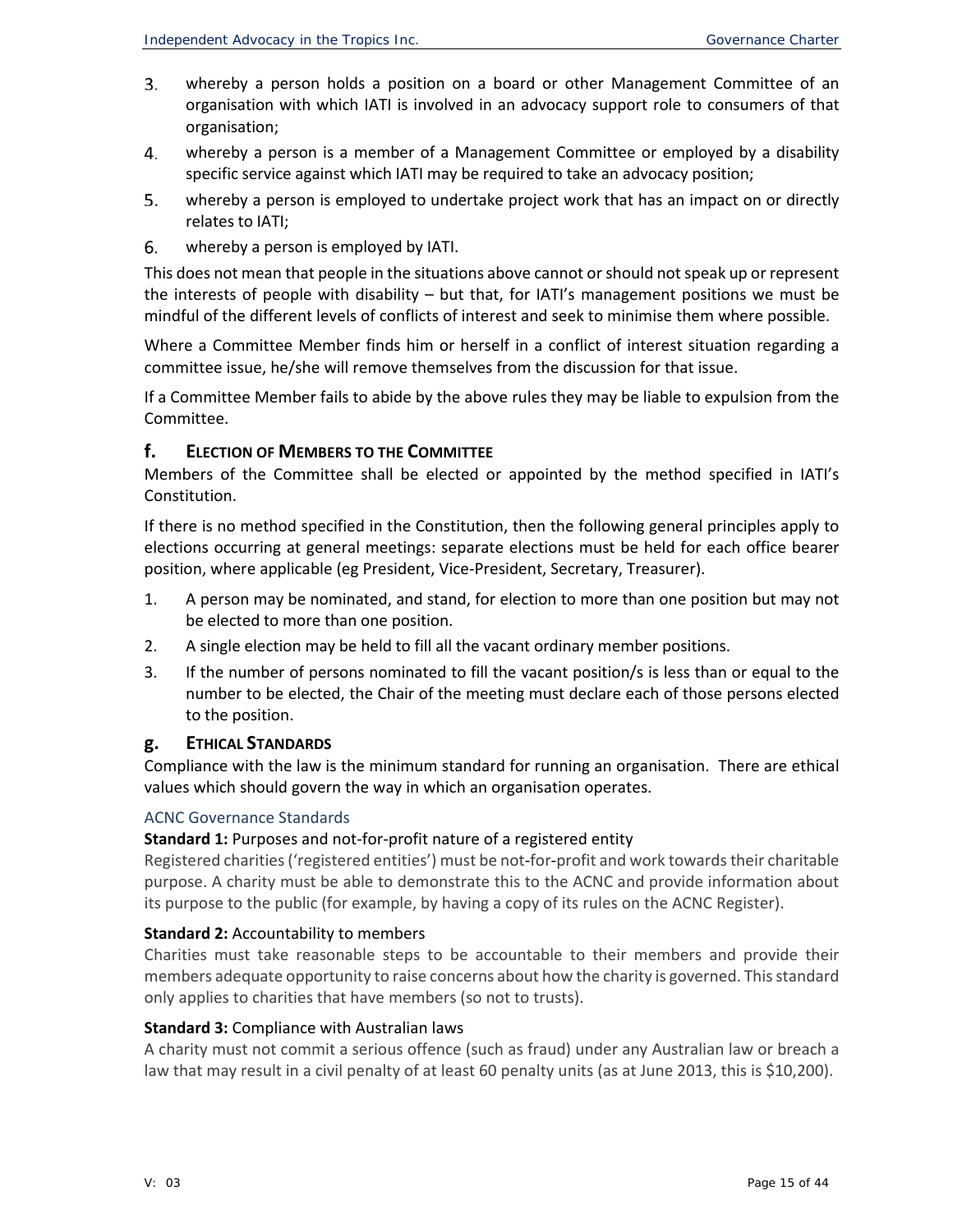#### **Standard 4:** Suitability of board members ('responsible persons')

Charities must take reasonable steps to ensure that their board members are not disqualified from managing a corporation (under the Corporations Act) or currently disqualified from being a board member for a registered charity by the ACNC Commissioner. Charities must take reasonable steps to remove board members who do not meet these requirements.

#### **Standard 5:** Duties of board members ('responsible persons')

Charities must take reasonable steps to make sure that their board understand and carry out the duties set out in this standard. See page 14 for more information.

#### **h. EVALUATIONS**

#### Self‐Evaluation

The purpose of the Committee Self‐Evaluation is not to evaluate individual Committee Members, but the performance of the Committee as a whole. Self‐evaluation should be done annually and be:

- Positive We should come away with a sense of what the Management Committee's strengths are.
- Constructive We should identify specific changes that need to be made.
- Educational We should identify what we still need to learn about and make plans to learn it.
- Overviewed ‐ should be viewed with an appropriate professional who will provide feedback and offers any further suggestions.

#### **Stakeholders**

The purpose of the Stakeholder evaluation is to gauge the performance of the organisation as a whole. This evaluation should be done annually and should be:

- Positive We should come away with a sense of what the organisation's strengths are.
- $\bullet$  Constructive We should identify specific changes that need to be made.
- Educational We should identify what we still need to learn about and make plans to learn it.
- Overviewed ‐ should be viewed with an appropriate professional who will provide feedback and offers any further suggestions.

#### **i. FUNCTION**

The function of the Committee is to collectively ensure the delivery of IATI's objects, to set its strategic direction, and to uphold its values. The Committee should collectively be responsible and accountable for ensuring and monitoring that IATI is performing well, is solvent, and is complying with all its legal, financial, and ethical obligations.

#### **j. GOVERNANCE**

Governance can be defined as the framework of rules, relationships, systems and processes within and by which authority is exercised and controlled in organisations. There are practical benefits for an organisation in having effective governance.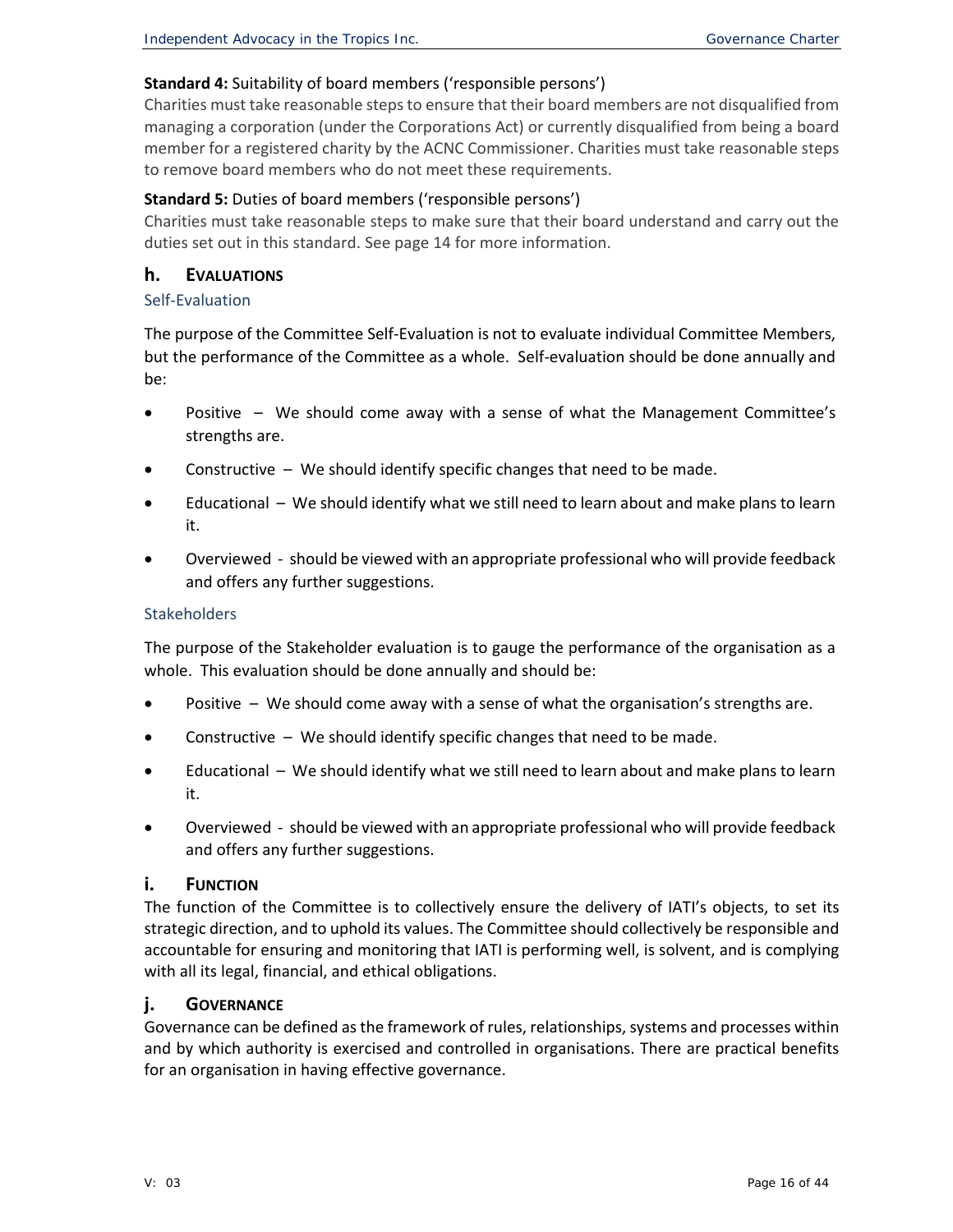The Committee is responsible for the Governance of IATI. Good governance for an organisation depends on the organisation's size (scale and geographic spread), people (skills and experience), business model (mature or evolving), nature of operations (relatively simple or complex), regulatory exposure and risk profile, to mention but some aspects.

#### **k. RESPONSIBILITIES**

The Committee is responsible for the overall governance, management and strategic direction of IATI and for delivering accountable corporate performance in accordance with IATI's goals and objectives. This responsibility is set out in IATI's Constitution or in the enabling legislation under which IATI is incorporated and registered. In performing its role, specific responsibilities commonly reserved to the Committee either in its Constitution, its Governance Charter or by cultural practice include:

- $1.$ Providing strategic direction to IATI and deciding upon IATI's strategies and objectives in conjunction with the CEO;
- $2.$ Monitoring the strategic direction of IATI and the attainment of its strategies and objectives in conjunction with the CEO;
- 3. Monitoring the operational and financial position and performance of IATI generally;
- 4. Driving organisational performance so as to deliver member value or benefit;
- 5. Assuring a prudential and ethical base to IATI's conduct and activities having regard to the relevant interests of its stakeholders;
- 6. Assuring the principal risks faced by IATI are identified and overseeing that appropriate control and monitoring systems are in place to manage the impact of these risks;
- 7. Creating, reviewing and approving internal compliance and control systems:
	- a) it's guiding principles;
	- b) governance policies,
	- c) conduct, ethics and diversity statements;
	- d) delegated authorities to the CEO;
	- e) securities trading, disclosure of securities' price sensitive information;

as listed within the Governance Charter;

- 8. Assuring that IATI's financial and other reporting mechanisms are designed to result in adequate, accurate and timely information being provided to the Management Committee;
- 9. Appointing and, where appropriate, removing the CEO, monitoring other key appointments, and planning for management succession;
- 10. Overseeing and evaluating the performance of the CEO, and through the CEO, receiving reports on the performance of other senior managers in the context of IATI's strategies and objectives and their attainment;
- 11. Reviewing and approving the CEO's and being advised by the CEO, other staff remuneration;
- 12. Approving IATI's budgets and business plans and monitoring major capital expenditures, acquisitions and divestitures, and capital management generally;
- Ensuring that IATI's financial results are appropriately and accurately reported on in a timely 13. manner in accordance with constitutional and regulatory requirements;
- Ensuring that IATI's affairs are conducted with transparency and accountability;
- 15. Ensuring sound Committee succession planning including strategies to assure the Committee is comprised of individuals who are able to meet the responsibilities of Committee Members of IATI;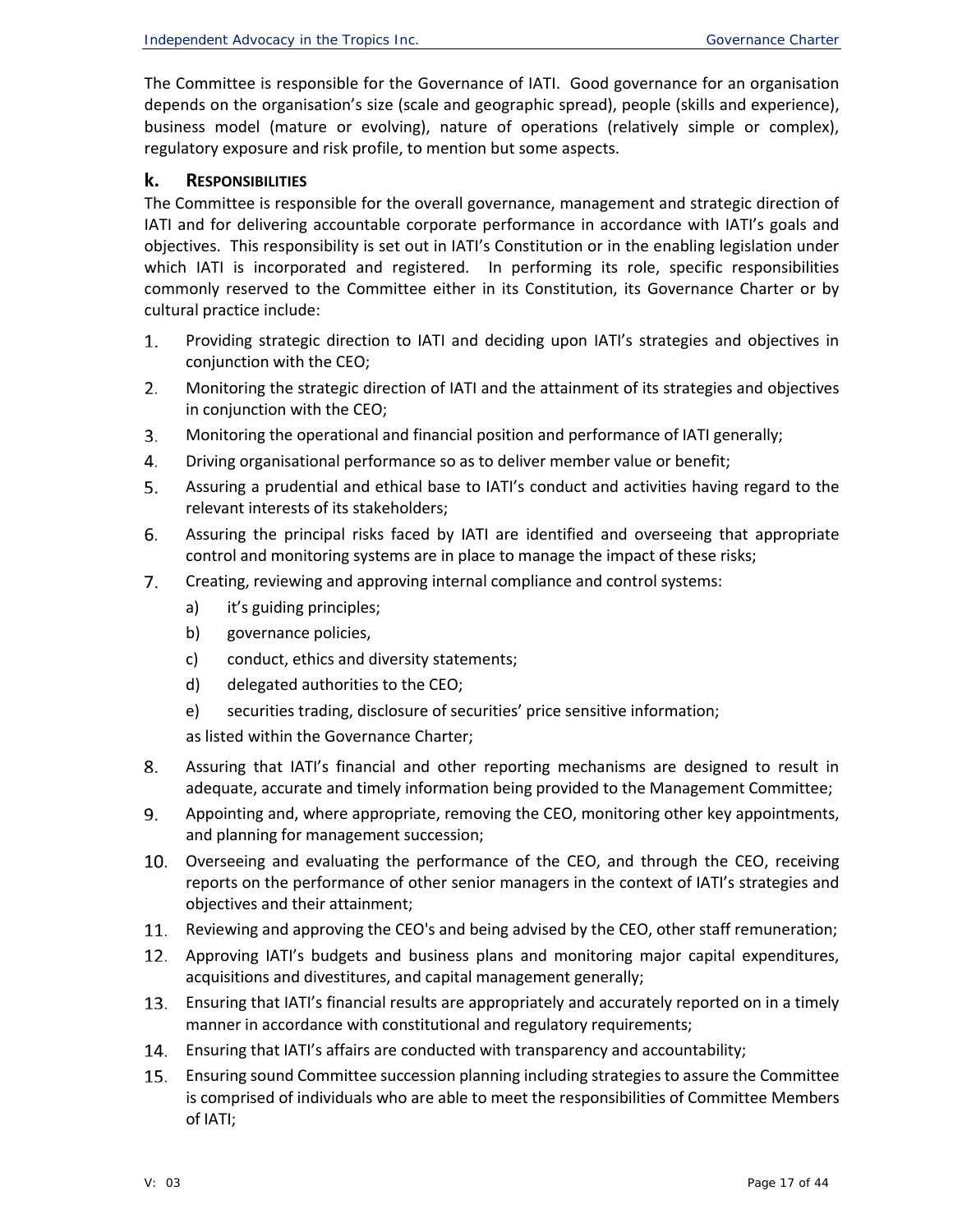# **l. ROLE**

The Committee is to manage IATI in accordance with its Constitution, its Governance Charter, policies and procedures and in line with its Mission and Vision Statements.

The role of the Committee including governing, directing and monitoring IATI's business, affairs and operations is defined in two broad areas:

- **Overall organisational performance:**  ensuring IATI develops and implements strategies and supporting policies to enable it to fulfill the objectives set out in it's Constitution. Though the Committee delegates the day‐to‐day operations of IATI to the management team via the CEO, it remains accountable to the members for it's performance. The Committee monitors and supports management in an on‐going way.
- **Overall compliance/conformance:** ensuring IATI develops and implements systems, processes and procedures to enable it to comply with its legal, regulatory and industry obligations (complying with the law and adhering to accounting and other industry standards) and ensure IATI's assets and operations are not exposed to undue risks through appropriate risk management.

The differing emphasis of these two areas of organisational performance and conformance/compliance responsibilities can result in conflicting pressures on the Committee and its Members. The Committee must balance these roles and give appropriate attention to both.

#### **m. STRATEGIC PLANNING**

Developing and setting a clear strategy for the organisation and then implementing it are vital to the success of an organisation. Without clarity of strategic purpose and certainty about what the organisation does and doesn't do, the organisation may have trouble achieving its objectives.

An important part of developing and implementing strategy is to clearly delineate between the roles of the Committee and management. The level of Committee contribution to strategic thinking and planning may vary according to the organisation, its current situation, its size, its people and any other number of factors. Large businesses tend to have a strong and highly skilled executive team who can help in formulating the essence of a sound strategic direction for consideration and approval by the Committee. In this case, the Committee's role may centre more on questioning, challenging and clarifying.

In smaller organisations the Committee itself may play a more instrumental role in support of management in the development of strategy prior to its submissions to the Committee for approval. An organisation in crisis might also require greater Committee involvement than usual.

Generally management has the responsibility to implement the strategy so it is important that the key executive management personnel support it.

To formulate strategy, offsite sessions are often recommended by business commentators and advisers to minimise distraction and to allow a different type of thinking from day to day or regular work to occur. Annual sessions are common in strategy development and review, although more frequent reporting (at least quarterly or half yearly) is common with respect to the Committee monitoring the organisation's progress against its strategic plan.

Developing and communicating a clear strategy for the organisation can help to build stakeholder and investor confidence.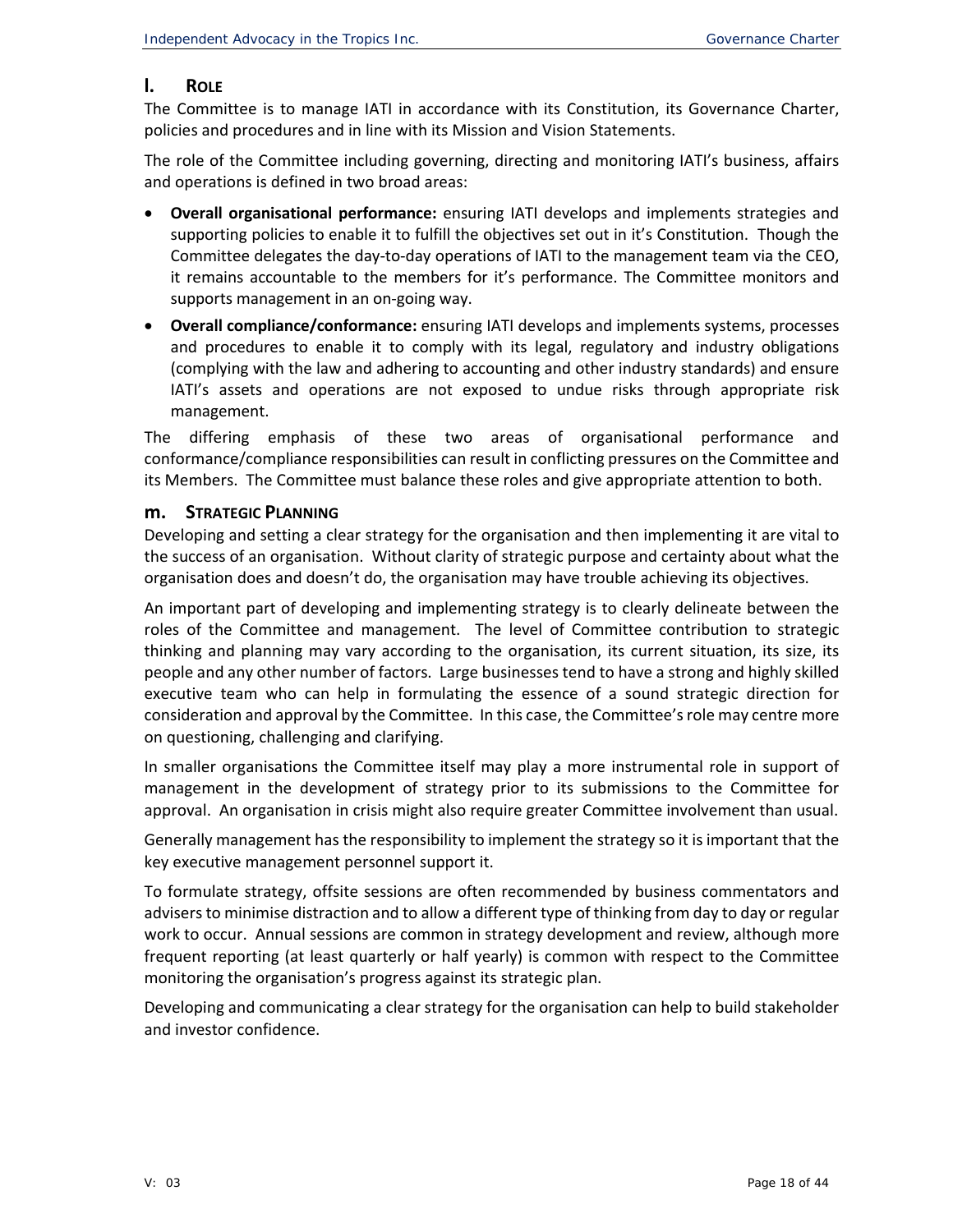#### **n. SUB‐COMMITTEES**

Management Committees are responsible for monitoring and overseeing many aspects of an organisation. To help cope with the scope of work and the technical complexities of some of these aspects, they create Sub‐Committees of some of their Members to review issues and make recommendations to the Committee for collective decision making. These Sub‐Committees can focus on the following:

- Community and stakeholder engagement
- Finance;
- Governance;
- Nominations;
- Remuneration;
- Risk Management
- WHS/Environment

#### **o. WORK HEALTH AND SAFETY**

Committee Members have a direct legal duty to implement and monitor systems which ensure safe working conditions in their workplaces as far as reasonably practical. Committee Members can be personally liable for breaches of this duty and the penalties can involve imprisonment and very substantial fines. Good governance practice ensures that every Committee meeting has work, health and safety as a topic on the agenda.

IATI and its officers recognise that the health and safety of all workers and visitors is of the utmost importance and vital to the success of our business. As such we aim to continuously improve health and safety in the workplace through consultation and increased health and safety awareness of management and workers.

Through the co-operative efforts of management and workers, we are committed to:

- providing a safe environment for all workers and visitors to our workplace  $\bullet$
- providing and maintaining buildings, plant and equipment in safe working condition  $\bullet$
- supporting the on‐going training and assessment of workers  $\bullet$
- developing, implementing and monitoring safe work practices  $\bullet$
- continuously improving the standards of health and safety in the workplace
- managing risks in the workplace  $\bullet$
- providing information, instruction and supervision.

The focus of IATI's health and safety management system is preventing hazards. We will develop a framework for health and safety management and a plan for systematic risk assessment and control of hazards, to progressively improve safe behaviours and safe systems of work across the business.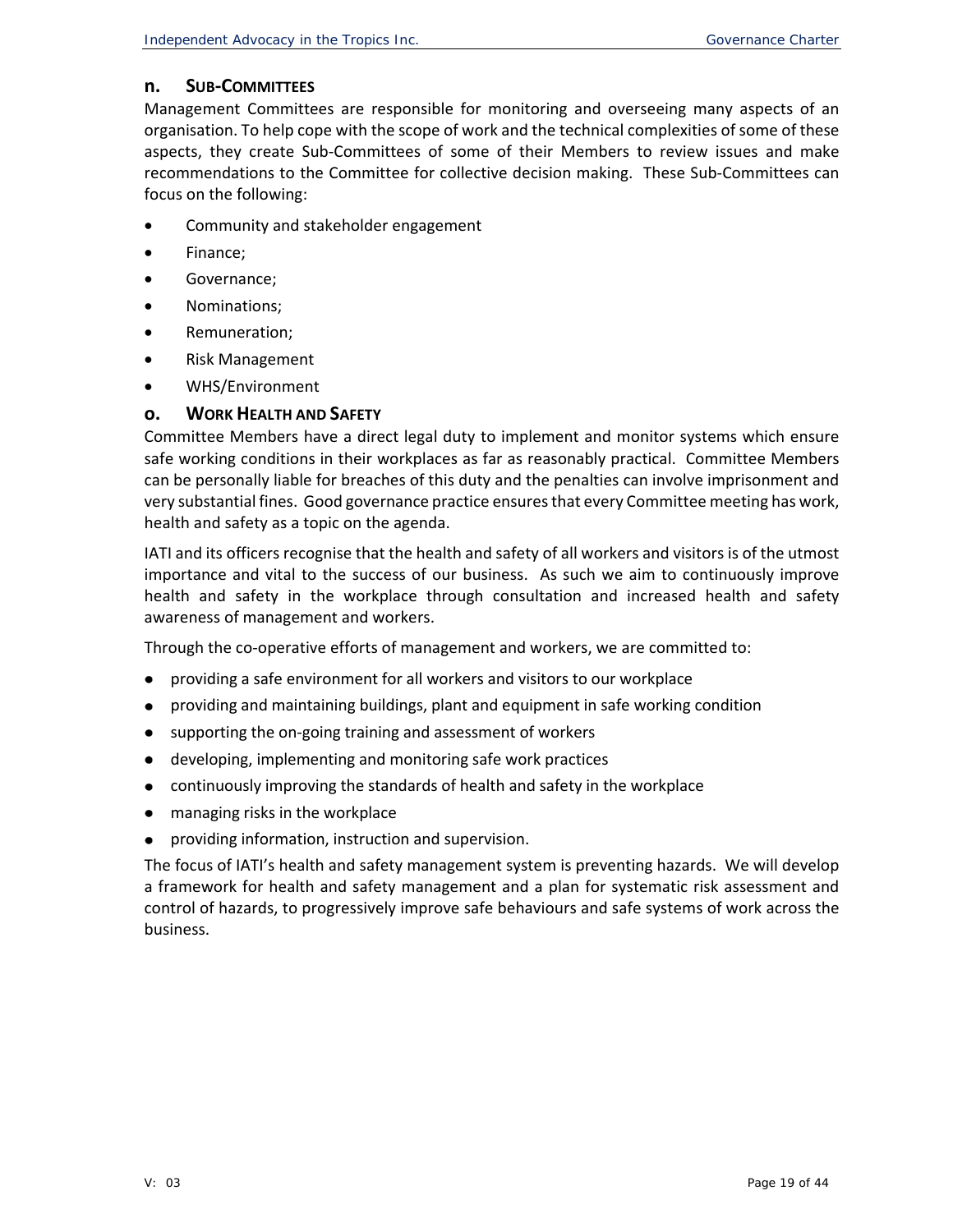# **7. COMMITTEE MEMBERS**

# **a. RECRUITMENT**

- 1. Six months prior to the Annual General Meeting
	- a. Identify potential members for Management Committee.
	- b. Hold a Workshop for potential Management Committee members.
	- c. Invite potential members to any Management Committee skills training.
	- d. Communicate to all members that there is an expectation to attend Workshops and meet with the Management Committee before nomination to the next Management Committee.
- 2. Three months prior to Annual General Meeting
	- a. Invite members to come together with present Management Committee to talk about what it is like to be on the committee and meet the present committee.
- Two months prior to Annual General Meeting 3.
	- a. Identify who on present Management Committee are going to re‐nominate.
	- b. Identify gaps and skills needed.
	- c. Approach specific people with those skills to nominate.
- 4. One month prior to Annual General Meeting
	- a. Notify all members of Annual General Meeting and call for nominations.

#### **b. SKILLS**

IATI's Committee needs to have a broad mix of skills, knowledge and experience. The goal in selecting Committee Members is to build a mix that can work as a well‐rounded team of people each with an appropriate range of experience skills and attributes relevant to the purpose, needs and strategies of IATI.

It is important to select Members to govern IATI giving consideration to their skills, knowledge, attributes and who have sufficiently broad experience in the issues and opportunities being faced now or likely to be faced in the future. While specific skills required by each organisation differ, there are some core skills that should be represented on a Management Committee as a whole (not necessarily in one person). These include:

- $1.$ Strategic expertise – the ability to set and review strategy through constructive planning, questioning and suggestion;
- $2.$ Accounting/Financial literacy – the ability to read and comprehend the accounts and the financial material presented to the Committee, in addition to understanding financial reporting requirements – the Centro case (ASIC v Healey (2011)) has emphasised the need for basic financial literacy for all Committee members;
- 3. Legal skill – the ability to understand and oversee compliance with numerous laws;
- 4. Managing risk – experience in risk management and mitigation principles;
- 5. Human resource skills – experience in human resource management;
- 6. Marketing and communications – experience in media and marketing;
- 7. Industry knowledge – experience in similar organisations or industries;
- 8. Information technology – there is a growing need for directors with an understanding of information and communication technology;
- 9. Capital markets experience – experience in capital raising and mergers and acquisitions.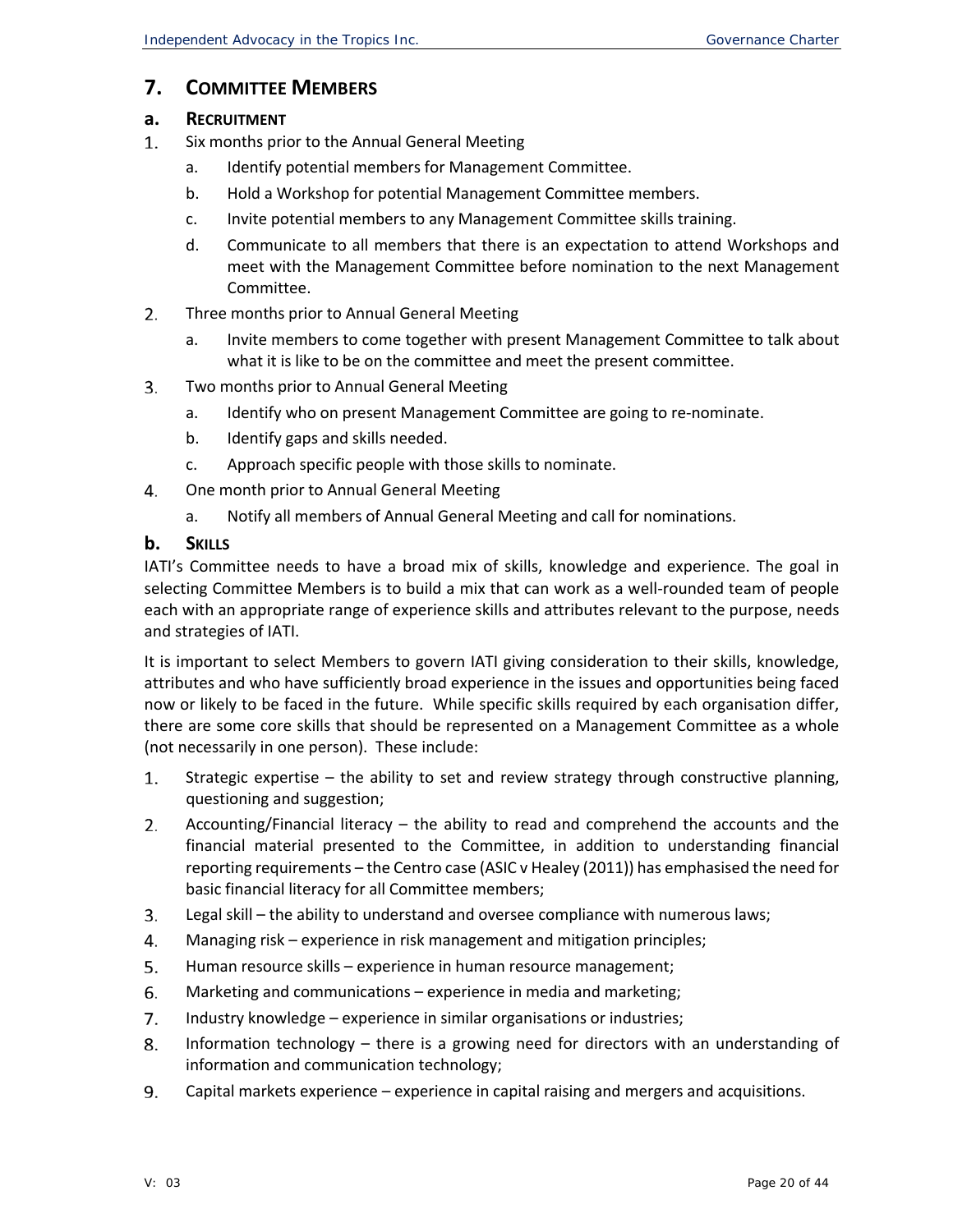As diversity of perspective is seen as a valuable addition to a Committee's deliberations, Committees should have diversity including diversity of gender, age, ethnicity and life's experiences particularly for IATI, persons living with disability.

#### **c. SUPPORT**

IATI recognises for Committee Members to be given every opportunity to fully be involved in the requirements of being a Committee Member a range of supports need to be provided.

The following supports will be provided to Committee Members:

- $1.$ IATI provides, upon request, a Support Worker to attend Committee Members' residence and provide assistance prior to and after all meetings and training for any Committee Member with disability.
- $2.$ IATI provides a floating Support Worker at all Management Committee meetings to assist Committee Members if requested by the Committee.
- 3. eTickets available, upon request, to all Committee Members for transport to and from Management Committee meetings and training.

# **8. THE PRESIDENT**

The President acts as an important link between the Committee and the organisation's management via the CEO. The role of the President is not defined in the *Associations Incorporation Act 1981*, thus many functions of the President are customary rather than formalised by law.

#### **a. FUNCTIONS AND TASKS**

- $1.$ Convenes Committee meetings;
- $2.$ Oversees the agenda for Committee meetings;
- 3. Oversees the adequacy, timeliness and appropriateness of information provided to Committee Members;
- 4. Oversees the quality, sufficiency and relevance of financial information made available to the Committee;
- 5. Runs Committee meetings including:
- 6. Ensuring the business of the meeting is dealt with effectively and efficiently;
- 7. Encouraging participation in deliberations by all Committee Members so that the benefit of each member's perspectives and contribution can be shared and considered;
- 8. Maintaining the meeting's focus on strategic and other priority matters;
- 9. Setting standards of behaviour and engagement at Committee meetings and discouraging behaviour inconsistent with those standards;
- Keeping the meeting's focus on the subject matter to hand. 10.
- 11. Oversees aspects of Committee engagement including:
	- a) Developing a culture of respect and inclusion amongst Committee Members and the executive;
	- b) Counselling Committee Members and the CEO;
	- c) Facilitating Committee and Committee Member evaluations and reviews;
	- d) Facilitating Committee Member, the Committee, CEO and President succession planning and its execution;
- Acts as the Committee's representative in communications between the Committee and the:
	- a) IATI Members (as applicable) and broader stakeholders;
	- b) CEO;
	- c) Management;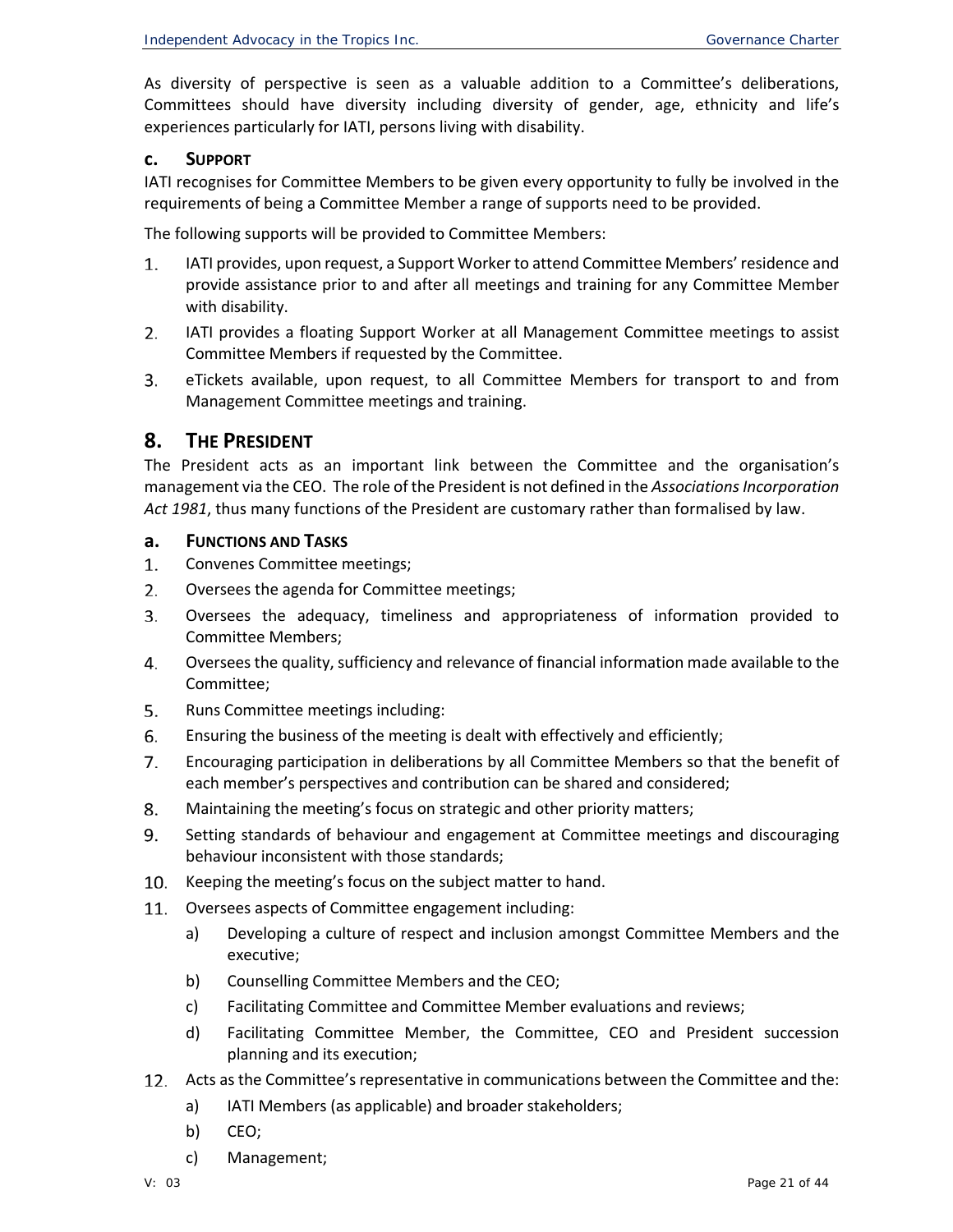- 13. Effectively and fairly represents the organisation, in co-operation with the CEO, in the organisation's communications with its broader stakeholders, respecting the primacy of the CEO's role in this respect;
- Exemplifies the organisation's agreed values and standards of behaviour;
- 15. In alignment with the CEO, is visible at times of crisis where trust and confidence in the ability of the Committee and management to respond to the crisis is important.

#### **b. APPOINTMENT**

Subject to the terms of the Constitution, the President is appointed to the Committee from amongst IATI Members and holds office at the discretion of the Committee until removed from office by the Committee or until their resignation from office or is no longer a Committee Member.

In the absence of the President, the Vice-President (if there is one appointed by the Committee) or the senior or lead independent Committee Member, should assume the role that otherwise would be performed by the President if the President was not absent.

Desirably the President should be Non‐Executive and independent and the roles of the President and the CEO should not be exercised by the same person, except in special circumstances approved of by the Committee.

#### **c. ABILITIES**

The Committee should ensure the selection process considers the key aspects of the role of President and any prospective candidate's ability to meet them. These include:

- 1. Maintaining an effective working relationship with the CEO;
- $2.$ Expected time commitment required by the role, including preparing for and participating in Committee meetings, Committee/Committee Member/CEO evaluations, preparing for and participating in IATI Member meetings, acting as spokesperson for the Committee and the organisation (as appropriate in co‐operation with the CEO), regular meetings with the CEO and other senior executive officers, and representing the organisation at industry and community gatherings;
- 3. Balancing the numerous personal traits required of an effective President including tact and diplomacy, the ability to reconcile opposing views and the power to influence.

#### **d. BUSINESS COMPETENCIES**

- $1.$ Knowledge of corporate governance – the ability to facilitate the governance processes and ensure regulatory compliance.
- $2.$ Facilitate leadership – the ability to inform and brief fellow Committee Members on current organisational matters and strategies and the ability to lead constructive and timely discussion and debate, drawing on the expertise of the Committee.
- 3. Business acumen –having a strong understanding of the organisation's business and financial model and key elements which drive their performance.
- 4. People skills – experience in motivating, managing and dealing with people including evaluating performance, succession planning and executive remuneration.

#### **e. ATTRIBUTES AND SKILLS**

- $1.$ Fostering a stimulating and challenging boardroom environment with full and frank debate on issues as well as leading the Committee to making a decision in a timely manner after all relevant perspectives have been contributed;
- 2. Being respectful, yet candid and decisive, in facilitating Committee, Committee Member and CEO evaluations, reviews and succession planning;
- Being open and engaging and having good interpersonal skills enabling the President to 3. communicate effectively with and gain the trust and confidence of his/her intended audience;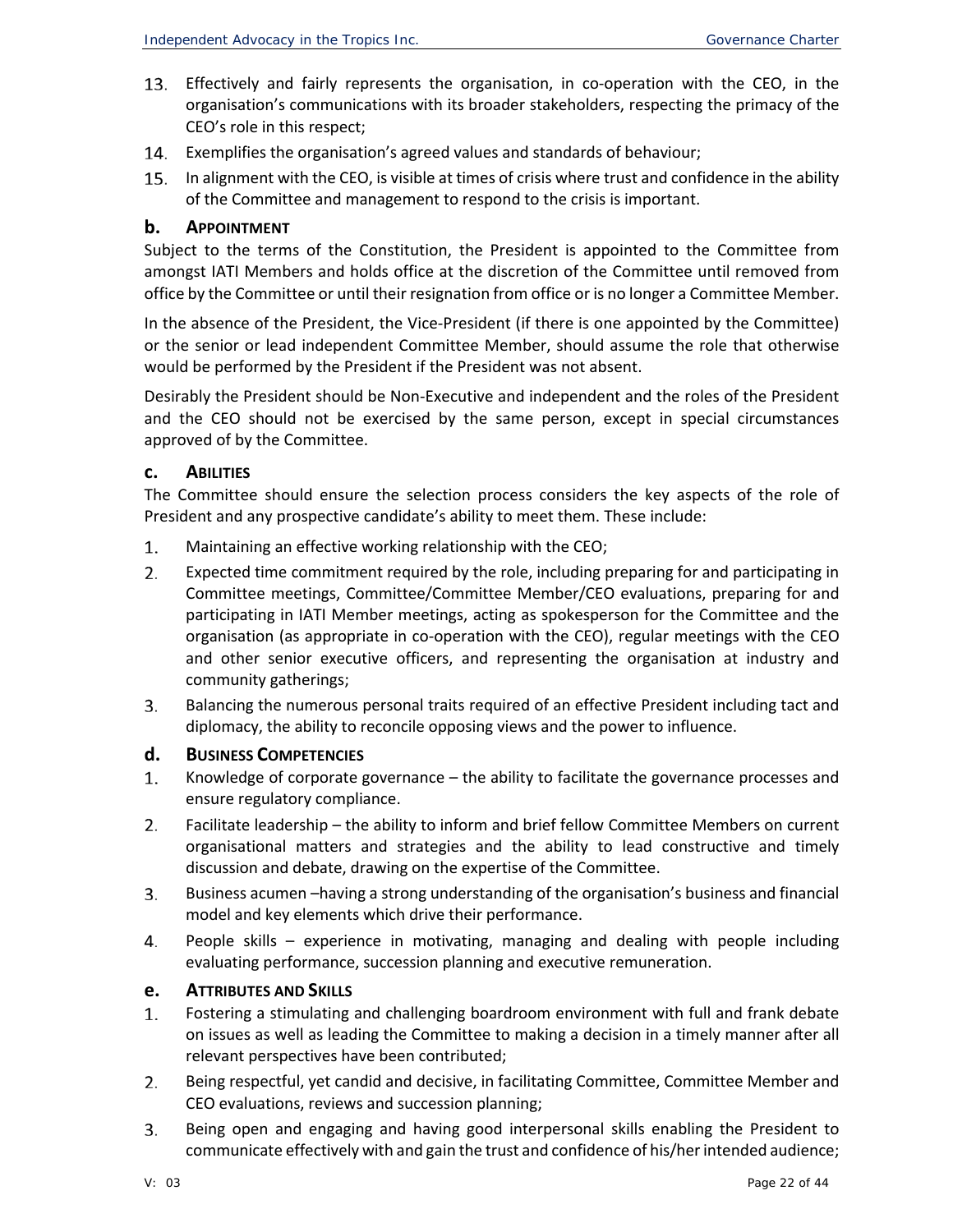- 4. Having good public and private speaking, and listening, attributes to enhance his/her ability to effectively fulfil the roles and responsibilities of the office of President;
- 5. Treating other Committee Members with respect and make clear that the contributions of all Committee Members are valuable, while finding ways to deal tactfully, yet effectively, with Committee Members who may otherwise be disruptive;
- 6. Being approachable and impartial in their dealings with Committee Members, Officers, key stakeholders or IATI Member representatives and others in the best interests of the organisation;
- 7. Being aware of the powers entrusted to him/her by the organisation's Constitution, Governance Charter and at general law, including with respect to the conduct and running of meetings (Committee and Stakeholder/IATI Member);
- 8. Through the President's displayed skills, experience, knowledge, inter‐personal skills, values and conduct, gaining the trust and confidence of the Committee Members and the stakeholders or IATI Members of the organisation so as to garner sufficient informal power and authority to properly represent the Committee and to discharge the responsibilities expected of a President;
- 9. Being respectful of the responsibilities of the office of President and the limitations of his/her powers and authorities, so as not to bring the office of President into disrepute or overstep those limitations of power/authority.

#### **f. PERSONAL ATTRIBUTES**

- Integrity meeting fiduciary duties and responsibilities, acting ethically, having appropriate 1. independence, putting the organisation's interests before personal interests.
- 2. Collaborative leader – the ability to inspire the individual contribution and participation of each board member and senior executive to fully utilise their collective expertise to set the aims, strategies and policies of the organisation.
- $3.$ Effective communicator  $-$  the ability to engage and effectively communicate with all stakeholders.
- 4. Emotional intelligence – as well as self‐awareness and self‐management, the chair needs to be able to motivate and be able to empathetically manage situations where strong emotions are present.
- 5. Commercial astuteness – demonstrates good business instinct and acumen.
- 6. Engaged commitment – a willing participant with genuine interest in the organisation and its business.

# **9. THE VICE‐PRESIDENT**

The main role of the Vice‐President is to perform the President's listed duties in the absence of the President and support the President in the performance of these duties.

Ideally, the Vice‐President, as understudy to the President and potential leader of the Organisation, is someone who has a genuine interest in voluntary committee work in general and the objectives of the Organisation in particular. They are well informed about all of the Organisation's activities and are aware of the future directions and plans of Members.

They have a good working knowledge of the Organisation's Constitution and the duties of all office holders and is a supportive leader for all the Members. And has the ability to make decisions based on principles rather than on personalities and can communicate effectively and is not afraid to stand up and speak to a crowd. They are able to act with diplomacy, tact and discretion, particularly when conflict arises during a meeting.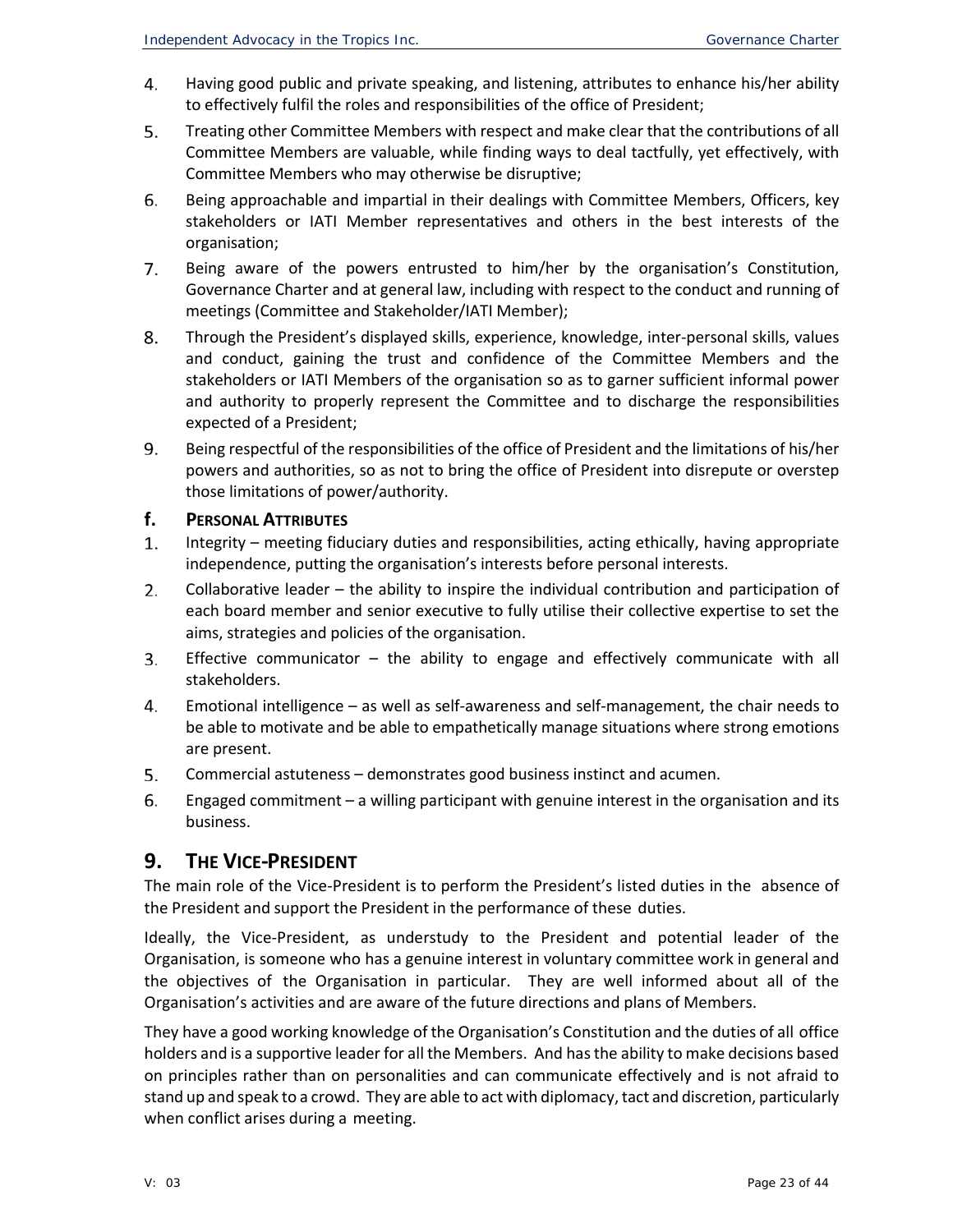- 1. To perform the role and functions of the President in the absence of the President for any reason;
- 2. To be available to facilitate the following matters when and as appropriate and required:
	- a. chair succession planning;
	- b. approvals and actions required to be performed by the chair where the chair actually or potentially may be compromised due to personal or other conflict of interest;
- 3. At the request of the chair, to support the chair in the performance of the role and function of the chair.

Desirably, the Vice-President should be an independent Non-Executive Committee Member and should not also be the CEO.

# **10. THE SECRETARY**

There are three officers of incorporated associations who have specific responsibilities under the *Associations Incorporation Act*. They are the President, the Secretary and the Treasurer. The Act's policy is to make the Secretary the public point of contact. It is the secretary who is liable for many defaults under the Act.

The Secretary is a key person in the success of any incorporated association. The Secretary not only has the responsibilities set out in the Act and the Rules of the incorporated association, but also unwritten obligations that will provide work for the Secretary. A secretary should not assume office without an enthusiasm for the association that will last until the next annual general meeting, adequate time for the task, interest in committee work, knowledge of the association, and a good rapport with the President.

# **a. DUTIES**

#### Associations Incorporations Act

The Secretary is the person whom the *Associations Incorporation Act* focuses on to maintain the records of the association with the Office of Fair Trading. If the obligations are not carried out there is often the possibility of committing an offence. The following is a list of duties and obligations placed by the Act on the Secretary:

- Section 17(4) the Secretary to notify any change of address of the association's registered office;
- Section 24 the Secretary is responsible for ensuring the change of records for any land owned by the association on its incorporation or afterwards;
- Section 48(4) the Secretary's statutory declaration on amendment of the rules;
- Section 53 the Secretary is required to provide members with a copy of the association's rules on request and payment of reasonable charges;
- Section 54 the Secretary is required to ensure that the rules are in a legible state;
- Section 59(4) the Secretary to lodge financial statements;
- Section 68(3) the Secretary to notify any change to officers;
- Section 68(4) the Secretary to notify any change of the Secretary's address;
- Section 70(2) the Secretary is required to notify the arrangement of the association's insurance.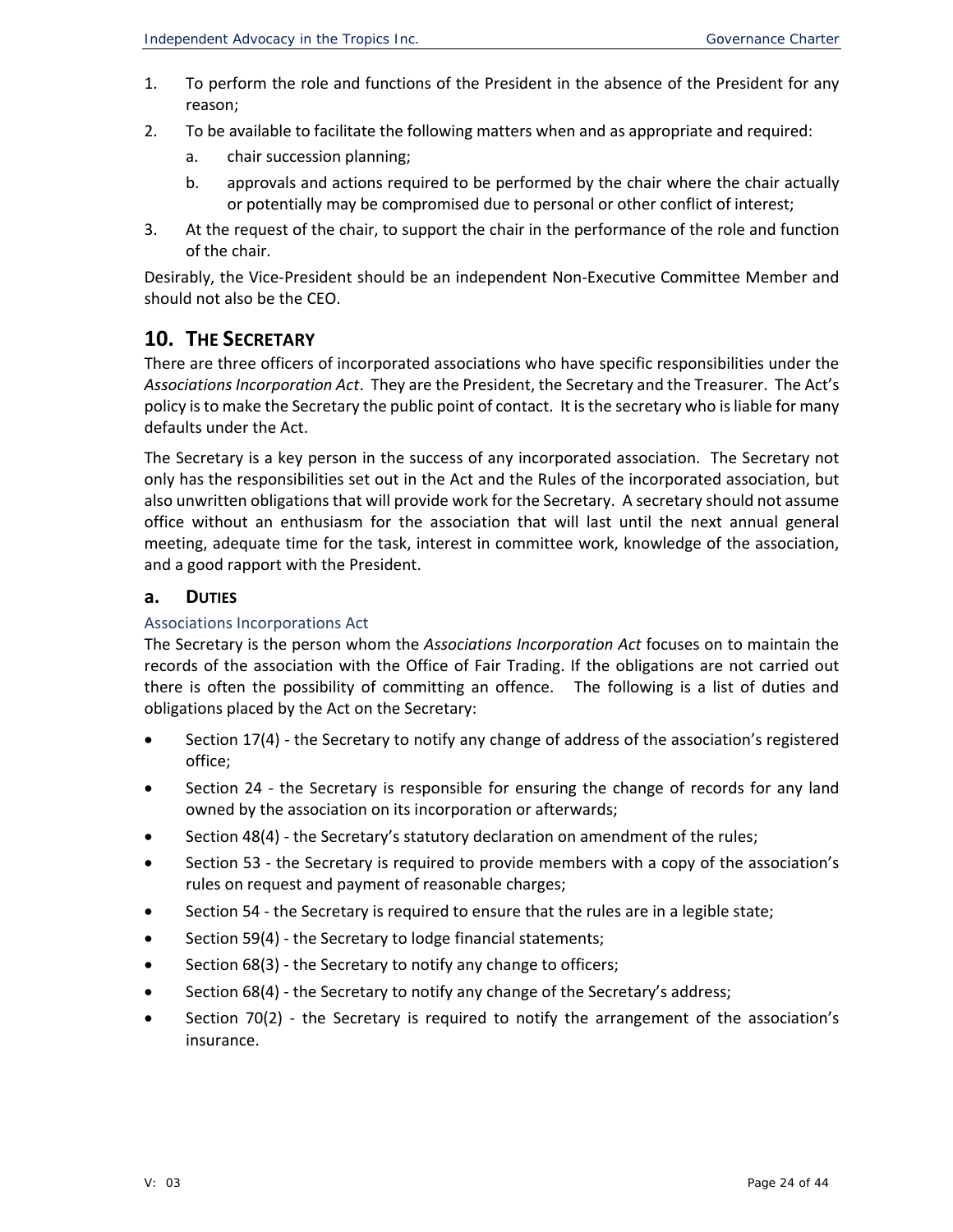#### Associations Incorporations Rules

The following are the duties and obligations placed on the Secretary by the model rules:

- Clause 9(1) ‐ members may resign by giving notice in writing to the Secretary.
- Clause 10(1), (2), (3), (7) ‐ rejected or terminated members can give written notice of appeal to the Secretary and Secretary must convene a general meeting to determine the appeal.
- Clause 11(4) the Secretary usually keeps possession of the Register of Members and must allow Members to inspect it.
- Clause 18(5) special meeting of the Management Committee to be convened by the Secretary on a written requisition.
- Clause 18(10) the Secretary shall give at least fourteen (14) days notice of any Special Management Committee meetings.
- Clause 26 ‐ this clause details how a Special General Meeting can be called and convened by the Secretary.
- Clause 27 ‐ the manner of the notice to be given by the Secretary for the convening of all General Meetings to hear membership appeals.
- Clause  $29(1)(p)$ , (q) this provision places responsibility for the minutes of the association with the Secretary.
- Clause 32(3)(a) the Secretary may countersign the affixing of the association's seal.

#### Other Duties

- $1<sup>1</sup>$ The main role of the Secretary is to take minutes of all meetings and ensure that all decisions and actions made are recorded.
- 2. Ensure Committee Attendance Register is available at each Committee meetings.
- 3. All minutes must be properly filed and distributed to all Members of the Committee before the next meeting.
- 4. Prepare the agenda of meetings in consultation with the President.
- 5. The Secretary is to provide the Committee with a copy of the organisation's Incoming and Outgoing Correspondence Register.
- 6. Ensure the Committee deals promptly with its correspondence.
- $7<sub>1</sub>$ Ensure that the official files and records pertaining to the Committee are maintained.

# **11. THE TREASURER**

#### **a. ROLE**

The main role of the Treasurer is to take responsibility for financial management of the Organisation. To oversee the financial management of the Organisation with the CEO and Operations Manager.

The Treasurer's prime role is to ensure that the organisation's financial affairs are conducted correctly and efficiently. Treasurers have a variety of responsibilities and, while many duties can be delegated to staff and selected volunteers, responsibility cannot be delegated.

Treasurers must take great care, especially when working with non‐profit organisations. Failure to comply with any of the legal requirements could expose them to personal liability for negligence.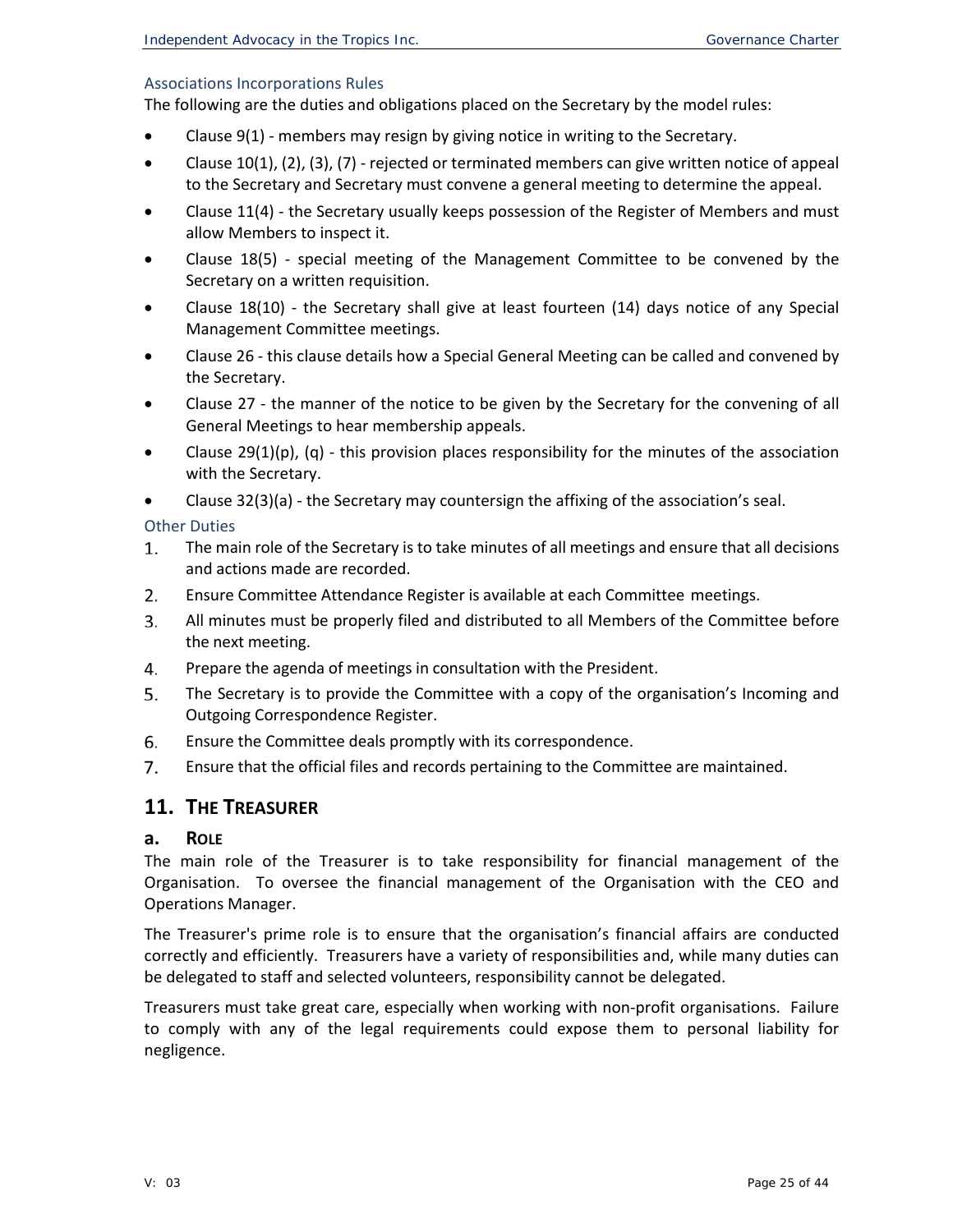# **b. RESPONSIBILITIES**

- 1. Ensure that the finances are planned in advance by supporting staff with the preparation of a proposed budget, for the Committee's approval. This will assist the Committee when making decisions about the finances in the Organisation.
- 2. Be available to process automatic financial institution transactions, sign cheques, revise and sign cheque requisitions. Prepare a regular financial statement and summary report (Treasurer's Report) to be presented to the Committee meetings. The treasurer's report, highlighting any significant matters in the financial statements.
- 3. Ensure that an audit of the books is prepared each year and that the accounts of the Organisation show the financial position at the end of the preceding financial year, and is submitted to Members at the Annual General Meeting.

#### **c. DUTIES**

- 1. Act honestly, with due care and diligence;
- 2. Understand the specific responsibilities of the position;
- 3. Ensure the safe custody of all money;
- 4. Keep the organisation out of financial trouble;
- 5. Make sure that adequate records are kept and that audit trails are available for all transactions;
- 6. Be sure about the accuracy and timeliness of financial information circulated to everyone in the organisation;
- 7. Communicate key financial information in the best way possible ‐ for example, by circulating regular reports ‐ to everyone involved;
- 8. Explain to board and committee members their duties and responsibilities under the laws governing their organisation;
- 9. Make certain all tax regulations are complied with, especially payroll tax, fringe benefits tax, income tax and GST;
- 10. Remember that colleagues may have little understanding of accounting and financial jargon;
- Consider the possibility of appointing external auditors and setting up an audit committee;
- 12. Review all internal control procedures annually, or arrange for a qualified person to do this. In light of the review, implement any changes necessary to improve their effectiveness;

#### **d. SKILL REQUIREMENTS**

- Qualifications in accountancy;
- a strong empathy with the goals and aspirations of the organisation;
- a caring attitude to other people and a willingness to help;
- experience with community groups; and
- an ability to communicate financial information.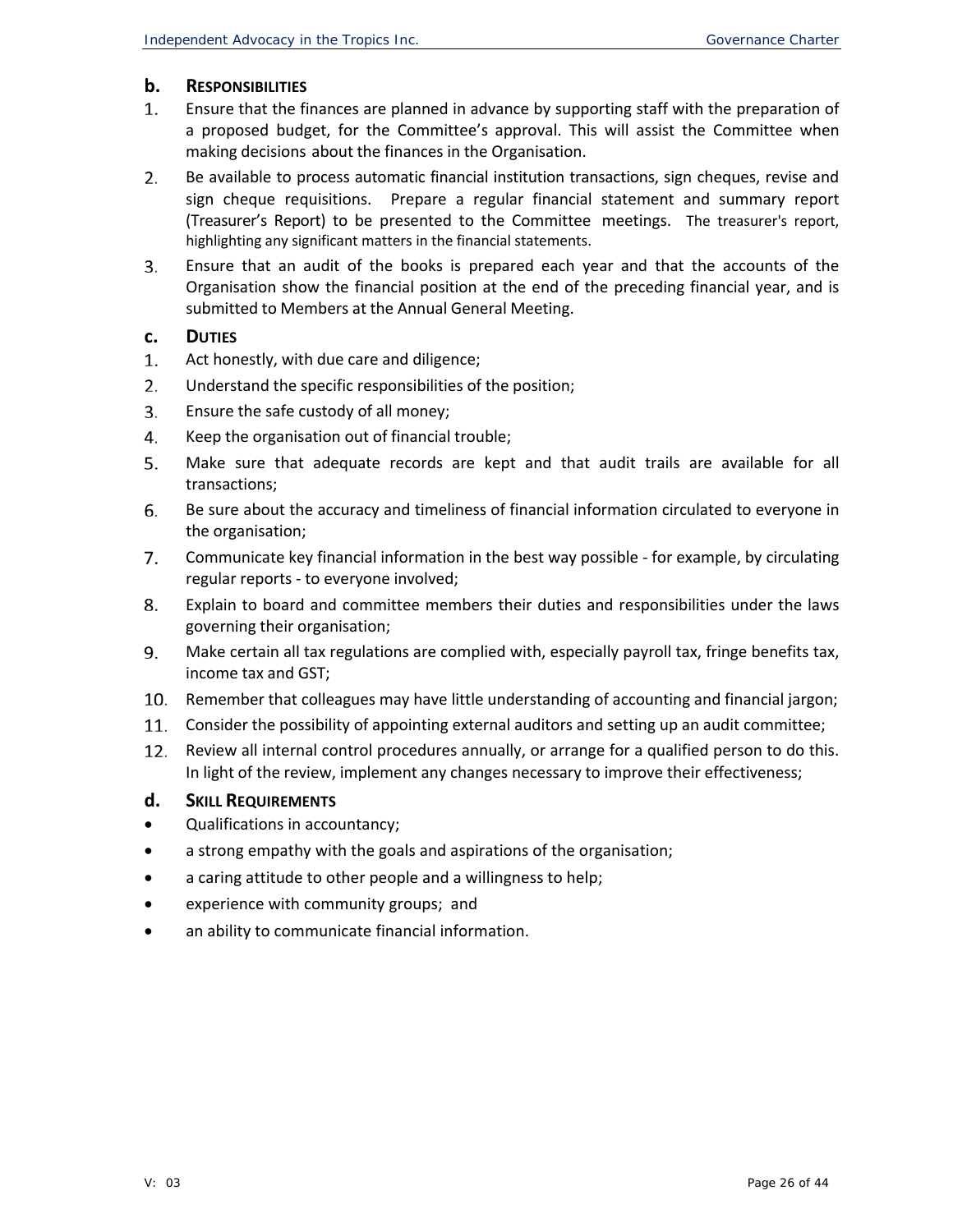# **12. THE CHIEF EXECUTIVE OFFICER**

The most senior executive in an organisation is usually referred to as the Chief Executive Officer (CEO). A CEO may or may not also be a Director on the Committee of IATI.

If that person also is a Director of the Committee, then commonly that person may also be accorded status as the Executive Director ("ED"). CEO and ED terms are often used interchangeably and the functional roles of CEO and ED are often held simultaneously by the same person. However, there are differences in legal standing and authority between the different descriptors.

# **a. DELEGATION/RESPONSIBILITIES**

Generally, the CEO is authorised and responsible for the management of IATI and its operations by way of delegated authority from the Committee, or as expressed in IATI's Constitution.

This delegation of authority generally includes responsibility for:

- Developing business plans, budgets and strategies for consideration by the Committee and, 1. to the extent approved by the Committee, implementing these plans, budgets and strategies;
- 2. Ensuring IATI's operations and business are within the parameters set by the Committee from time to time and that the Committee is kept informed of material developments in IATI's affairs, operations and business;
- 3. Where proposed transactions, commitments or arrangements exceed threshold parameters set by the Committee, referring the matter to the Committee for its consideration and approval;
- 4. Identifying and managing operational and corporate risks for IATI and, where those risks could have a material impact on IATI, formulating strategies for managing and mitigating those risks, including for consideration and endorsement (as applicable) by the Committee;
- 5. Managing IATI's financial and other reporting mechanisms, and control and monitoring systems, to ensure that these mechanisms and systems capture all relevant material information on a timely basis, are functioning effectively and are founded on a sound basis of prudential risk management;
- 6. Ensuring that the Committee is provided with sufficient accurate information on a timely basis in regard to IATI, its operations, business and affairs, and in particular with respect to IATI's corporate performance, financial condition, operations and prospects, so as to reasonably position the Committee to fulfil its governance responsibilities;
- 7. Implementing the policies, processes and codes of conduct approved by the Committee and facilitating the monitoring and reviewing of, and reporting against, those policies, processes and codes of conduct.

The CEO is expected to:

- **•** provide management oversight and responsibility across IATI to ensure the effective and efficient functioning of IATI;
- provide strong and clear leadership internally to the organisation and its people and externally to the organisation's stakeholders.

The CEO is also expected at all times to act and behave with integrity and in accordance with IATI's code of conduct and values.

The scope of the CEO's role, authority and responsibilities should be set out in IATI's this Governance Charter as well as in a formal job description in his/her employment contract or letter of appointment.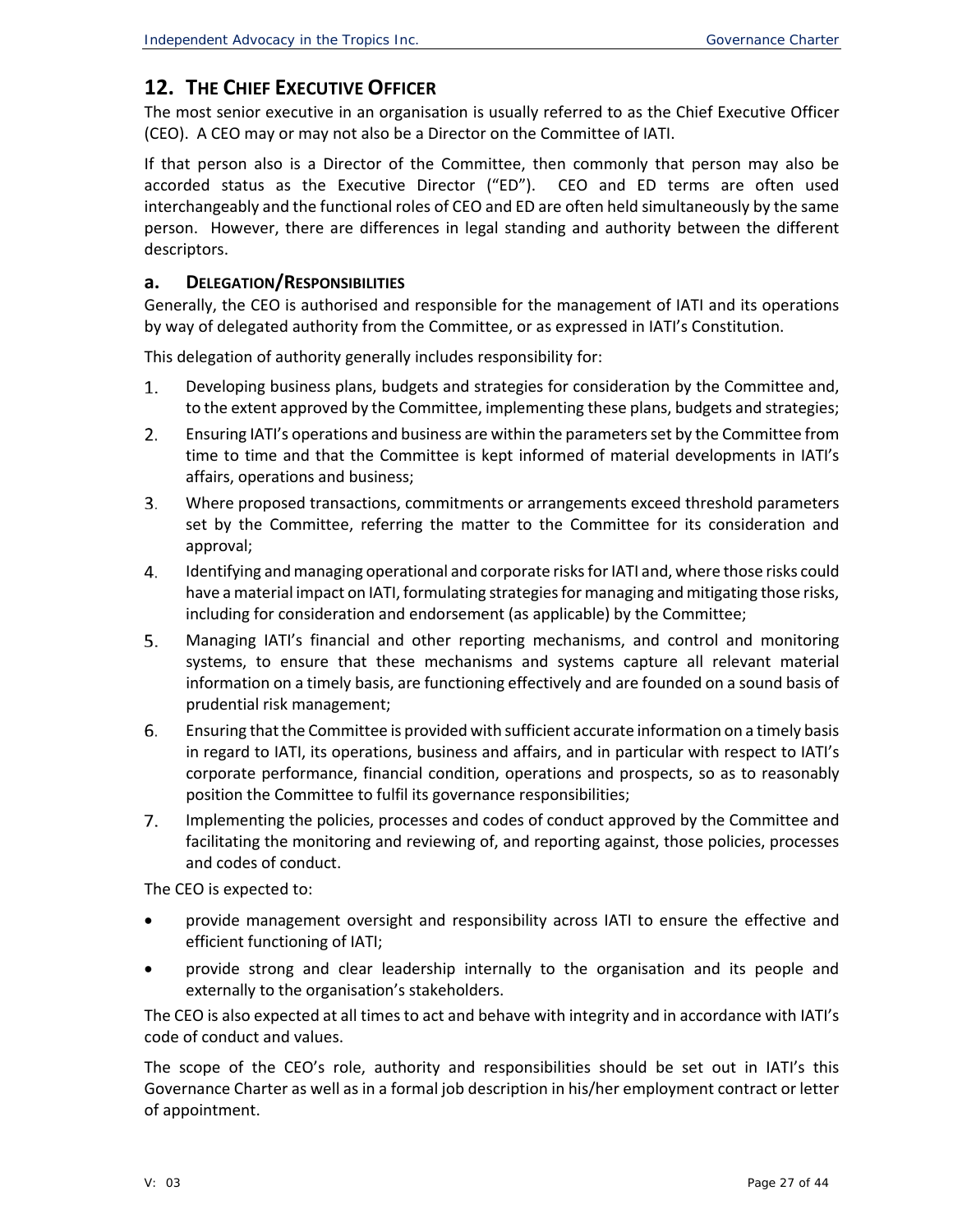The CEO should propose from time to time for consideration and adoption (as applicable) by the Committee, a delegated authority matrix (or similar instrument) specifying the levels of delegated authority applicable at Committee, Committee Member, CEO/MD, Secretary, Senior Executive and/or other management levels (as appropriate).

# **b. ROLE**

The CEO is the head of the executive team and manages the day-to-day operations of IATI, its people and resources. The CEO implements the strategy approved by the Committee and ensures that IATI's structure and processes meet the strategic and cultural needs of IATI.

Primary authority for the governance, direction, control and management of an organisation is constitutionally and legally vested in the Committee. The Committee has delegated primary authority to the CEO, so as to empower the CEO to take responsibility for the day to day operations and management of IATI and is a Duly Authorised Person. The CEO can then sub-delegate certain of those delegated powers to other executive officers and/or managers of IATI.

This is commonly effected by a delegated authority matrix proposed by the CEO and approved by the Committee.

In addition to the general responsibilities of a CEO mentioned above, the following further expectations commonly apply to the CEO.

- 1. With respect to Committee accountability, the CEO should:
	- a) Report to the Committee on the status of policies, strategies, directions and plans (business and otherwise) set or approved by the Committee;
	- b) Inform the Committee of all events within, or which reasonably should be within, his/her knowledge or awareness, which may or do have a material impact on IATI's activities or well‐being;
	- c) Observe limitations of authority as set from time to time by the Committee; and
	- d) Regularly meet and consult with the President (as the lead representative of the Committee) on all such matters.
- 2. With respect to leadership, the CEO should:
	- a) Provide a strong, clear leadership to IATI;
	- b) Ensure IATI's code of conduct/values is a living document, regularly updated, monitored and communicated with ongoing training provided;
	- c) Provide internal leadership direction, goals and energy to IATI's personnel;
	- d) Create and sustain a culture of innovation and enablement, underpinned by and expressing the values and philosophy of IATI.
- Monitor and interpret the external environment in order to continually position IATI in its 3. markets to best advantage;
- 4. Maintain awareness of political, governmental, business and industry components of the external environment, on a local, national and international level;
- 5. Participate in appropriate business and professional associations, networks and activities relevant to IATI's interests;
- 6. Ensure relationship building with external stakeholders.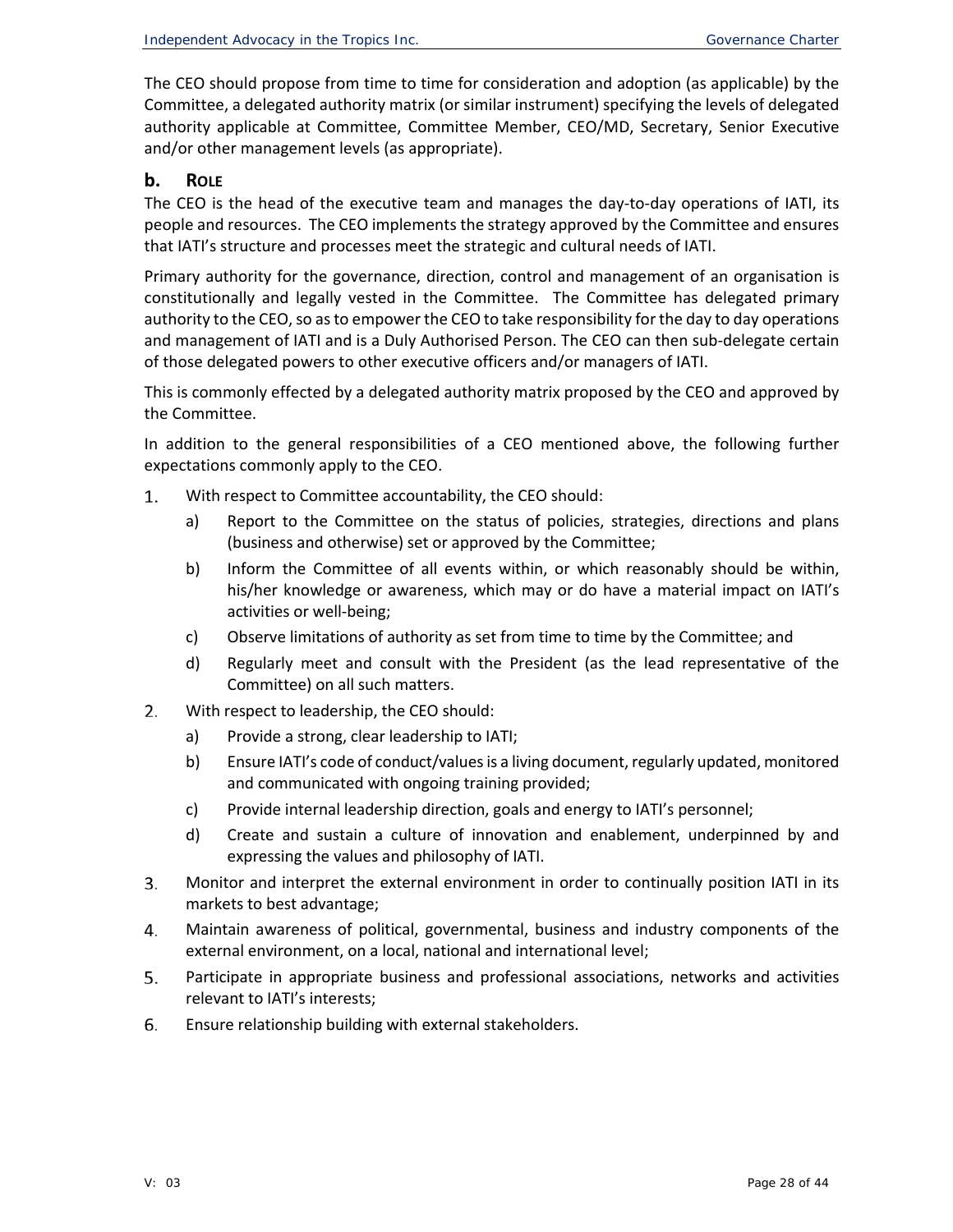- 7. With respect to overall management oversight and responsibility of IATI, take responsibility in:
	- a) The appointment and management of key executive and management personnel;
	- b) Setting up, maintaining and reviewing organisational structure, systems, policies, processes and procedures, in order to guide, support, inform, service and monitor the prime functions of IATI;
	- c) Ensuring legal, ethical and professional practices and boundaries consistent with IATI's code of conduct/values are adhered to;
	- d) Ensuring financial activities are managed within agreed budgets and informing the Committee in a timely manner should the CEO become aware of any material adverse movements to the budget;
	- e) Ensuring effective and efficient functioning of IATI and all its operating divisions.
- 8. With respect to overall integrity, at all times personally behaving and conducting him/herself consistent with IATI's code of conduct/values and in such a manner so as not to bring IATI into disrepute or disrespect.

#### **c. SKILLS AND COMPETENCIES**

Some or all of the following are needed to perform the role of the CEO:

- 1. comprehensive knowledge of policies and procedures, programs, guidelines of the organisation and external bodies;
- $2.$ detailed knowledge of statutory requirements
- 3. application of a high level of discipline knowledge;
- 4. qualifications are generally beyond those required through degree courses alone, typically acquired through completion of at least diploma or post-graduate level and extensive relevant experience;
- 5. lesser formal qualifications with acquisition of considerable skills and extensive relevant experience to an equivalent standard; or
- 6. attained through previous appointments, service and/or study with a combination of experience, expertise and competence sufficient to perform the duties required.
- **d. ATTRIBUTES – CEO**
- 1. **Integrity** – fulfilling a CEO's duties and responsibilities, acting ethically, appropriate independence, putting the organisation's interests before personal interests. An ECM needs to be mindful of conflicts of interest and act accordingly;
- $2.$ **Collegiality** – in most instances, an CEO will have detailed knowledge of the organisation and its issues, and greater access to information. The ability to reasonably share this insight with the Committee and employees, and to raise matters for discussion, is an important aspect of this role;
- 3. **Collaborative yet curious and courageous** – a CEO must be able to function as an effective team member but must also have the curiosity to ask questions, and the courage to persist in robust discussion with senior managers and the Committee where required;
- 4. **Emotional intelligence** – as well as self‐awareness and self‐management, a CEO needs to demonstrate empathy manifested through strong interpersonal skills. A CEO must work well in a group, listen well, be tactful and yet be able to communicate a cogent and candid viewpoint;
- 5. **Commercial judgment and instinct** – a CEO needs to demonstrate good business instinct and acumen and be able to assimilate and synthesise complex information;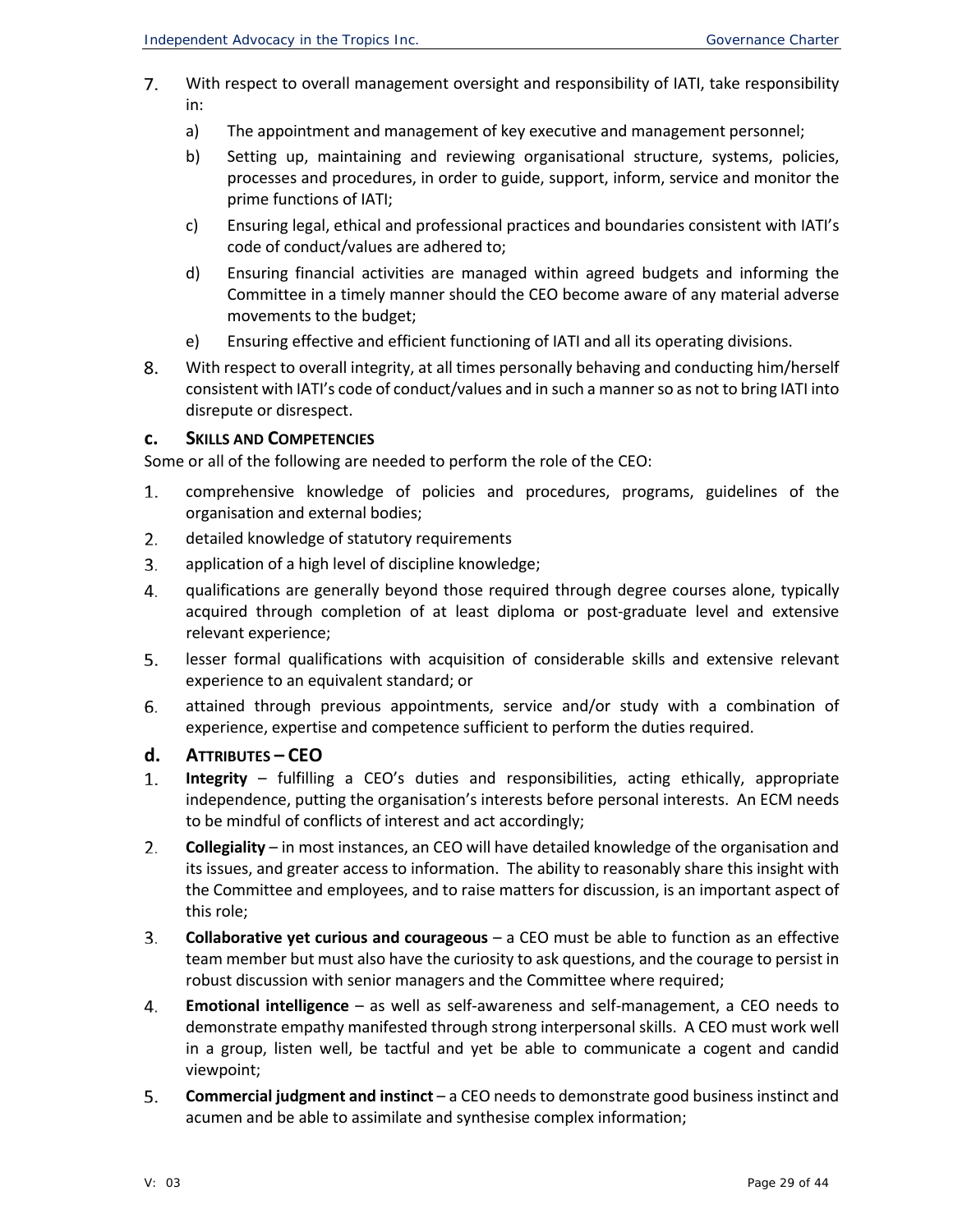6. **Active contribution** ‐ a CEO needs to be an active contributor with genuine interest in the organisation and its business.

#### **e. TERMS OF APPOINTMENT**

The terms and conditions of the CEO's appointment plus the extent of the CEO's authority should be reflected in either a letter of appointment signed by both parties or in a more formal executive service agreement. Typically this will cover the CEO's:

- duties and responsibilities;
- **•** length of contract and conditions for reappointment;
- structure of remuneration package, including incentives and other financial benefits;
- entitlements to leave and any special benefits;
- any special conditions to apply in the case of a takeover or merger with another organisation;
- any special requirements such as prohibition from having interests in competing organisations;
- frequency of performance evaluations;
- commitment to abide by company and regulators' rules;
- commitment to always promote the interests of the organisation and not to engage in any conflicting interests;
- obligation to return all organisational information to the organisation when leaving;
- confidentiality clauses;
- circumstances in which termination may occur, and associated procedures and entitlements.

#### **f. COMMITTEE EXPECTATIONS OF DELEGATION OF AUTHORITY TO CEO**

The process of formalising the CEO's powers and responsibilities in writing will help the Committee to clarify its expectations. At the same time the Committee's responsibilities should be made clear in its own charter. These documents are meant to give both sides freedom to act within boundaries, rather than to constrain.

Conversely, not defining the boundaries of the CEO role means that a CEO has to regularly approach the Committee for approval of activities and plans. This can be an ineffective use of time, does not encourage high performance and risks misuse of the Committee's skills, knowledge and experience by making it a checker of operational matters. By communicating expectations and responsibilities, the CEO is free to work within these boundaries to achieve organisational goals, and the Committee is not left to make operational decisions which should be the domain of management.

An important clarification concerns matters which are within the domain of the Committee for decision or approval. As Committee Members have specific duties under the *Associations Incorporations Act 1981* and *Associations Incorporation Regulation 1999* they should retain control over some matters. This will vary from organisation to organisation and even from time to time within the same organisation depending upon circumstances then applying.

Delegations should be reviewed regularly as a matter of course but may need extra revision if unanticipated situations arise.

Ultimately, it should be noted that Committee Members are generally responsible for the exercise by the CEO of any powers delegated by the Committee to that person.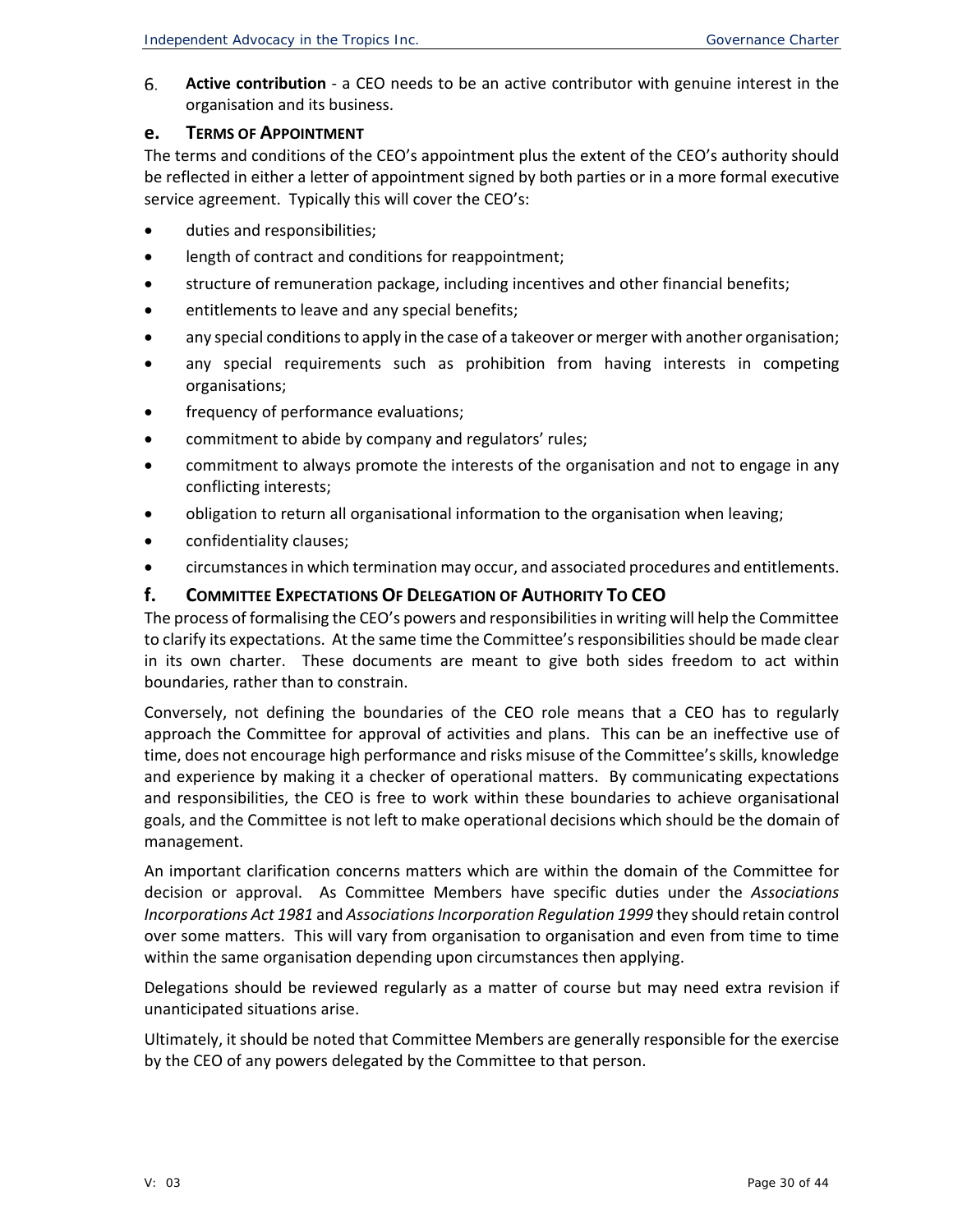# **g. RELATIONSHIP BETWEEN COMMITTEE AND CEO**

A most important role of the Committee is to appoint and work effectively with the CEO. In practice the two are mutually dependent on one another. The Committee relies on the CEO to provide input into strategic development, implement strategy, communicate management's perspective and alert the Committee to material issues that are relevant and material to IATI. The CEO relies on the Committee for delegation of authority, clear direction, mentoring and support.

This relationship is crucial to IATI's success. It can be hampered by a lack of clearly defined responsibilities/delegations or by either party stepping outside of those agreed terms. The respective roles and responsibilities of both the Committee and the CEO should be captured in writing, in IATI's Governance Charter, and in respect of the CEO, in the CEO's Employment Contract or Letter of Appointment.

#### **h. REPORTING TO THE COMMITTEE**

Expectations regarding CEO communication with the Committee - for example, frequency and format - are important. Generally the CEO should write a report for inclusion with the Committee papers for each Committee meeting and invariably will probably speak at the meeting on matters arising.

To use this opportunity effectively the CEO should focus on the role of the Committee  $$ governance and oversight – and use the Committee's expertise to assist with experienced and skilled consideration and deliberation of such issues. The CEO should ensure that the Committee receives reports in time to consider them fully.

Commonly CEOs provide a more general "CEO's Report" to regular Committee meetings on a range of matters relevant to the organisation to help keep Committee Members "informed" generally concerning the organisation, the environment in which it operates, its business and affairs. Matters requiring decisions or substantial discussion by the Committee are better placed as separate Committee meeting agenda items. The CEO may also need to refer matters to the Committee at other times. In these cases, the President is the main contact point for the CEO.

# **13. DUAL CEO AND COMMITTEE ROLE (ECM)**

It is common in the corporate sector for the CEOs to act as both head of the executive team and also sit on the Management Committee and are an Executive Committee Members("ECMs") and it is becoming more common within the not-for-profit and public or government sectors.

There will be times when it is important for the Committee to meet without any management personnel present.

ECMs in practice may also absent themselves from parts of Committee meetings in order to deal with real or perceived conflicts of interests. ECMs are not usually present for Committee proceedings when the CEO's performance or remuneration are being discussed. They may also be invited to leave the meeting momentarily when the Committee or a relevant Sub‐Committee is meeting with the auditor to allow the auditor to be frank with Committee Members as to the performance of the finance executive team.

It is also considered good governance practice for the Committee to meet from time to time in "closed session" without the presence of executives, again to facilitate open candour when the Committee may wish to critically reflect upon the performance of management.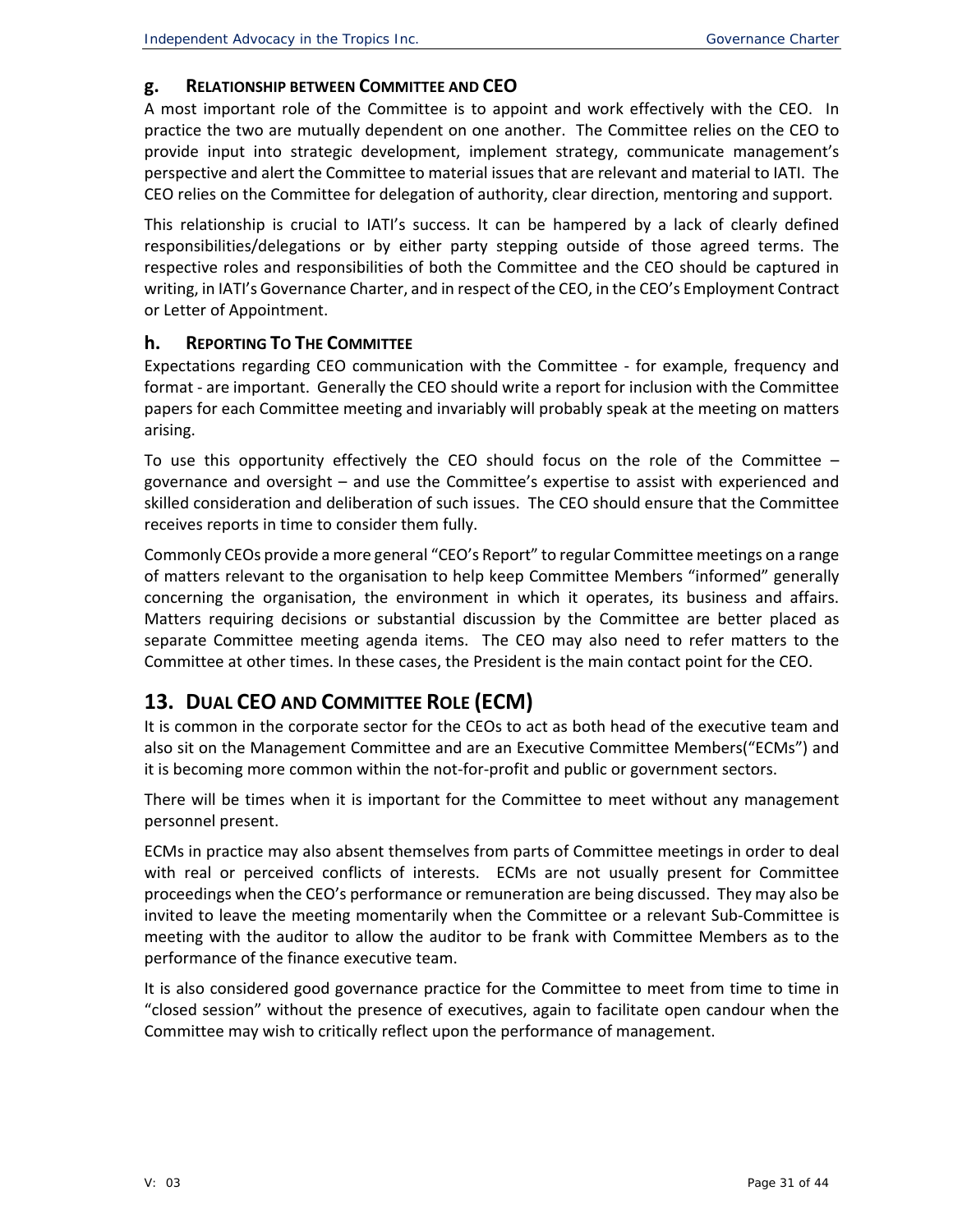#### **a. SKILLS AND COMPETENCIES –ECM**

- 1. **Knowledge of a Committee Member's responsibilities** – includes an understanding of the role as well as legal, ethical, fiduciary and financial responsibilities involved and the ability to separate, where necessary, the role of Committee Member and employee;
- 2. **Strategic expertise** – the ability to differentiate between operational and strategic matters, to review the strategy constructively and openly, and contribute to the effective decision making of the Committee;
- 3. **Accounting and finance** – the ability to read and comprehend the organisation's accounts, financial material presented to the Committee, financial reporting requirements and some understanding of corporate finance;
- 4. **Legal** – the Committee's responsibility involves overseeing compliance with numerous laws as well as understanding the individual Committee Member's legal duties and responsibilities;
- 5. **Risk management** – experience in managing areas of major risk to the organisation;
- 6. **Managing people and achieving change** – experience in current management thinking on engagement branding, strategic vision and stakeholder communication; experience in executive remuneration and compensation;
- 7. **Industry and organisation knowledge**  – experience at the organisation, in the industry, managerial or senior management experience and/or tertiary qualifications and any other experience relevant to the Committee's composition and the industry.
- **b. ATTRIBUTES – ECM**
- 8. **Integrity**  – fulfilling a ECM's duties and responsibilities, acting ethically, appropriate independence, putting the organisation's interests before personal interests. An ECM needs to be mindful of conflicts of interest and act accordingly;
- 9. **Collegiality** – in most instances, an ECM will have detailed knowledge of the organisation and its issues, and greater access to information. The ability to reasonably share this insight with the Committee, and to raise matters for discussion, is an important aspect of this role;
- **Collaborative yet curious and courageous**  a ECM must be able to function as an effective team member but must also have the curiosity to ask questions, and the courage to persist in robust discussion with management and fellow Committee Members where required;
- **Emotional intelligence**  as well as self‐awareness and self‐management, a ECM needs to demonstrate empathy manifested through strong interpersonal skills. A ECM must work well in a group, listen well, be tactful and yet be able to communicate a cogent and candid viewpoint;
- **Commercial judgment and instinct**  a ECM needs to demonstrate good business instinct and acumen and be able to assimilate and synthesise complex information;
- **13.** Active contribution a ECM needs to be an active contributor with genuine interest in the organisation and its business.

# **14. FINANCIAL MANAGEMENT AND DELEGATION**

#### Purpose and Scope

The financial management and delegation authorities of Independent Advocacy in the Tropics Inc., (IATI) including all its registered Business Names determine how we safeguard the funds we manage by providing guidelines for who can approve expenditure, ensuring that financial records are kept to a proper standard and preventing fraud or mismanagement. This ensures that we protect and make the best use of our available funds.

In managing our finances, we also provide accountability to our members for the use of organisational funds and to funding bodies and donors for the funds they have provided.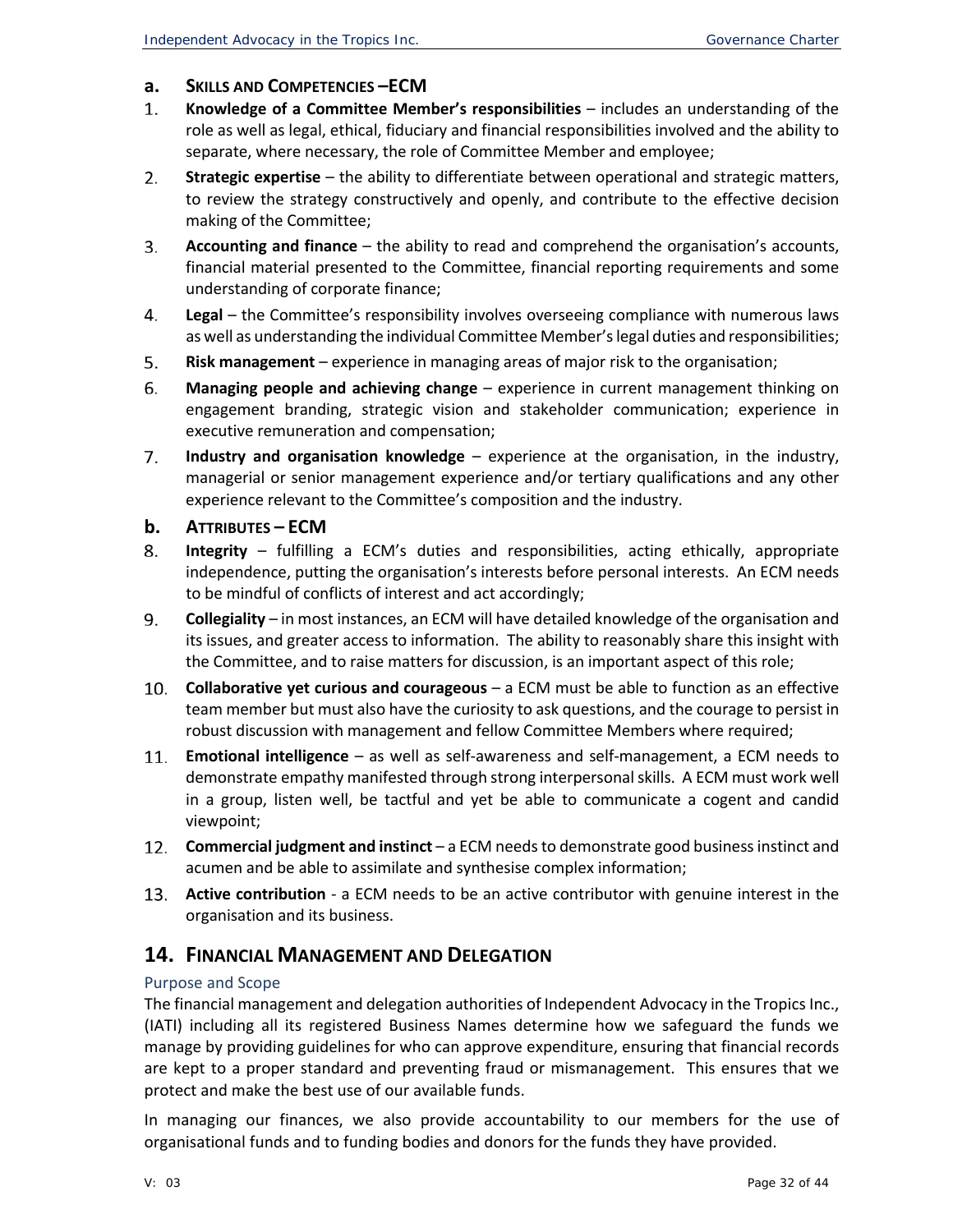#### Definitions and Roles

**Accountant -** an Accountant engaged to preform pre-audit checks and adjustments for EOFY payroll and financial accounts/Annual Budget/Quarterly and Annual Financial Acquittals. The Accountant will also be available for ongoing financial support when the Administration Officer is on Leave.

Administration Officer - IATI's Administration Officer carries out the day-to-day financial and HR tasks of the organisation.

**Bookkeeper ‐ A** bookkeeper engaged to carry out electronic Payroll Processing/BAS/IAS/Superannuation and QLeave PLSL Levy. The Bookkeeper will also be available for ongoing financial support when the Administration Officer is on Leave.

**CEO ‐** the Chief Executive Officer of Independent Advocacy in the Tropics Inc. The CEO (together with the Treasurer) is responsible for the employment, and supervision of the Administration Officer. The CEO is responsible for the overall appointment of and instructions to the Accountant and Bookkeeper;

**Committee -** the Management Committee of Independent Advocacy in the Tropics Inc. The financial management of IATI is the responsibility of the Management Committee.

**IATI –** Independent Advocacy in the Tropics Inc., and all its registered Business Names/

**Treasurer -** the Treasurer of IATI's Management Committee. The Treasurer is responsible for ensuring that the financial policy and procedures set down by the Committee are followed.

Monthly and quarterly financial statements should be presented by the Treasurer or delegated to the Administration Officer, for submission to the Committee for endorsement.

The Treasurer should highlight any issues requiring Committee consideration. These financial statements are prepared by the Administration Officer.

#### Annual Budget

An annual budget should be developed by the Treasurer, the Accountant and the Chief Executive Officer (CEO) for presentation to the Committee in the first month of the financial year.

The budget for the preceding year should also be included.

#### Approval and Delegations

All financial transactions (including electronic banking, transfers and cheques by IATI's financial institution are to be authorised by two authorised Committee Members. One of whom must be either the President, Vice‐President, Treasurer, or Secretary (if the Secretary is not the CEO).

All authorisations should be approved in writing, prior to expenditure being incurred.

| Approved by              | <b>Item</b>               | <b>Notes</b>                              | Limit     |
|--------------------------|---------------------------|-------------------------------------------|-----------|
| Management               | Individual expenses       | Not included in the rollover of unspent   | \$10,000> |
| Committee                |                           | funds in the budget. *                    |           |
| CEO.<br>Management<br>or | &<br><b>ATO</b><br>Salary | staff salaries, PAYG/BAS and<br>EG:       | Unlimited |
| Committee<br>member,     | expenses                  | superannuation payments.                  |           |
| preferably the Treasurer |                           |                                           |           |
| CEO <sup>*</sup>         | Individual expenses       | Delegation of responsibility to authorise | \$10,000  |
|                          | Limit per purchase        | the rollover of any unspent funds in the  |           |
|                          |                           | budget to CEO.                            |           |
|                          |                           | The amount must be within budget.         |           |
|                          |                           | Accessing, where required, underspent     |           |
|                          |                           | line items in budget for operational      |           |
|                          |                           | reasons.                                  |           |

\* Amended at Management Committee Meeting held on Friday 9 April 2021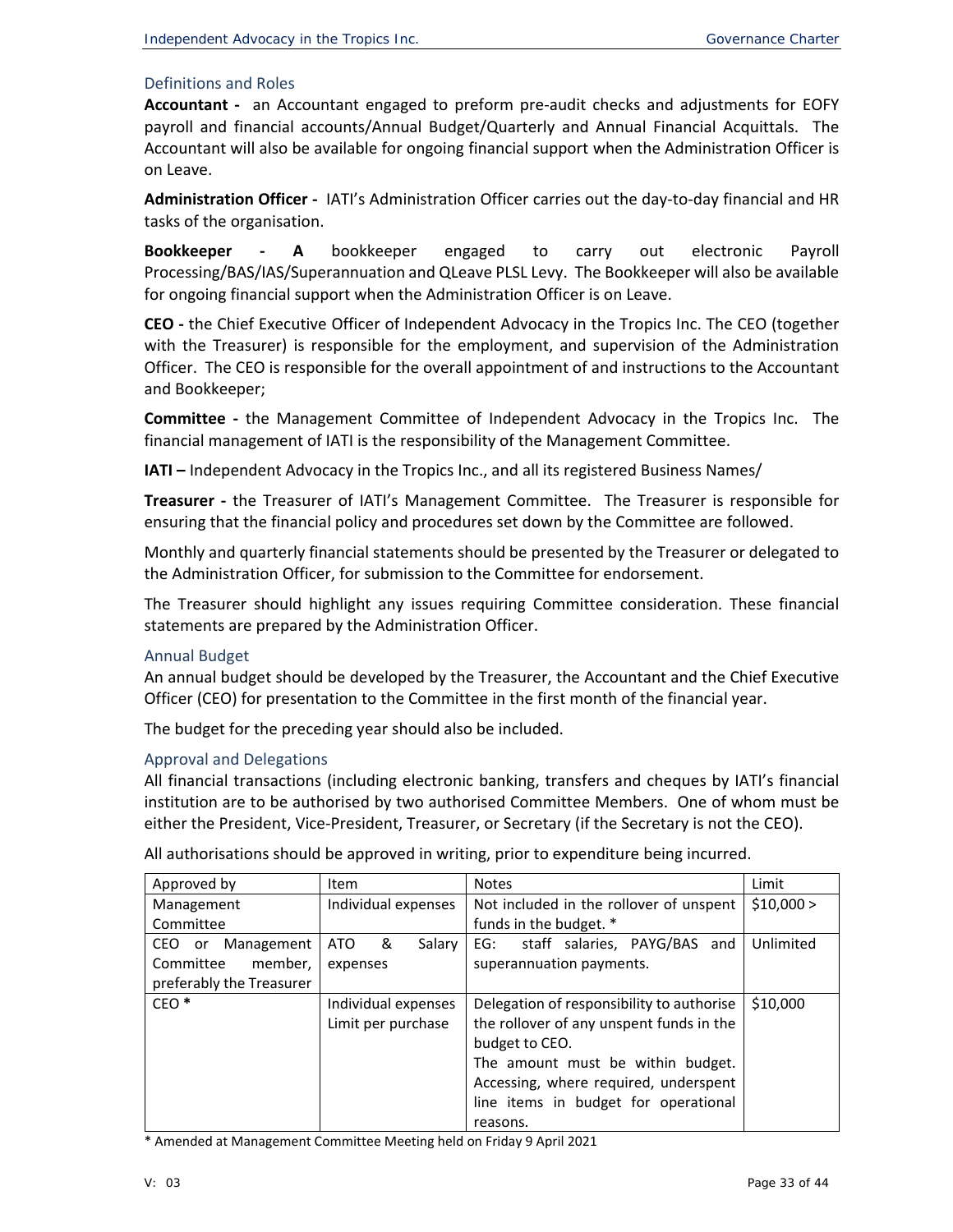#### Bank Accounts

IATI's bank accounts are held with any financial institution decided on by the Committee.

**"Main Operating Account"** ‐ used for day‐to‐day operational expenditure, and the deposit of all income received.

**"Gift Account"** ‐ for financial gifts and donations received.

**"Term Deposit Account"** ‐ IATI operate at any given time a number of term deposit accounts set up for Business Contingencies and unforeseen financial expenses not budgeted for. These funds can only be accessed by approval of the Committee and noted in Committee Meeting minutes.

**"Corporate Credit Card"** ‐ facility credit limit of \$20,000.00. The CEO is issued a Credit Card which is capped at \$5,000.00 per monthly credit cycle.

#### **Cheques**

Cheques must be co‐signed by the following:

- Either the President, Vice‐President, Treasurer or Secretary (if the Secretary is not the CEO); and
- one other authorised Committee Member.

Blank cheques must never be signed.

#### Duly Authorized Person

The CEO has been appointed by the Committee under its Constitution as a Duly Authorized Person.

#### Legal Contracts

All formal legal documents must be approved by the Committee by way of formal resolution. Extensions to Funding Agreements will not need a formal resolution.

The Common Seal is to be fixed to formal legal Contracts and Agreements by the Committee at its discretion or where required by the other party to the document.

Each instrument to which the seal is attached must be signed by two of the following persons:

- (a) the President and another member of the Management Committee; or
- (b) the President and the CEO as a duly authorized person; or
- (c) any other two members of the Management Committee; or
- (d) any other member of the Management Committee and the CEO as a Duly Authorized Person.

#### Maintaining Appropriate Records

IATI will use an electronic accounting software for all bookkeeping and accounting ("financial activities").

IATI will ensure all financial recording meets Australian Accounting Standards by ensuring financial activities are undertaken by appropriately skilled and qualified Employee or external organisation.

#### Petty Cash

IATI will hold an imprest system for Petty Cash, with a cash float of \$50.00 to pay for minor incidentals, eg., milk and parking fees. A Petty Cash policy is maintained by IATI to provide guidance to staff using petty cash.

The Administration Officer will be responsible for the day-to-day management of Petty Cash and the CEO is responsible for monthly check of Petty Cash and electronic signing of Petty Cash Spreadsheet.

Current Allowance: Staff Lunch Day Trip (not overnight) Travel Allowance: \$20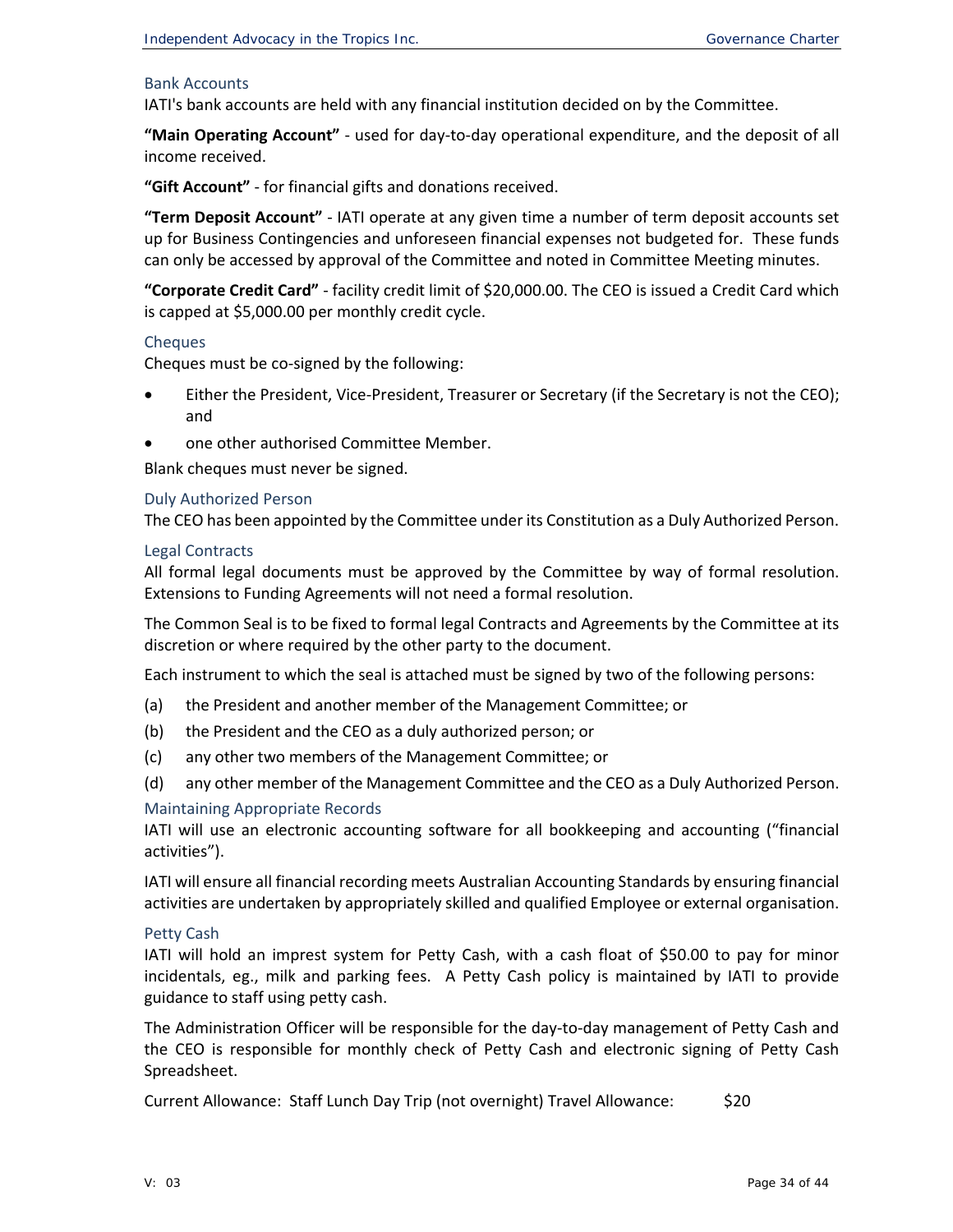#### Preventing Fraud and Financial Mismanagement

- All payments should be in accordance with Approvals and Delegations within this document.
- All expenditure must be approved by the relevant delegated person or Committee Member/s. Financial Reports including Profit & Loss Statements and Bank Statements are to be presented as part of the Financial Report at each Committee Meeting.
- The Treasurer, Administration Officer and the CEO, will be responsible for the monitoring and checking of accounts and bank reconciliations at the end of each month.
- An annual Audit shall be undertaken each year by a qualified auditor appointed by the Committee. The Auditor will present the Audited Financial Statement for the previous financial year at the Annual General Meeting and it is to be forwarded to each funding body.
- All payments (except petty cash) must be made by credit card or electronic transfer. All cheques must be crossed Not Negotiable.
- The Treasurer, President or Secretary (if the Secretary is not the CEO ) will be available at least once fortnightly for the purpose of signing cheques and authorising electronic transfer.
- In extreme circumstances, if the Secretary is the CEO, they are able to authorize electronic transfer if only one other Committee Member is available. In these circumstances, the Secretary must not be the first to authorize transfers.
- Banking Royal Commission. It may be a result of which that the Government will not cover more than \$250,000 of Term Deposit funds. Needing to check whether this is under one banking institution, one or a combined total of deposits or by an organization. This is to be noted in as a Risk Management and will continue to be monitored and Committee updated once the Royal Commission concludes and reports and recommendation in banking practices released.

# **15. MEETINGS**

IATI will have Committee meetings at least eight (8) times a year at a date and time convenient to the committee and staff. The meetings will last an average of 2 hours depending on the business to be conducted at that meeting.

If Committee Members require assistance to understand processes at meetings, they can be provided with support.

The CEO and the Operations Manager will upload to the Committee OneDrive folder an agenda, previous meeting minutes, Treasurer's Report, staff reports and any relevant information that should be attached, preferably seven (7) days prior to the meeting.

The Secretary or appointed secretariat takes the minutes of the meeting which are then uploaded to OneDrive for perusal by members of the Committee. A true and correct copy of the Minutes of the meeting is to be approved and signed at the next Committee Meeting.

Members arrive early for meetings to go through letters and other relevant documents.

IATI will provide resources to assist Committee Members to travel to Management Committee meetings.

Regular attendance at Committee Meetings is essential in order to maintain continuity and cohesion in the management and governance of Independent Advocacy in the Tropics Inc. (IATI).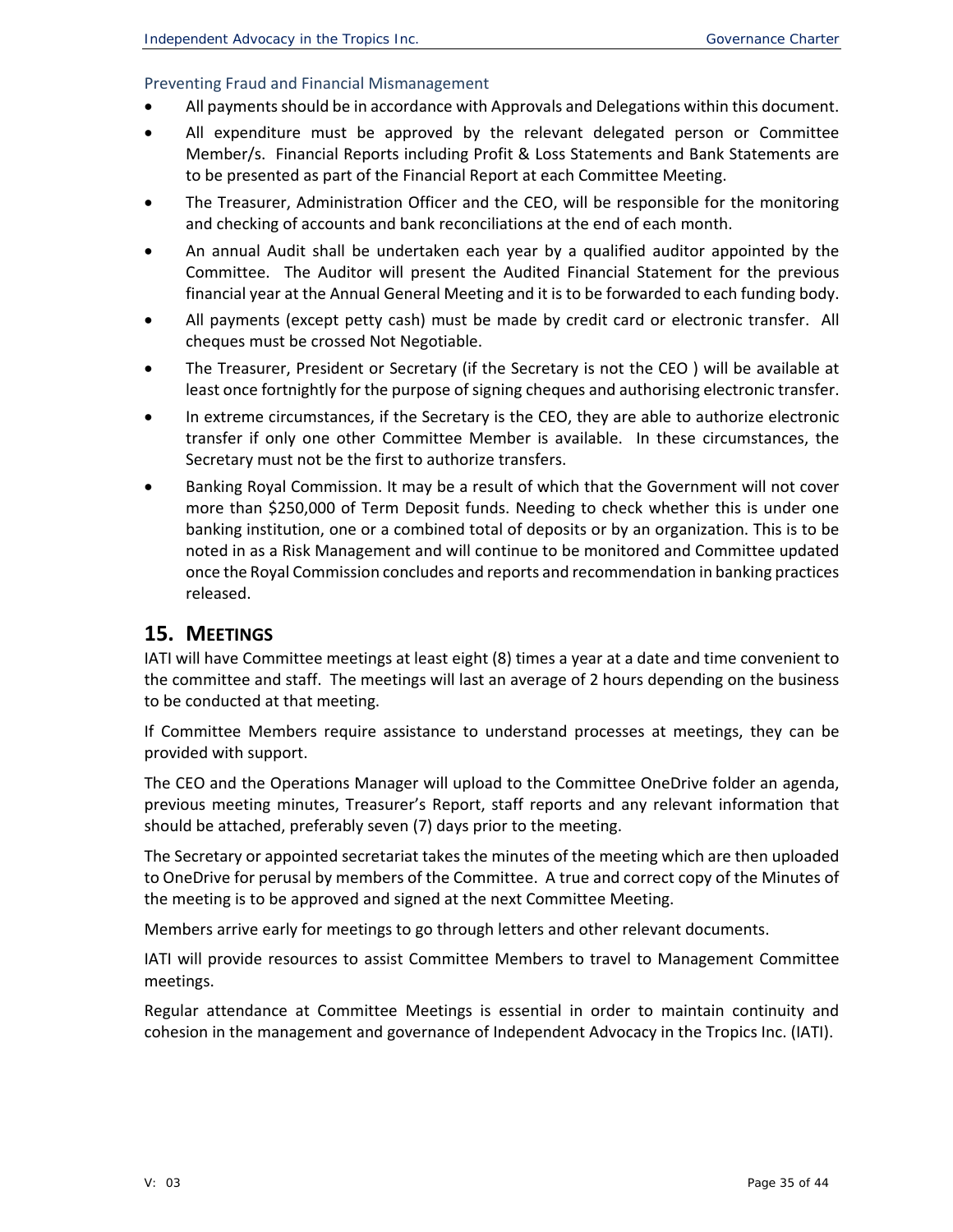#### **a. ATTENDANCE**

A register of attendance is to be kept. Attendance is deemed to be in person, via electronic means or Proxy given to another Committee Member.

- 1. If a Committee Member is absent for two (2) consecutive meetings without first notifying the President of their absence.
- 2. If a Committee Member is absent for three (3) consecutive meetings having notified the President of their absence,

that Committee Member is in breach of their obligations and is liable be removed from the Committee.

#### **b. NOTICE OF MEETING**

Notice shall be given of Committee Meetings according to the provisions specified in IATI's Constitution. The notice should include an adequate and candid description of the business to be transacted at the meeting. The purpose of notice is to enable persons to know what business is proposed for a meeting, so that they can make up their minds whether or not to attend.

If there is no method specified in the Constitution then the following general principles apply:

- 1. Wherever possible, ten (10) working days' notice shall be given of the date, time and place of Management Committee meetings. Where urgent matters arise, shorter notice may be given.
- 2. Notice shall be given of meetings of any Management Committee Sub‐Committees as laid out in the Terms of Reference, or (where this has not been specified in the Terms of Reference) at the discretion of the Chairs of those committees.
- 3. Where possible, agendas and any papers to be discussed at the meeting should be circulated in advance of the meeting.
- 4. Ordinary meetings of the Committee shall be held at the dates, times, and places decided by the Committee from time to time, except that no fewer than eight meetings shall be held in any one year.
- 5. A special meeting of the Committee shall be called at any time at the request of no fewer than three Committee Members. Ten (10) working days' notice must be given of any such meeting.

#### **c. QUORUM**

The quorum for any Management Committee meeting shall be as laid down in the Constitution. The quorum for the meeting of any Sub-Committee shall be as laid down in the Committee's Terms of Reference, or if not there specified shall be as adopted by the Committee.

At any point after the opening of a meeting, any member of the Committee may call attention to the lack of a quorum. The meeting may be terminated.

#### **d. SPEAKING**

The Chair of a general or special meeting should provide a reasonable opportunity for Members to ask questions of the Committee, and any of the Committee Members. In all cases, the Chair should have regard to the following in determining what is reasonable:

- 1. The purpose of the meeting;
- 2. The time available at the meeting, and the need to ensure that there is sufficient time allocated to conduct the business included in the notice of meeting;
- 3. The desirability of the meeting closing on‐time;
- 4. The relevance of the questions being asked to the business included in the notice of the meeting;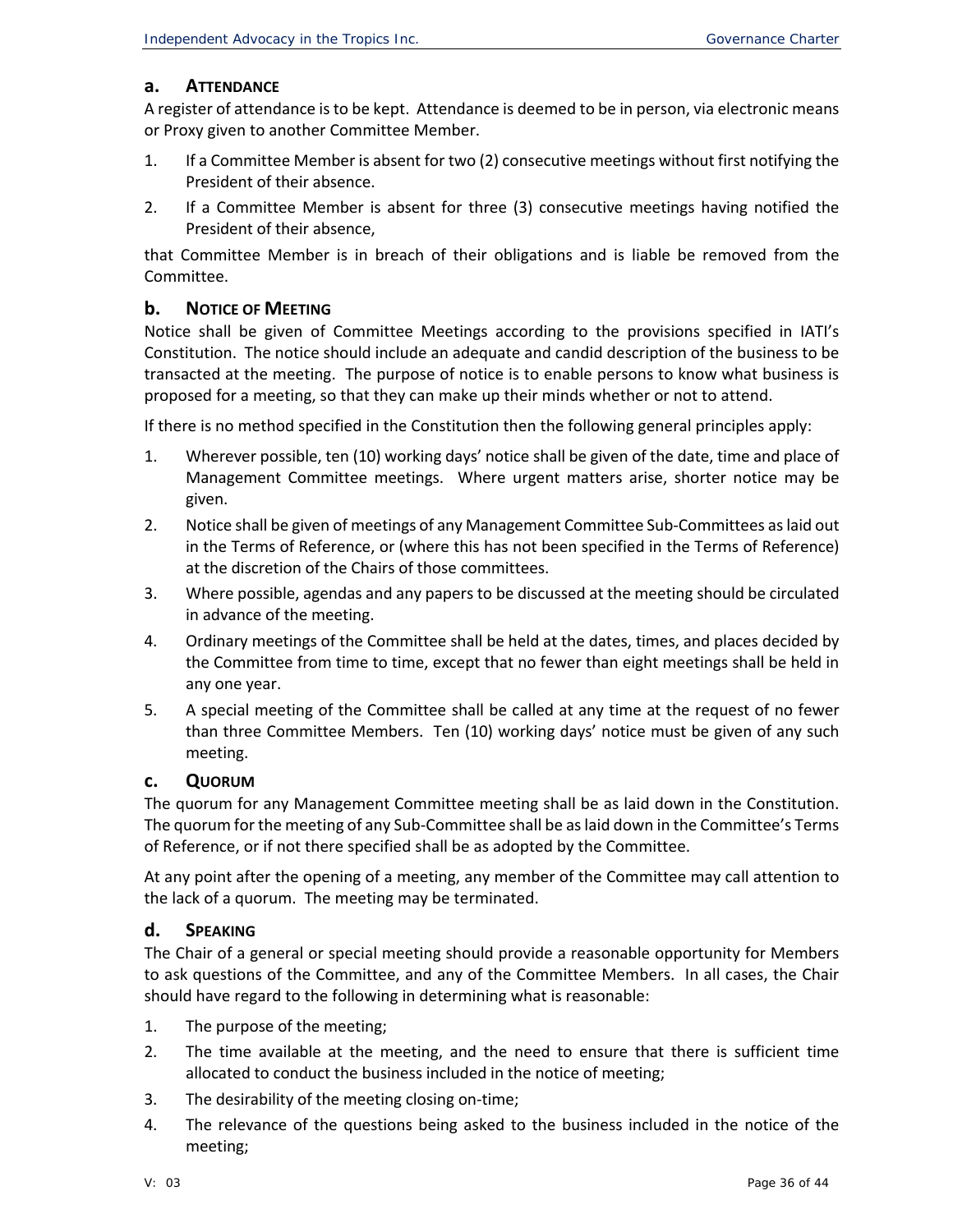- 5. The relevance of the questions being asked to the meeting as a whole and whether the matters being raised could be more appropriately addressed in another forum;
- 6. The most appropriate person/s or entities to whom the questions should be addressed;
- 7. The desirability of ensuring that members have an adequate opportunity to raise concerns about the governance of IATI; and
- 8. Any other matter considered relevant by the Chair.

#### **e. MINUTES**

Minutes of any meeting of the Committee shall be circulated to all Members as soon as possible after that meeting, and before the scheduled date of the next meeting. The minutes shall record:

- the date, time and venue of the meeting;
- the names of those members and officers present;
- the name of the meeting Chair;
- any apologies tendered;
- any failure of a quorum;
- a list of items considered;
- any resolutions pertaining to those items; and
- details of any declarations of pecuniary interest.

Any other matters may be recorded at the discretion of the Chair.

#### **f. MOTIONS**

The Chair should put to the meeting any motion, except:

- 1. If it is vague or ambiguous; or
- 2. the motion initiates a subject for discussion unless notice has been given to Members that the subject would be covered at the meeting.

Unless it is required by the Constitution or By‐Laws of IATI, or it involves a motion to overturn a decision of the Chair, it is not necessary for a motion to be seconded.

#### **g. SPEAKING TO A MOTION**

Members may speak to any motion when granted the right to speak by the Chair. The mover of any motion has the right to speak first on that motion for the time period allocated by the Chair.

The Chair shall grant priority to members who express an intention to move dissent with a decision of the Chair.

In speaking to any motion or amendment, members are to confine their remarks strictly to such motion or amendment, and shall not introduce irrelevant matters or indulge in needless repetition. In this matter, the Chair's ruling is final and not open to challenge.

#### **h. AMENDMENTS TO MOTIONS**

A resolution put to a meeting that has not yet been passed will be referred to as a "motion".

In circumstances where one or more members wishes to amend a motion prior to it being passed at a meeting, the following process should be adopted:

- 1. The motion (in its original form) should be put to the meeting by the Chair.
- 2. A member may propose an amendment to the motion ("the amendment").
- 3. Another member can then second the amendment [subject to the comment below about seconding].
- 4. The Chair should allow a reasonable opportunity to discussion of the amendment.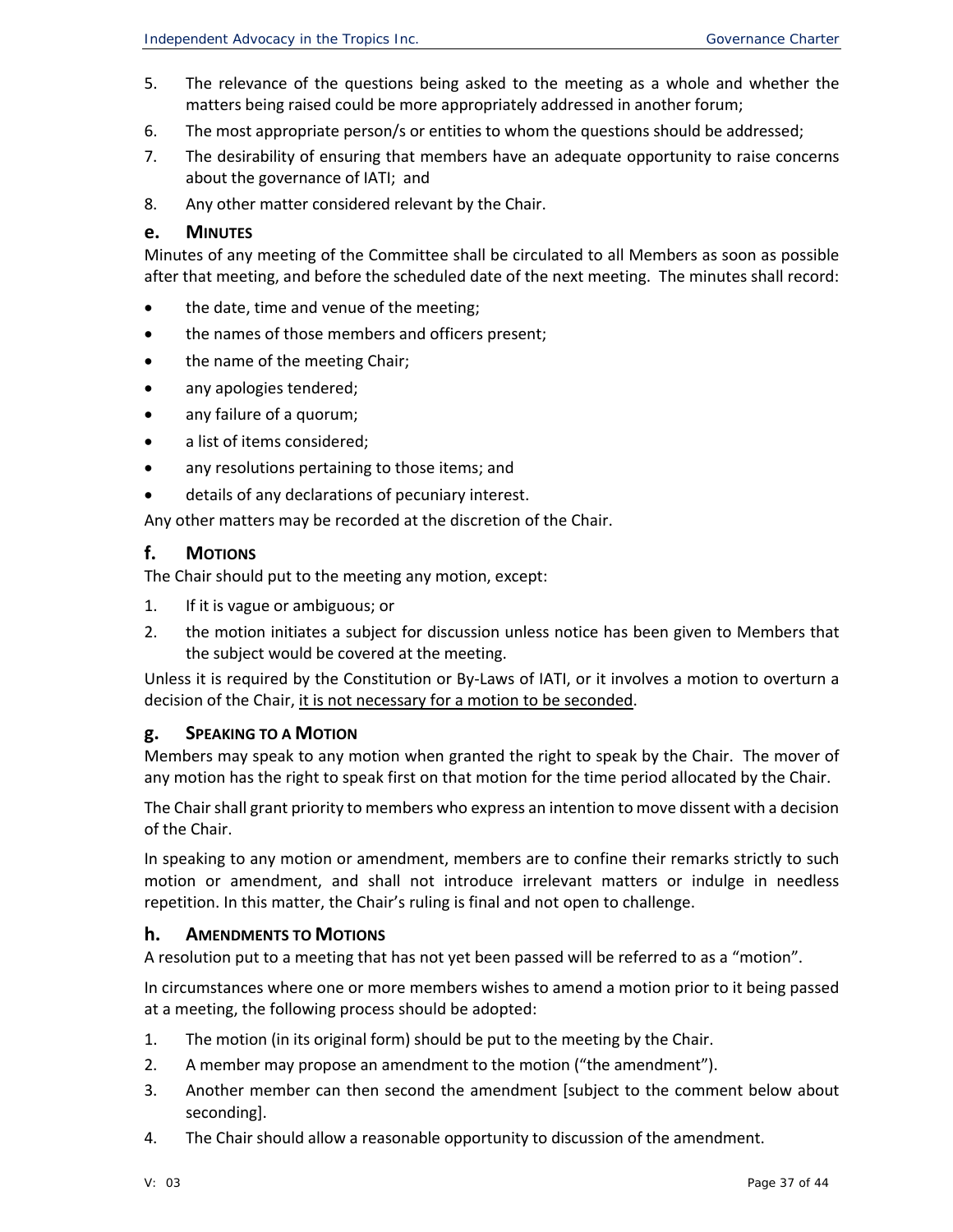- 5. The Chair should then call a vote on the amendment. If the vote passes, the motion will be amended.
- 6. If a member wishes to make another amendment to the motion, then steps 2 ‐ 5 should be followed again.
- 7. Once all the amendments have been made, the Chair should put the motion to meeting for a vote on whether to pass the motion or not.

Notwithstanding the above, the Chair should not allow any amendment to a motion to be put where:

- 1. The proposed amendment introduces substantially new subject material remembering that members will have decided whether to attend the meeting on the basis of the notice of meeting. If the meeting considers subject matters not included in the notice, it could be unfair to members that are not present.
- 2. The proposed amendment has the effect of negativing the motion in its original form.
- 3. There have already been two amendments, unless the Chair in his or her discretion believes there is good reason to allow more. That is, only two amendments should be moved to any motion, after which the meeting should debate and vote on the motion as amended, unless there is good reason to allow further amendments.

# **i. VOTING – GENERAL MEETINGS**

Subject to IATI's Constitution:

- 1. Members at any meeting may vote for any motion or may abstain.
- 2. A motion shall be declared carried if a plurality of Members present (that is, a majority of Members present and voting) vote in its favour.
- 3. In the event of an equality of votes for and against a motion, the Chair shall have no casting vote and the motion will automatically lapse.

#### Voting at a General Meeting (Clause 35)

- 1. At a general meeting, each question, matter or resolution, other than a special resolution, must be decided by a majority of votes of the members present;
- 2. Each member present and eligible to vote is entitled to 1 vote only and, if the votes are equal, the chairperson has a casting vote as well as a primary vote.
- 3. A member is not entitled to vote at a general meeting if the member's annual subscription is in arrears at the date of the meeting;
- 4. The method of voting is to be decided by the management committee.
- 5. However, if at least 20% of the members present demand a secret ballot, voting must be by secret ballot.
- 6. If a secret ballot is held, the chairperson must appoint 2 members to conduct the secret ballot in the way the chairperson decides.
- 7. The result of a secret ballot as declared by the chairperson is taken to be a resolution of the meeting at which the ballot was held.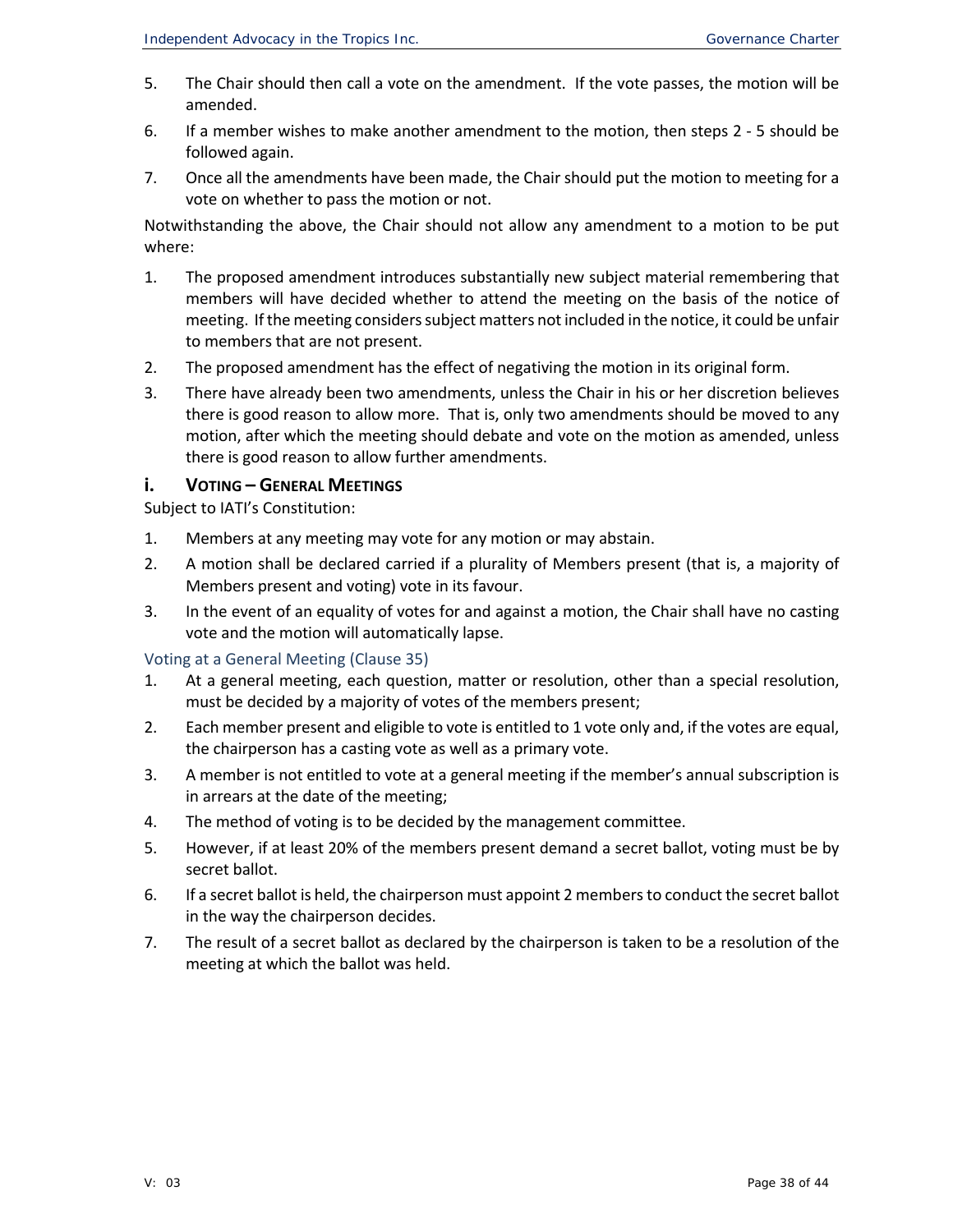# **j. VOTING RETURNING OFFICER**

#### Duties

In the capacity of a Returning Officer, you are an impartial employee of the Independent Advocacy in the Tropics Inc.

You must not give advice on how to vote, or comment on this issue.

You should refer voters to the "Case for and Case Against" parties if they have any enquiries.

#### Procedure at General Meeting (Clause 34)

- 1. A member may take part and vote in a general meeting in person, by proxy, by attorney or by using any technology that reasonably allows the member to hear and take part in discussions as they happen.
- 2. A member who participates in a meeting as mentioned in subrule (1) is taken to be present at the meeting.
- 3. At each general meeting
	- a. the president is to preside as chairperson; and
	- b. if there is no president or if the president is not present within 15 minutes after the time fixed for the meeting or is unwilling to act, the members present must elect 1 of their number to be chairperson of the meeting; and
	- c. the chairperson must conduct the meeting in a proper and orderly way.

#### Quorum and Adjournment (Clause 33)

- 1. The quorum for a general meeting is at least the number of ordinary members elected or appointed to the management committee at the close of the association's last general meeting plus 1.
- 2. However, if all members of the association are members of the management committee, the quorum is the total number of members less 1.
- 3. No business may be conducted at a general meeting unless there is a quorum of members when the meeting proceeds to business.
- 4. If there is no quorum within 30 minutes after the time fixed for a general meeting called on the request of members of the management committee or the association, the meeting lapses.
- 5. If there is no quorum within 30 minutes after the time fixed for a general meeting called other than on the request of members of the management committee or the association –
	- a. the meeting is to be adjourned for at least 7 days; and
	- b. the management committee is to decide the day, time and place of the adjourned meeting.
- 6. The chairperson may, with the consent of any meeting at which there is a quorum, and must if directed by the meeting, adjourn the meeting from time to time and from place to place.
- 7. If a meeting is adjourned under subrule (6), only the business left unfinished at the meeting from which the adjournment took place may be conducted at the adjourned meeting.
- 8. The secretary is not required to give the members notice of an adjournment or of the business to be conducted at an adjourned meeting unless a meeting is adjourned for at least 30 days.
- 9. If a meeting is adjourned for at least 30 days, notice of the adjourned meeting must be given in the same way notice is given for an original meeting.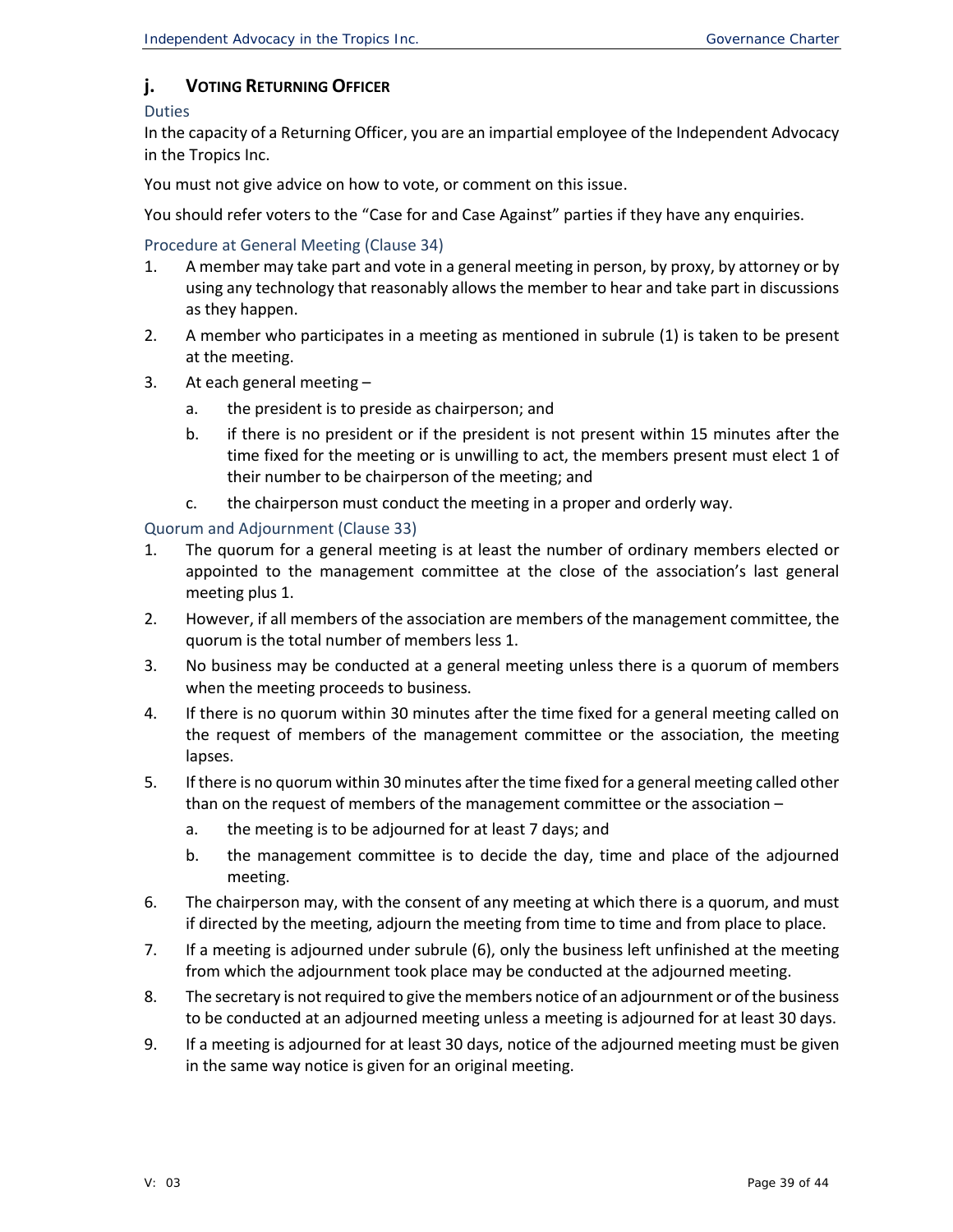#### Marking Off Votes

- 1. Locate name on roll and ensure they are current members entitled to vote.
- 2. Rule through their name and initial.
- 3. Spoilt ballot slips should be placed in blank envelope, sealed and write "Spoilt Ballot" on the envelope and initial.
- 4. All "Spoilt Ballot" envelopes are to be placed in the Ballot Box.

#### Counting Votes

- 1. Both Returning Officers are to count each vote and initial the Ballot Paper
- 2. One Returning Officer is to record the number of votes received by each candidate on the Ballot List with the other Returning Officer checking and initially each entry.

#### Voting Results

- 1. The Returning Officers on completion of the Ballot, shall hand the Ballot List with voting results clearly marked. It is the responsibility of the Chairman to advise the members present of the results.
- 2. Once the Chairman has announced the winners of the Ballot, he/she shall return the Ballot List to the Returning Officers.

#### Retention of Voting Paperwork

- 1. All "Spoilt Ballot" envelopes are to be placed into one larger envelope and clearly marked **"SPOILT BALLOT ENVELOPES FOR AGM (YEAR/YEAR)"** and stapled firmly to the back of the Ballot List.
- 2. At the completion and passing of the Ballet, all Ballot Papers are to be placed in an envelope and clearly marked **"BALLOT PAPERS FOR AGM (YEAR/YEAR)"** and stapled firmly to the back of the Ballot List.
- 3. The Returning Officers are to then hand all paperwork to the person taking the minutes to be included in the official records of the AGM which will record the full names of both Returning Officers.

# **16. AMENDMENTS TO GOVERNANCE CHARTER**

The Management Committee may amend Governance Charter at any time, either permanently or for a specified period. Amendments to the Governance Charter apart from format/layout or changes or additions to position titles, are to be approved by the Committee.

| Version | <b>Revision Type</b>      | Approval Date                                  | Next Review Date |
|---------|---------------------------|------------------------------------------------|------------------|
| 01      | Original document         | Endorsed Management Committee Meeting May 2021 | January 2023     |
| 02      | <b>Format Corrections</b> | Not required to be approved – September 2021   | January 2023     |
| 03      | <b>Format Corrections</b> | Not required to be approved – March 2022       |                  |

#### **Review Details:**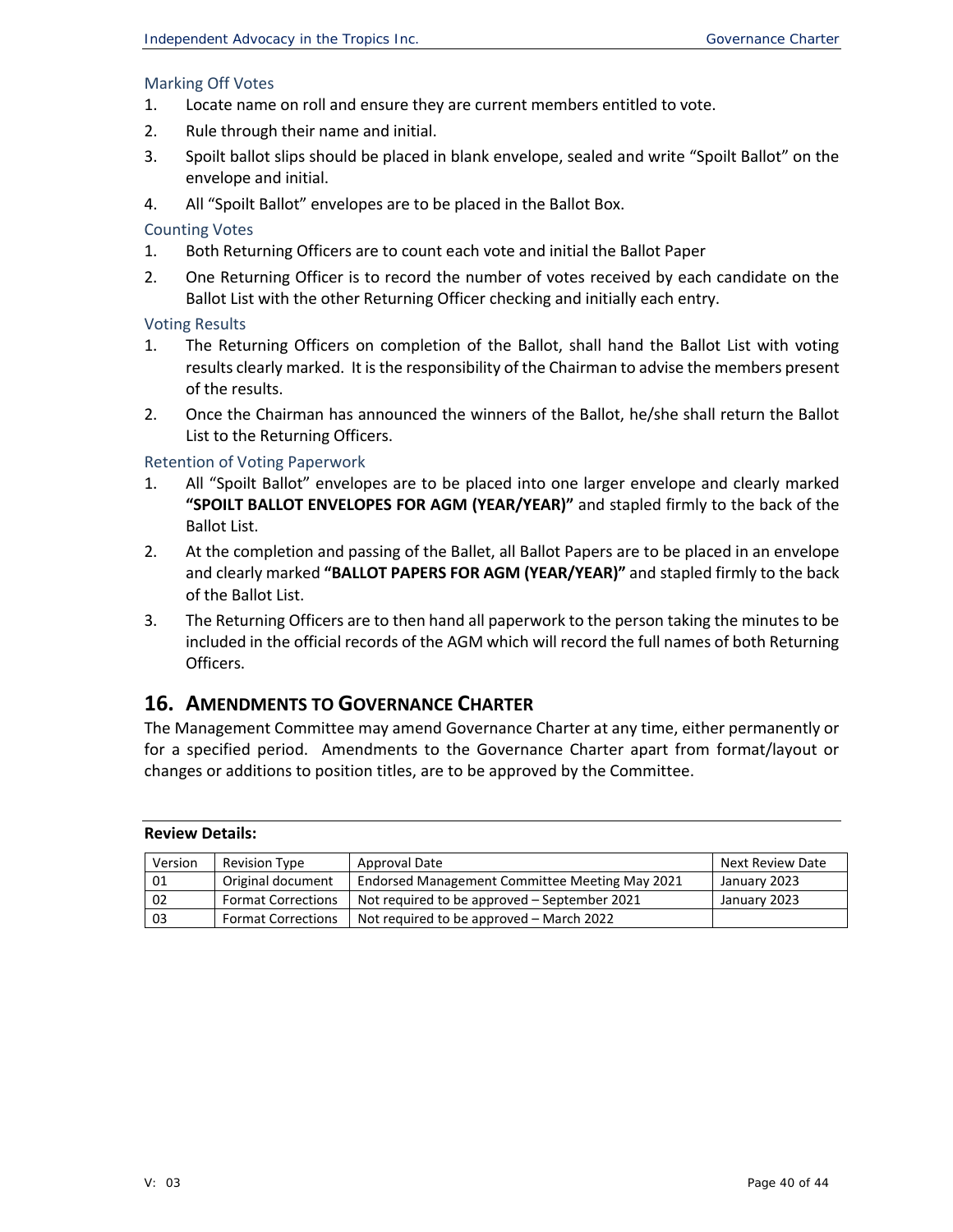| 17. NOTES: |  |  |  |  |  |
|------------|--|--|--|--|--|
|            |  |  |  |  |  |
|            |  |  |  |  |  |
|            |  |  |  |  |  |
|            |  |  |  |  |  |
|            |  |  |  |  |  |
|            |  |  |  |  |  |
|            |  |  |  |  |  |
|            |  |  |  |  |  |
|            |  |  |  |  |  |
|            |  |  |  |  |  |
|            |  |  |  |  |  |
|            |  |  |  |  |  |
|            |  |  |  |  |  |
|            |  |  |  |  |  |
|            |  |  |  |  |  |
|            |  |  |  |  |  |
|            |  |  |  |  |  |
|            |  |  |  |  |  |
|            |  |  |  |  |  |
|            |  |  |  |  |  |
|            |  |  |  |  |  |
|            |  |  |  |  |  |
|            |  |  |  |  |  |
|            |  |  |  |  |  |
|            |  |  |  |  |  |